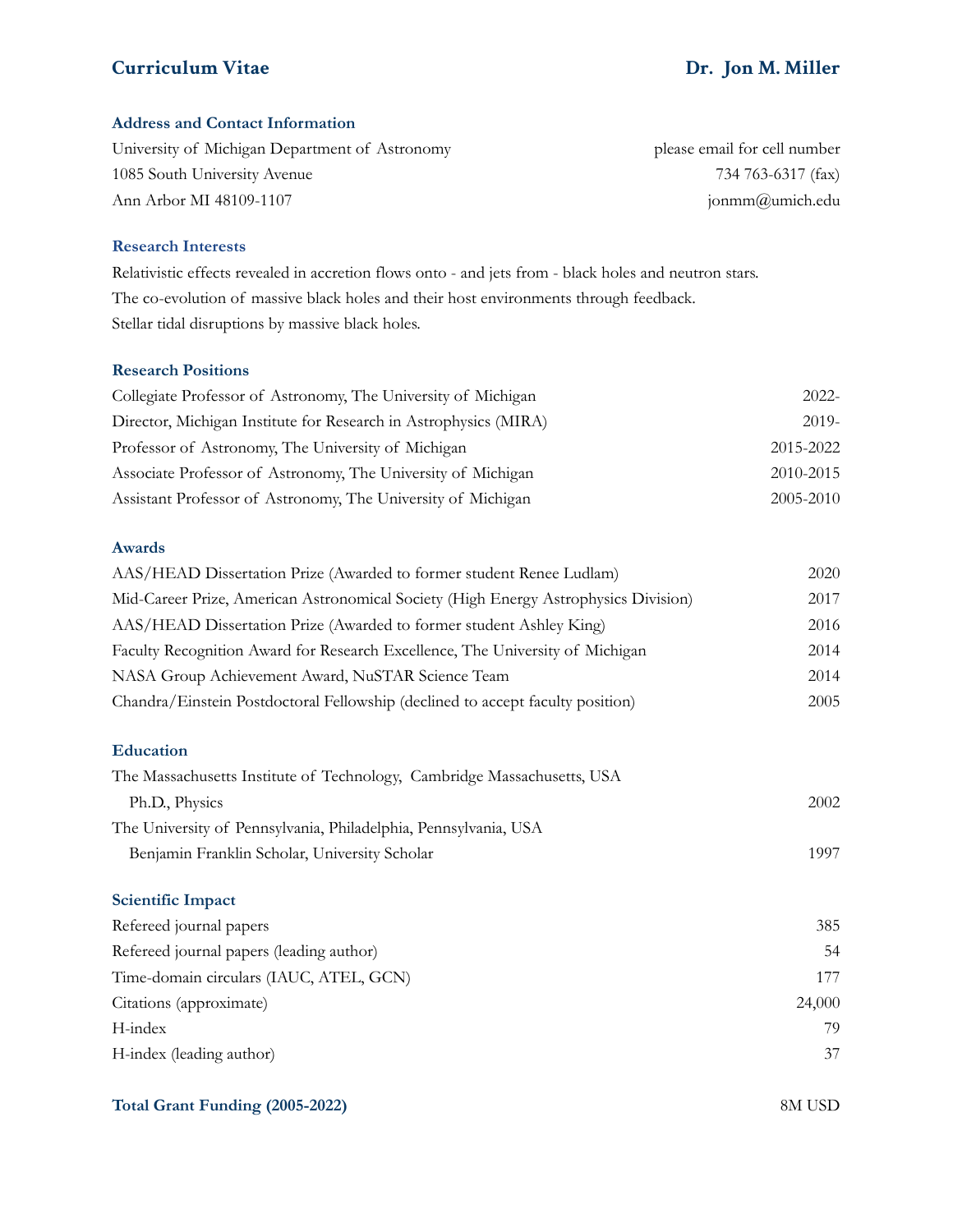# **Selected Scientific and Oversight Positions**

| Chandra Proposal Review: "Pundit"                              | 2021       |
|----------------------------------------------------------------|------------|
| NICER User's Group: Member                                     | $2021 -$   |
| Chandra Time-Domain Working Group: Chair                       | $2021 -$   |
| ARCUS, Co-chair of AGN studies                                 | $2021 -$   |
| Athena, Co-Chair of the US Athena Study Team                   | 2019-      |
| XRISM, Participating Scientist (1 of 5 from the US)            | 2018-      |
| AXIS, Co-I, (high resolution X-ray imaging)                    | $2017 -$   |
| NICER: Affiliated Scientist                                    | $2016-$    |
| XMM-Newton Observing Time Allocation Committee: Member         | 2016       |
| ARCUS, Co-I (selected for Phase-A in 2017)                     | $2014-$    |
| Athena XIFU Instrument Team: Member                            | $2014-$    |
| Athena Science Team: Chair, Accretion Physics                  | $2013-$    |
| NuSTAR Science Team: Member                                    | $2012 -$   |
| Astro-H/Hitomi International Science Working Group: Vice Chair | 2009-2017  |
| Astro-H/Hitomi US Science Working Group: Chair                 | 2009-2017  |
| Chandra X-ray Observatory User's Committee: Chair              | 2011-2015  |
| Suzaku X-ray Observatory User's Group: Chair                   | 2007-2012  |
| ESA Cosmic Visions Decadal Assessment: Reviewer                | 2012       |
| Chandra X-ray Observatory Proposal Review: Panel Chair         | 2014, 2009 |

#### **Professional Societies**

The American Astronomical Society, and its High Energy Astrophysics Division The American Physical Society

# **Current Research Group**

| Dr. McKinley Brumback, Dr. David Bogensberger            | postdoctoral fellows     |
|----------------------------------------------------------|--------------------------|
| Ms. Mayura Balakrishnan, Mr. Paul Draghis, Ms. Xin Xiang | graduate students        |
| Mr. Ben Gediman, Ms. Hazel Yun, Ms. Miranda Zak          | undergraduate researcher |

#### **Past Postdoctoral Researchers (abridged)**

| Dr. Edward Cackett (fmr Einstein Fellow)     | Faculty at Wayne State University      |
|----------------------------------------------|----------------------------------------|
| Dr. Nathalie Degenaar (fmr Hubble Fellow)    | Faculty at The University of Amsterdam |
| Dr. Kayhan Gultekin (fmr postdoc)            | Faculty at the University of Michigan  |
| Dr. Elias Kammoun (fmr postdoc)              | Scientist, IRAP/OMP, Toulouse          |
| Dr. Dipankar Maitra (fmr postdoc)            | Faculty at Wheaton College             |
| Dr. Amy Reines (fmr Hubble Fellow)           | Faculty at Montana State University    |
| Dr. Rubens Reis (fmr Einstein Fellow)        | KPMG London                            |
| Dr. Bailey Tetarenko (fmr McLaughlin Fellow) | McGill Fellow, McGill University       |
|                                              |                                        |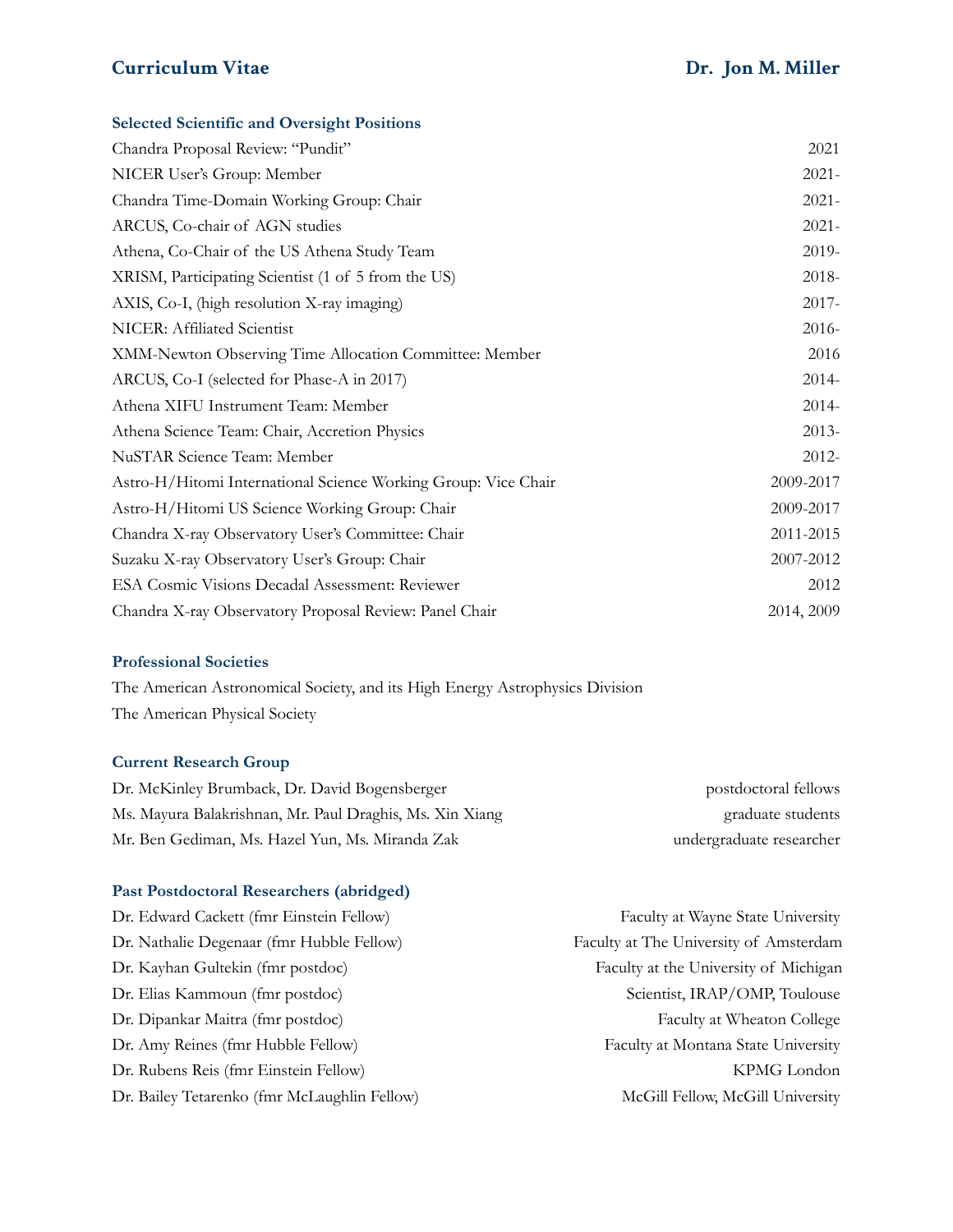#### **Past Students (abridged)**

| Dr. Jennifer Blum (fmr grad. student)                    | Institute for Defense Analysis    |
|----------------------------------------------------------|-----------------------------------|
| Mr. Adham El-Batal (fmr undergrad, PhD at Boston Univ.)  | Data Analyst, bol.com (Utrecht)   |
| Dr. Ashley King (fmr grad. student, Hubble/Kavli Fellow) | Data Scientist, Carbon Lighthouse |
| Mr. Benjamin Lampert (fmr undergrad)                     | Engineer, Bosch                   |
| Dr. Renee Ludlam (fmr grad. student)                     | Hubble/Einstein Fellow, Caltch    |
| Mr. Warren Morningstar (fmr undergrad, PhD @ Stanford)   | Data Scientist, Alphabet          |
| Dr. Greg Salvesen (fmr undergrad, PhD @ Colorado))       | Postdoctoral researcher, LANL     |
| Dr. Nicolas Trueba (fmr grad. student)                   | Postdoc, Harvard-Smithsonian CfA  |

#### **Teaching Experience**

| Astronomy 101: Introductory Astronomy & The Search for Life       | W09, F11, W13, W14, W15, W17 |
|-------------------------------------------------------------------|------------------------------|
| Astronomy 102: Introductory Astronomy & Cosmology                 | W07, F07, W08, W10, F16      |
| Astronomy 106: "Aliens" (the possibility of life in the universe) | W <sub>12</sub>              |
| Astronomy 142: Introduction to Cosmology                          | W21, W22                     |
| Astronomy 182: The Science and Fiction of Science Fiction         | F <sub>18</sub>              |
| Astronomy 220/420, Frontiers in Astronomy                         | F12                          |
| Astronomy 182, "The Science in Science Fiction"                   | F18, F19, F20                |
| Astronomy 405: Undergraduate High Energy Astrophysics             | F <sub>06</sub>              |
| Astronomy 532: Graduate High Energy Astrophysics                  | W06, F15, F17                |

#### **Selected Departmental and University Service**

| Graduate Preliminary Exam Committee Chair                        | 2020-2021            |
|------------------------------------------------------------------|----------------------|
| Divisional Evaluation Committee (reviews tenure in the sciences) | 2017-2020            |
| Graduate Recruiting and Admissions Chair                         | 2007-2010, 2016-2017 |
| Associate Department Chair for Graduate Studies                  | 2010-2015            |

#### **Diversity, Equity, and Inclusion Efforts**

\* Created the Department's "Fall Preview Weekend". This annual event welcomes undergraduates representing excellence and diversity to the Department to learn about graduate school. \* Involved the Department in the Summer Research Opportunities Program (SROP). Students from colleges without research opportunities do research at Michigan through a holistic residential program.

\* Created the Michigan Institute for Research in Astrophysics (MIRA). One of the pillars of this institute is education and DEI seminars are now a major thrust of MIRA.

\* Sponsor and advocate for underrepresented minority students transferring into the University.

\* Convener, Junior Faculty "Launch Committee," via the University of Michigan ADVANCE effort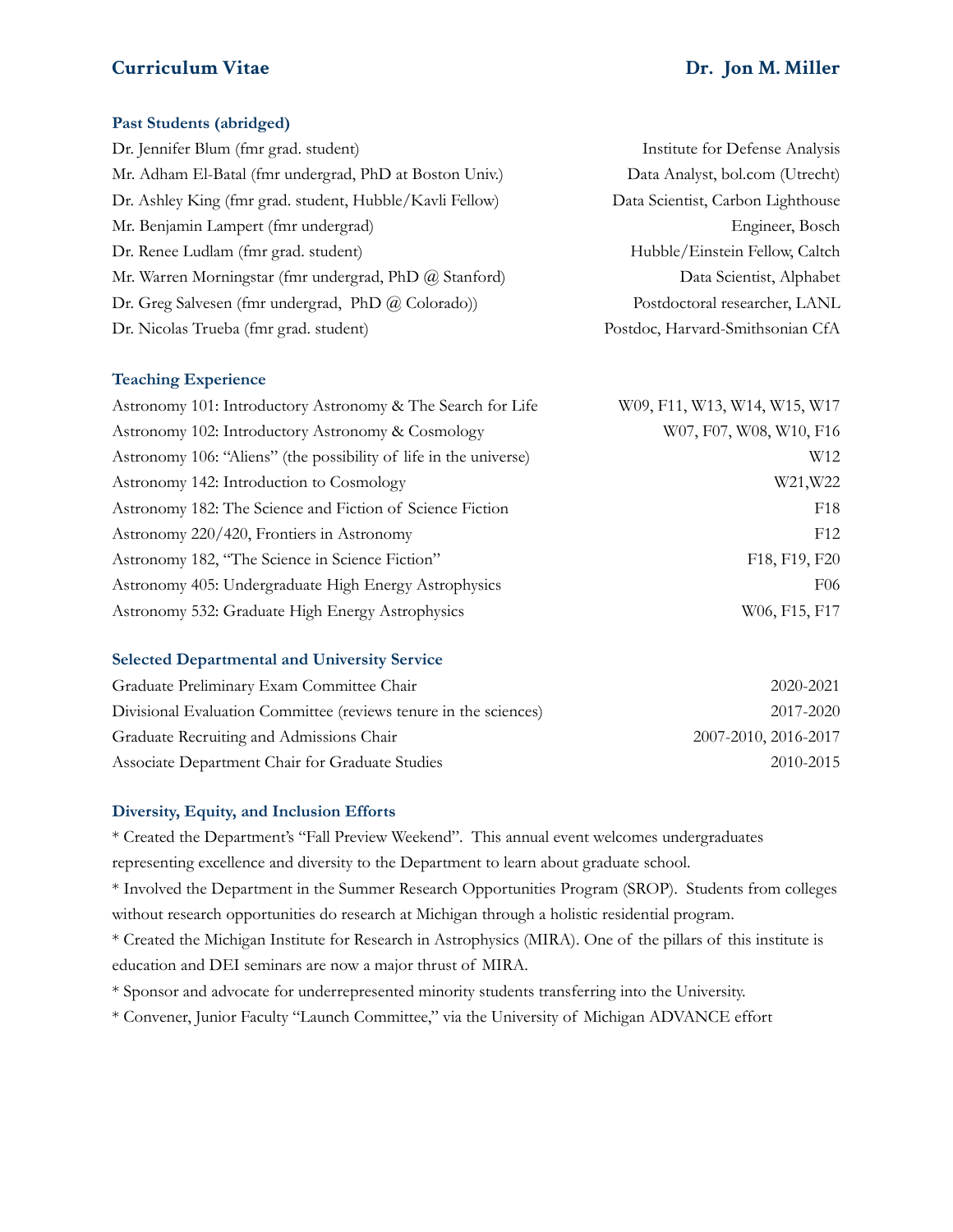#### **Selected Press Releases**

| Connecting GPS, Einstein, and a Stellar Couple                                                                       | October 2020  |
|----------------------------------------------------------------------------------------------------------------------|---------------|
| Chandra: https://chandra.harvard.edu/blog/node/773                                                                   |               |
| X-ray Echoes of Shredded Star Provide Close-up of Killer Black Hole                                                  | June 2016     |
| NASA: http://www.nasa.gov/feature/goddard/2016/x-ray-echoes-of-a-shredded-star-provide-close-up-of-killer-black-hole |               |
| Destroyed Star Rains onto Black Hole                                                                                 | October 2015  |
| NASA: http://chandra.harvard.edu/press/15 releases/press 102115.html                                                 |               |
| ESA: http://sci.esa.int/xmm-newton/56682-artist-s-impression-of-a-tidal-disruption-event/                            |               |
| YouTube: https://www.youtube.com/watch?v=hu6hIhW00Fk                                                                 |               |
| NuSTAR Captures a Neutron Star that Violates Limits                                                                  | October 2014  |
| NASA: http://www.nustar.caltech.edu/news/nustar141008                                                                |               |
| Nature: http://www.nature.com/nature/journal/v514/n7521/full/nature13791.html                                        |               |
| Chandra and XMM-Newton Provide Direct Measurement of Distant Black Hole's Spin                                       | March 2014    |
| NASA: http://chandra.harvard.edu/press/14_releases/press_030514.html                                                 |               |
| Nature: http://www.nature.com/nature/journal/v507/n7491/full/nature13031.html                                        |               |
| The Care and Feeding of Black Holes                                                                                  | January 2014  |
| AAS: http://aas.org/media-press/archived-aas-press-conference-webcasts                                               |               |
| BBC: http://www.bbc.com/news/world-middle-east-25678737                                                              |               |
| G306.3-0.9: NASA's Swift, Chandra Explore a Youthful "Star Wreck"                                                    | March 2013    |
| NASA: http://chandra.harvard.edu/photo/2013/g306/                                                                    |               |
| UMich: http://www.ns.umich.edu/new/releases/21306-young-supernova-remains-found-by-u-m-astronomer                    |               |
| Cry of a Shredded Star Heralds a New Era for Testing General Relativity                                              | August 2012   |
| NASA: http://www.nasa.gov/mission_pages/swift/bursts/shredded-star.html                                              |               |
| ESA: http://sci.esa.int/science-e/www/object/index.cfm?fobjectid=50638                                               |               |
| NPR interview: http://www.thetakeaway.org/2012/aug/22/when-star-dies-does-it-make-noise/                             |               |
| NASA's Chandra Finds Fastest Wind from Stellar-Mass Black Hole                                                       | February 2012 |
| NASA: http://chandra.harvard.edu/press/12_releases/press_022112.html                                                 |               |
| UMich: http://www.ns.umich.edu/new/releases/20238-fastest-wind-from-stellar-mass-black-hole-discovered               |               |
| Black Hole Paradox Solved by NASA's Chandra                                                                          | June 2006     |
| NASA: http://chandra.harvard.edu/press/06_releases/press_062106.html                                                 |               |
| NPR interview: http://www.npr.org/templates/story/story.php?storyId=5501770                                          |               |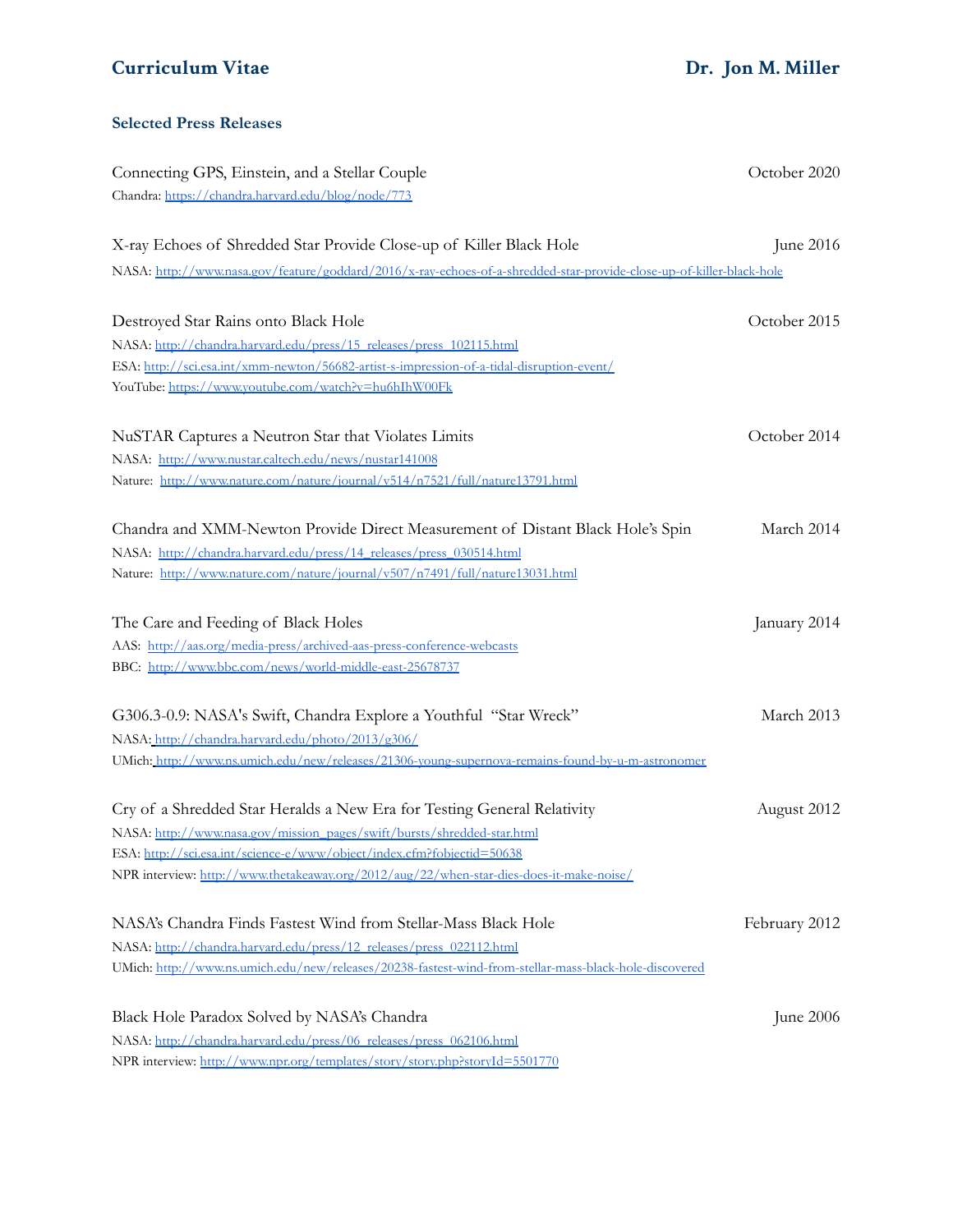# **Selected Talks**

| X-ray Visions of Black Holes, Harvard-Smithsonian Colloquium, Cambridge MA                                 | Mar. 2022 |
|------------------------------------------------------------------------------------------------------------|-----------|
| Conference Summary, Chandra Frontiers in Time-Domain Science, Virtual Cambridge MA                         |           |
| Flagship Studies of AGN, XRISM Science Meeting 3                                                           |           |
| TDEs in X-rays, Midwest Transients Workshop, Chicago                                                       |           |
| Black Hole Accretion with XARM, XARM Science Meeting, Kanazawa, Japan                                      |           |
| Black Holes with XARM, XARM Science Meeting, Nara, Japan                                                   | May 2018  |
| Tidal Disruption Events, University of Waterloo Astrophysics Colloquium, Waterloo CA                       |           |
| Outflows from Tidal Disruption Events, Martin Rees' 75th Birthday Celebration, Cambridge UK                | Sep. 2017 |
| Black Hole Disk Winds, AAS/HEAD Meeting Mid-Career Prize Talk, Sun Valley ID                               | Aug. 2017 |
| Bright X-ray Sources and the Athena/XIFU, XIFU Consortioum Meeting, Toulouse (invited)                     | Mar. 2017 |
| New Insights into Neutron Stars with NuSTAR, NuSTAR Science Meeting, Caltech (invited)                     | Nov. 2016 |
| Black Hole Spin, Northern Illinois University Physics Colloquium                                           | Oct. 2016 |
| Black Holes at High Resolution, Chandra's Next Decade, Cambridge MA (invited)                              | Aug. 2016 |
| Tidal Disruption Events, Washington University Astronomy Colloquium, St. Louis MO                          | May 2016  |
| Black Holes Across the Mass Scale, JSI/Maryland/GSFC Conference, Annapolis MD (invited)                    | Oct. 2015 |
| Black Hole Disk Winds, University of Wisconsin Madison Astronomy Colloquium                                | Oct. 2015 |
| Compact Object Spins, University of Wisconsin Milwaukee Astronomy Colloquium                               | May 2015  |
| Black Hole Outflows, University of Maryland Astronomy Colloquium, College Park MD                          | Dec. 2014 |
| Black Hole X-ray Binaries, 15 Years of Science with Chandra, Boston MA                                     | Nov. 2014 |
| Black Hole Outflows, Stanford/KIPAC Colloquium, Palo Alto CA                                               | Oct. 2014 |
| Black Holes with Astro-H, 12 <sup>th</sup> Astro-H Science Meeting, Paris, France (invited review)         | Jul. 2014 |
| Neutron Star Transients, MAXI-Suzaku Conference, Matsuyama, Japan (invited review)                         | Feb. 2014 |
| The Spin of the Black Hole GRS 1915+105 AAS/HEAD Meeting, Monterey CA                                      | Apr. 2013 |
| Black Hole Spin and Disk Reflection with RXTE, 16 years of RXTE, NASA GSFC (invited)                       | Feb. 2012 |
| X-ray Surveys and Accretion with Swift, Time Domain Astrophysics with Swift, Clemson (invited)             | Oct. 2011 |
| Black Hole Accretion, NASA Goddard Scientific Colloquium                                                   | Oct. 2011 |
| The Tidal Disruption Candidate Swift J164449.3, AAS/HEAD Meeting, Newport, RI                              | Sep. 2011 |
| Quasars for the Impatient, Suzaku Science Conference, Stanford (invited review)                            | Jul. 2011 |
| The Neutron Star Equation of State Penn State University Gravitational Seminar                             | Mar. 2011 |
| Stellar Mass Black Holes, Astro-H Summer School, Atami, Japan                                              | Aug. 2011 |
| Black Hole Spin, University of Illinois Astronomy Colloquium, Champaign IL                                 | Dec. 2010 |
| Black Hole Spin in X-rays, 216 <sup>th</sup> AAS Meeting, Miami FL (invited plenary)                       | May 2010  |
| Relativistic X-ray Emission Lines, X-ray Spectroscopy: Past, Present, and Future, Utrecht (invited review) | Mar. 2010 |
| A Hard Look at Disk-Jet Connections, 11 <sup>th</sup> AAS/HEAD Meeting, Kona HI                            | Mar. 2010 |
| Compact Objects with Astro-H, 3 <sup>rd</sup> Astro-H Science Meeting, Tokyo Japan                         | Feb. 2010 |
| Three Points on Black Hole Accretion, Matter and EM Fields in Strong Gravity, University of Maryland       | Aug. 2009 |
| Relativistic Disk Lines, The Energetic Cosmos, from Suzaku to Astro-H, Otaru, Japan (invited review)       | Jun. 2009 |
| Evidence For and Against IMBHs, IMBHs: from First Light to AGN, Irvine CA (invited review)                 | Apr. 2009 |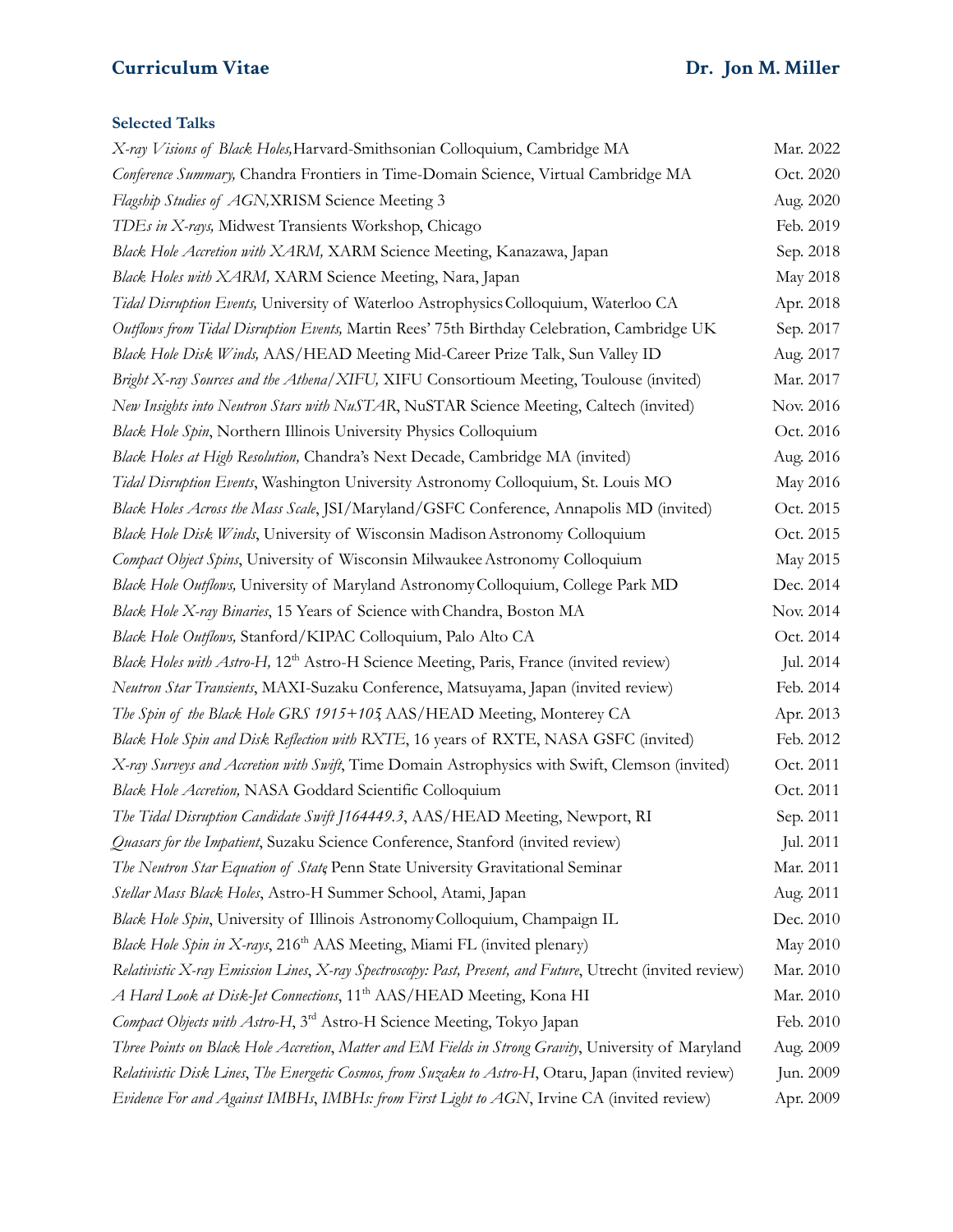#### **Publications**

| ApJ $(L)$    | The Astrophysical Journal $(L = \text{Leters})$                      |
|--------------|----------------------------------------------------------------------|
| A&A          | Astronomy and Astrophysics                                           |
| <b>MNRAS</b> | Monthly Notices of the Royal Astronomical Society                    |
| <b>PASI</b>  | Proceedings of the Astronomical Society of Japan                     |
| <b>SPIE</b>  | Publication of the Society of Photographic Instrumentation Engineers |

*Authors in italics are postdoctoral researchers and students in the Miller group.*

#### **Refereed Journal Publications**

385. "Extreme X-ray Reflection in the Nucleus of the Seyfert Galaxy NGC 5033" *Yun, S.-B.*, **Miller, J. M**., et al., 2022, ApJ, subm.

384. "The Spin of a Newborn Black Hole: Swift J1728.9-3613" *Draghis, P., Balakrishnan*, M., **Miller, J. M**., et al., 2022, ApJ, subm.

383. "Evidence of an Association between the Black Hole Candidate Swift J1728.9-3613 and the Supernova Remnant G351.9-0.9" *Balakrishnan, M., Draghis, P.,* **Miller, J. M.**, et al., 2022, ApJ, subm.

382. "The Defocused Observation of Bright Sources with the ATHENA X-IFU" Kammoun, E., **Miller, J. M**., et al., 2022, A&A, in press

381. "Radius Constraints from Reflection Modeling of Cygnus X-2 with NuSTAR and NICER" Ludlam, R. M., Cackett, E., Garcia, J., **Miller, J. M**., et al., 2022, ApJ, 927, 112

380. "A Swift Study of Long-term Changes in the X-ray Flaring Properties of Sagittarius A" Andres, A., van den Eijnden, J., Degenaar, N., Evans, P., Chatterjee, K., Reynolds, M. **Miller, J. M**., et al., 2022, MNRAS, 510, 2851

379. "A Spectroscopic Angle on Central Engine Size Scales in Accreting Neutron Stars" *Trueba, N.,* **Miller, J. M.**, Fabian, A., et al., 2022, ApJ, 925, 113

378. "Evidence for a Compact Object in the Aftermath of the Extragalactic Transient AT2018cow" Pasham, D., Ho, W., Alston, W., Remillard, R., Ng, M., Gendreau, K., Metzger, B., Altamirano, D., Chakrabarty, D., Fabian, A., **Miller, J. M**., et al., 2022, Nature Astronomy, 6, 249

377. "A New Radio Census of Neutron Star X-ray Binaries" Van den Eijnden, J., Degenaar, N., Russell, T., Wijnands, R., Bahramian, A., Miller-Jones, J., Hernandez Sebastian, J., Gallo, E., Atri, P., Plotkin, R., Maccarone, T., Sivakoff, G., **Miller, J. M**., et al., 2021, MNRAS, 507, 3899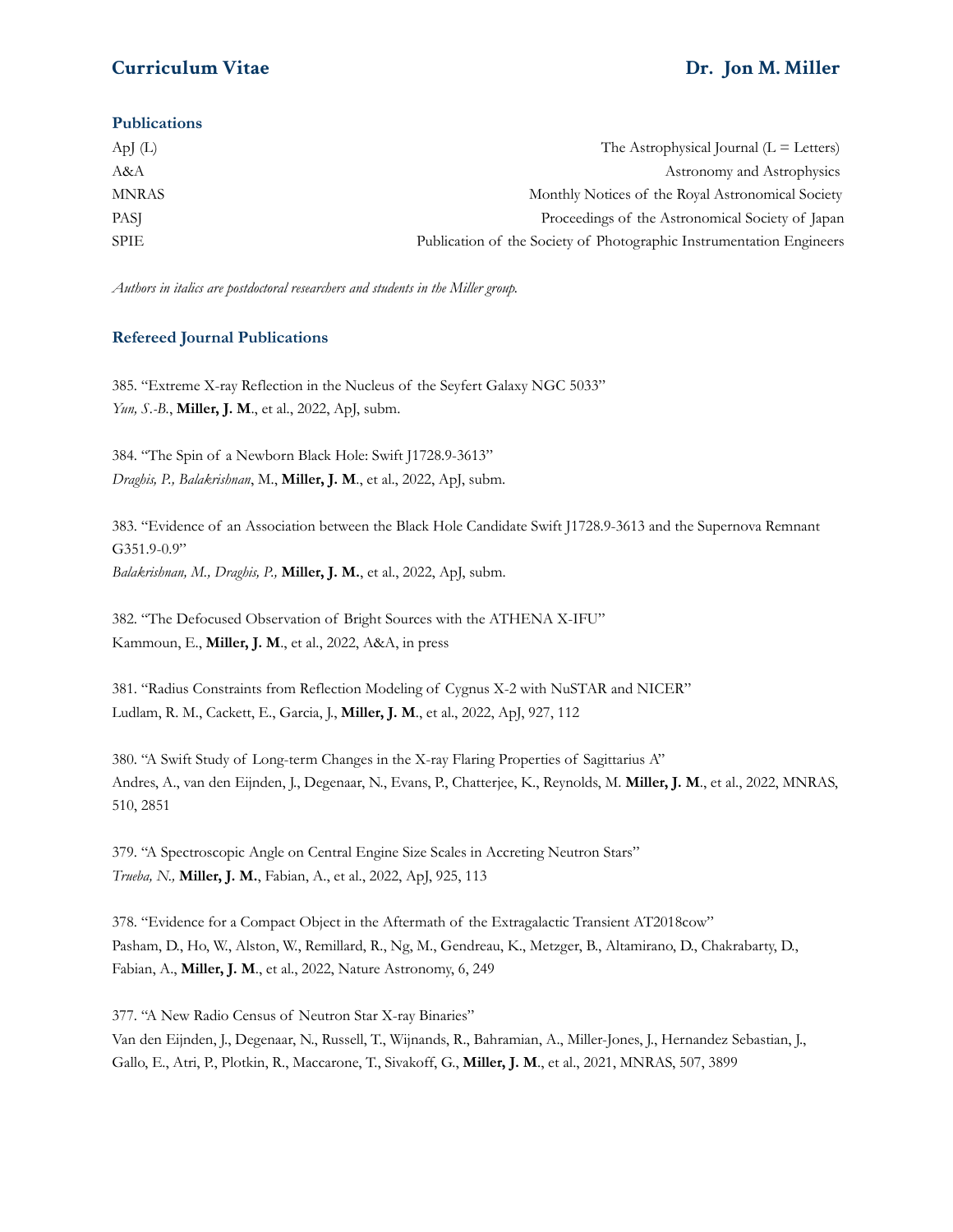376. "The Spin and Orientation of the Black Hole XTE J1908+094" *Draghis, P*., **Miller, J. M**., Zoghbi, A., Kammoun, E., Reynolds, M., Tomsick, J., 2021, ApJ, 920, 88

375. "On the Impact of an Intermediate Duration X-ray Burst on the Accretion Environment in IGR J17062-6143" Bult, P., Altamirano, D., Arzoumanian, Z., Chenevez, J., Fabian, A., Gendreau, K., Homan, J., Jaisawal, G., Malacaria, C., **Miller, J. M**., Parker, M., Strohmayer, T., 2021, ApJ, 920, 59

374. "Extreme Relativistic Reflection in the Active Galaxy ESO 033-G002" Walton, D., Balokovic, M., Fabian, A. C., Gallo, L., Koss, M., Nardini, E., Reynolds, C., Ricci, C., Stern, D., Alston, W., Dauser, T., Garcia, J., Kosec, P., Reynolds, M., Harrison, F., **Miller, J. M**., 2021, MNRAS, 506, 1557

373. "On Synthetic Absorption Line Profiles of Thermally Driven Winds from Active Galactic Nuclei" Ganguly, S., Proga, D., Waters, T., Dannen, R., Dyda, S., Giustini, M., Kallman, T., Raymond, J., **Miller, J. M**., Rodriguez Hidalgo, P., 2021, ApJ, 914, 114

372. "A Hard Look at Relativistic Reverberation in MCG-5-23-16 and SWIFT J2127.4+5654: Testing the Lamppost Model"

Zoghbi, A., **Miller, J. M.**, Cackett, E., 2021, ApJ, 912, 42

371. "The Inner Accretion Flow in the Resurgent Seyfert 1.2 AGN Mrk 817" **Miller, J. M.**, et al., incl. *Draghis, P.*, 2021, ApJ, 911, L12

370. "Using optical spectroscopy to map the geometry and structure of the irradiated accretion discs in low-mass X-ray binaries: the pilot study of MAXI J0637-430"

*Tetarenko, B*., Shaw, A., *Manrow, E.*, Charles, P., **Miller, J. M**., Russell, T., Tetarenko, A., 2021, MNRAS, 501, 3406

369. "The Novel Obscured State of the Stellar-mass Black Hole GRS 1915+105" *Balakrishnan, M*., **Miller, J. M.**, Reynolds, M. T., *Kammoun, E*., Zoghbi, A., *Tetarenko, B,* 2021, ApJ, 909, 41

368. "UV and X-ray observations of the neutron star LMXB EXO 0748-676 in its quiescent state"

Parikh, A., Degenaar, N., Hernandez Santisteban, J., Wijnands, R., Psaradaki, I,. Costantini, E., Modiano, D., **Miller, J. M.,** 2021, MNRAS, 501, 1453

367. "Eclipsing the X-Ray Emitting Region in the Active Galaxy NGC 6814" Gallo, L., Gonzalez, A., & **Miller, J. M.**, 2021, 908, L33

366. "Status of the X-ray Imaging and Spectroscopy Mission (XRISM)" Tashiro, M., et al., incl **Miller, J. M**., 2020, SPIE 11444, 20

365. "A Full Characterization of the Supermassive Black Hole in IRAS 09149-6206" Walton D. J., et al., incl. **Miller, J. M**., 2020, MNRAS, 499,1480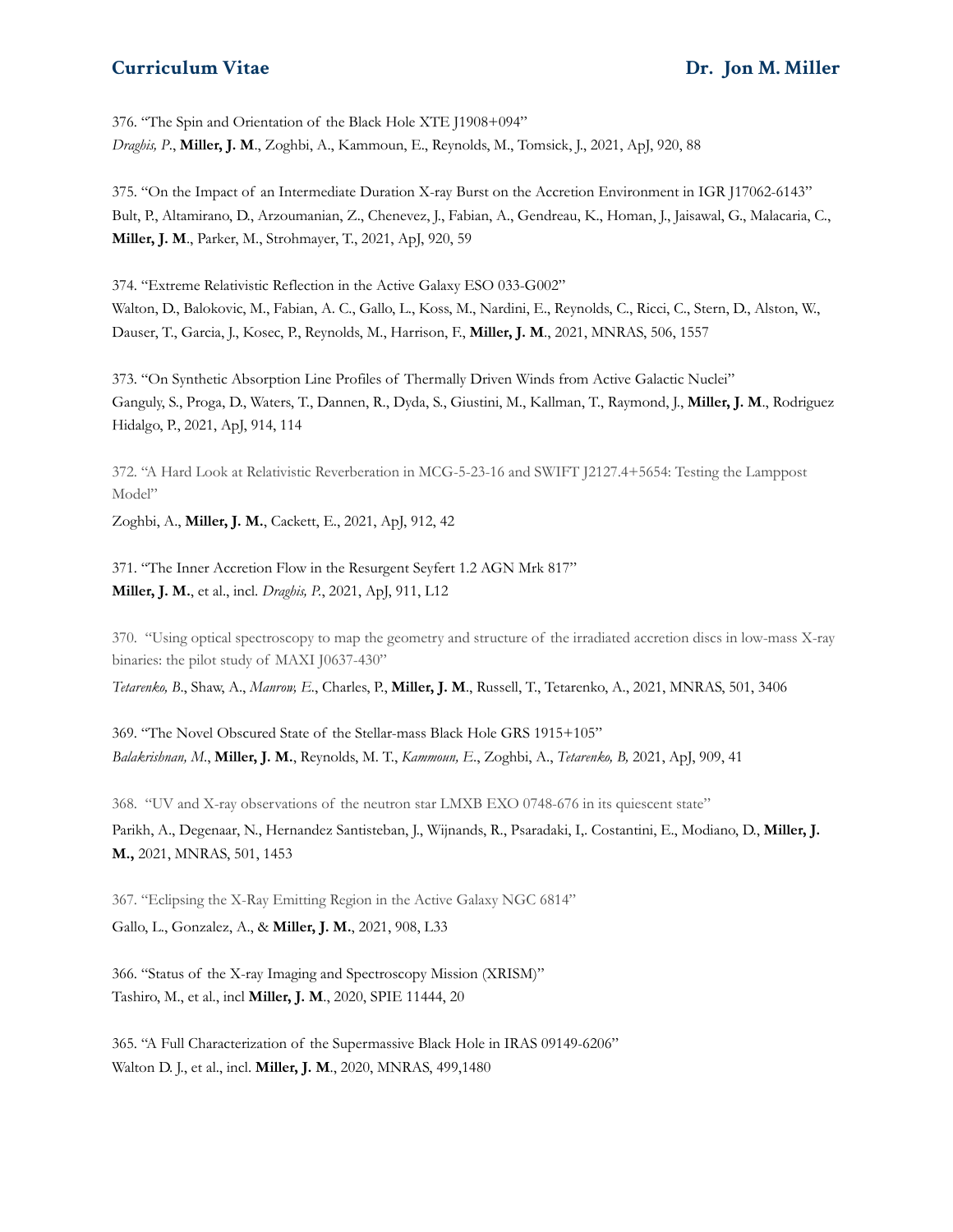364. "A Hard Look at Local, Optically Selected, Obscured Seyfert Galaxies" *Kammoun, E. S*., **Miller, J. M**., et al., 2020, ApJ, 901, 161

363. "Discovery of Thermonuclear (Type I) X-ray Bursts in the X-ray Binary Swift J1858.6-084 Observed with NICER" Buisson, D., et al., incl. **Miller, J. M**., 2020, MNRAS, 499, 793

362. "A New Spin on an Old Black Hole: NuSTAR Spectroscopy of EXO 1846-031" Draghis, P., **Miller, J. M.**, et al., 2020, ApJ, 900, 78

361. "A Redshifted Inner Disk Atmosphere and Transient Absorbers in the Ultracompact Neutron Star X-ray Transient 4U 1916-053" *Trueba, N*., **Miller, J. M.**, et al., 2020, ApJ, 899, L16

360. "An Obscured, Seyfert-2-lilke State of the Stellar-Mass Black Hole GRS 1915+105 Caused by Failed Disk Winds" **Miller, J. M**., et al., 2020, ApJ, in press, arxiv:2007.07005

359. "Nicer-NuSTAR Observations of the Neuron Star X-ray Binary 4U 1735-44" *Ludlam, R*., et al., incl. **Miller, J. M.**, 2020, ApJ, 895, L45

358. "The Soft State of the Black Hole Transient MAXI J1820+070: Emission from the Edge of the Plunge Region?" Fabian, A. C., et al., incl. **Miller, J. M**., 2020, MNRAS, 493, 5389

357. "Blueshifted Absorption Lines from X-ray Reflection in IRAS 13224-3809" Fabian, A. C., et al., incl. **Miller, J. M**., 2020, MNRAS, 493, 2518

356. 'Swift Spectroscopy of the Accretion Disk Wind in the Stellar-mass Black Hole GRO J1655-40": *Balakrishnan, M*., **Miller, J. M.**, et al., 2020, ApJ, 893, 155

355. "Testing the Lamp-post and Wind Reverberation Models with XMM-Newton Observations of NGC 5506" Zoghbi, A., Kalli, S., **Miller, J. M.**, 2020, ApJ, 893, 97

354. "A Strongly Changing Accretion Morphology During the Outburst Decay of the Neutron Star X-ray Binary 4U 1608-52" Van den Eijnden, J., et al., incl. **Miller, J. M.**, 2020, MNRAS, 493, 1318

353. "Observations of a GX 301-2 Apastron Flare with X-Calibur Hard X-ray Polarimeter Supported by NICER, the Swift/XRT and BAT, and Fermi GBM" Abarr, Q., et al., incl. **Miller, J. M.**, 2020, ApJ, 891, 70

352. "The Nature of the Broadband X-ray Variability in the Dwarf Seyfert Galaxy NGC 4395" *Kammoun, E. S.*, et al., incl. **Miller, J. M.**, 2019, ApJ, 886, 145

351. "A Comprehensive Chandra Study of the Disk Wind in the Black Hole 4U 1630-472"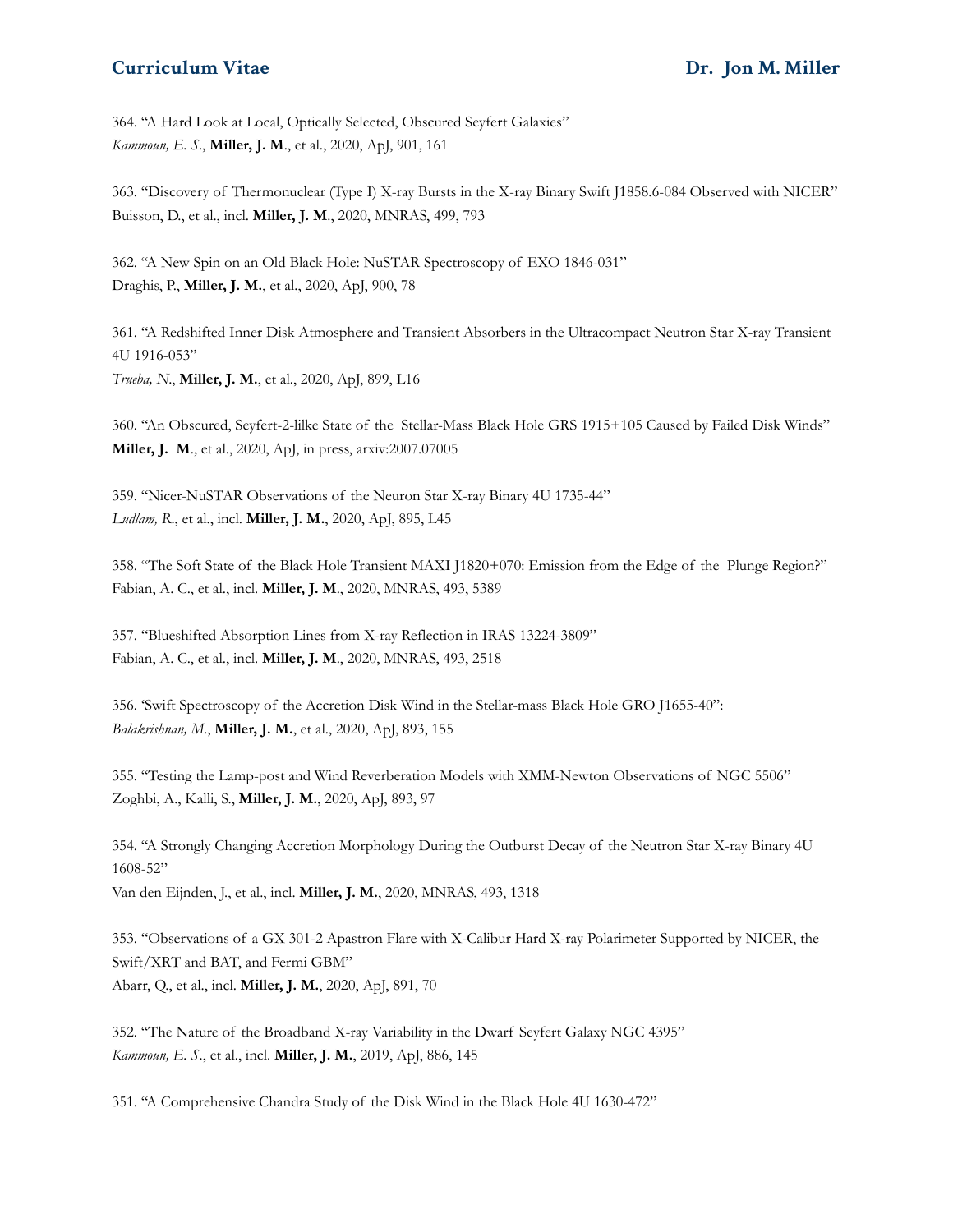*Trueba, N*., **Miller, J. M.**, et al., 2019, ApJ, 886, 104

350. "MAXI J1820+070 with NuSTAR I. An Increase in Variability Frequency but a Stable Reflection Spectrum: Coronal Properties and Implications for the Inner Disk in Black Hole X-ray Binaries" Buisson, D., et al., incl. **Miller, J. M.**, 2019, MNRAS, 490, 1350

349. "An Evolving Broad Iron Line from the First Galactic Ultraluminous X-ray Pulsar Swift J0243.6+6124" Jaisawal., G., et al., incl. **Miller, J. M**., 2019, ApJ, 885, 18

348. "Multiwavelength Characterization of the Accreting Millisecond X-ray Pulsar and Ultracompact Binary IGR J17062-6143" Hernandez Santisteban, J., et al., incl. **Miller, J. M**., 2019, MNRAS, 488, 4596

347. "Crust Cooling of the Neutron Star in Aql X-1: Different Depth and Magnitude of Shallow Heating During Similar Accretion Outbursts" Degenaar, N., et al., incl. **Miller, J. M**., 2019, MNRAS, 488, 4477

346. "A NICER Look at Strong X-ray Obscuration in the Seyfert-2 Galaxy NGC 4388" **Miller, J. M.**, *Kammoun, E. S*., et al., 2019, ApJ, 884, 106

345. "Revisiting the Spectral and Timing Properties of NGC 4151" *Zoghbi, A*., **Miller, J. M.**, Cackett, E. S., 2019, ApJ, 884, 26

344. "Arcus: The Soft X-ray Grating Explorer" Smith, R. K., et al., incl. **Miller, J. M**., 2019, SPIE 11118, 0

343. "Observations of the Ultra-Compact X-ray Binary 4U 1543-624 in Outburst with NICER, INTEGRAL, Swift, and ATCA" Ludlam, R., M., et al., incl. **Miller, J. M**., 2019, ApJ, 883, 39

342. "Direct Observation of the Broad Line Region in X-rays During the Low State of NGC 4051" Peretz, U., **Miller, J. M.**, Behar, E., 2019, ApJ, 879, 102

341. "Broadband X-ray Spectral and Timing Analyses of the Black Hole Binary Candidate Swift J1658.2-4242: Rapid Flux Variation and a Turn-on of a Transient QPO" Xu, Y., et al., incl., **Miller, J. M.**, 2019, ApJ, 879, 93

340. "NICER Discovers Spectral Lines During Photospheric Radius Expansion Bursts from 4U 1820-30: Evidence of Burst-Driven Winds" Strohmayer, T., et al., incl. **Miller, J. M**., 2019, ApJ, 868, L27

339. "A Hard Look at NGC 5347: Revealing a Nearby Compton-thick AGN"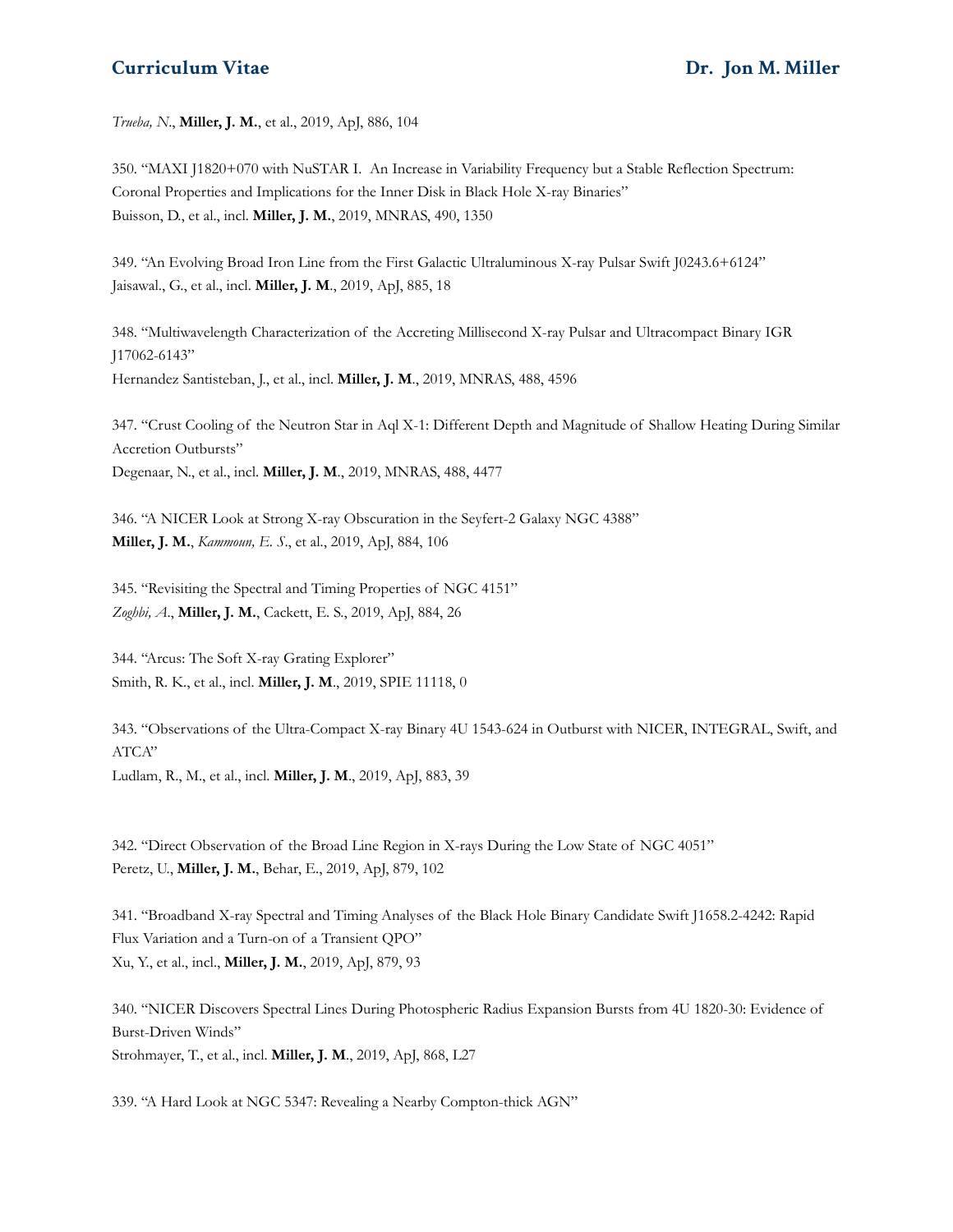*Kammoun, E. S*., **Miller, J. M.**, et al., 2019, ApJ, 877, 102

338. "A Bayesian Analysis of SDSS 0914+0853, a Low-mass Dual AGN Candidate" Foord, A., et al., incl. **Miller, J. M**., 2019, ApJ, 877, 17

337. "Photoionization Emission Models for the Cyg X-3 X-ray Spectrum" Kallman, T., et al., incl. **Miller, J. M**., 2019, ApJ, 874, 51

336. "NuSTAR Observations of the Accreting Atolls GX 3+1, 4U 1702-429, 4U 0614+091, and 4U 1746-37" *Ludlam, R*., **Miller, J. M**., et al., 2019, ApJ, 873, 99

335. "The Fundamental Plane of Black Hole accretion and its Use as a Black Hole Mass Estimator" Gultekin, K., et al., incl. **Miller, J. M**., 2019, ApJ, 871, 80

334. "X-ray and UV Monitoring of the Seyfert 1.5 Galaxy Markarian 817" *Morales, A. M*., **Miller, J. M.**, et al., 2019, ApJ, 870, 54

333. "Detection of Polarized Gamma-ray Emission from the Crab Nebula with the Hitomi Soft Gamma-ray Detector" The Hitomi Collaboration, incl. **Miller, J. M**., 2018, PASJ, 70, 113

332. "A NICER Discovery of Low-frequency Quasi-Periodic Oscillations in the Soft-Intermediate State of MAXI J1535-571" *Stevens, A. L*., et al., incl. **Miller, J. M**., 2018, ApJ, 885, L15

331. "Constraining the Inclination of the Low-mass X-ray Binary Cen X-4" Hammerstein, E., Cackett, E., Reynolds, M., **Miller, J. M.**, 2018, MNRAS, 478, 4317

330. "X-ray Structure Between the Innermost Disk and Optical Broad Line Region in NGC 4151" **Miller, J. M.**, Cackett, E., *Zoghbi, A.*, et al., 2018, ApJ, 865, 97

329. "NICER Discovers mHz Oscillations in the 'Clocked" Burster GS 1826-238" Strohmayer, T., Gendreau, K., Altamirano, D., et al., incl., **Miller, J. M**., 2018, ApJ, 865, 63

328. "Concept of the X-ray Astronomy Recovery Mission" Tashiro, M., Maejima, H., Toda, K., et al., incl. **Miller, J. M.**, 2018, SPIE, 10699, 22

327. "The ATHENA X-ray Integral Field Unit (X-IFU)" Barret, D., Lam Trong, T., den Herder, J.-W., et al., incl. **Miller, J. M.**, 2018, SPIE, 10699, 1

326. "A NICER Spectrum of MAXI J1535-571: Black Hole Spin and Potential Disk Warping" **Miller, J. M.**, *Ludlam, R*., et al., 2018, ApJ, 860, L28

325. "The 1.5 Ms Observing Campaign on IRAS 13224-38098-I. X-ray Spectral Analysis"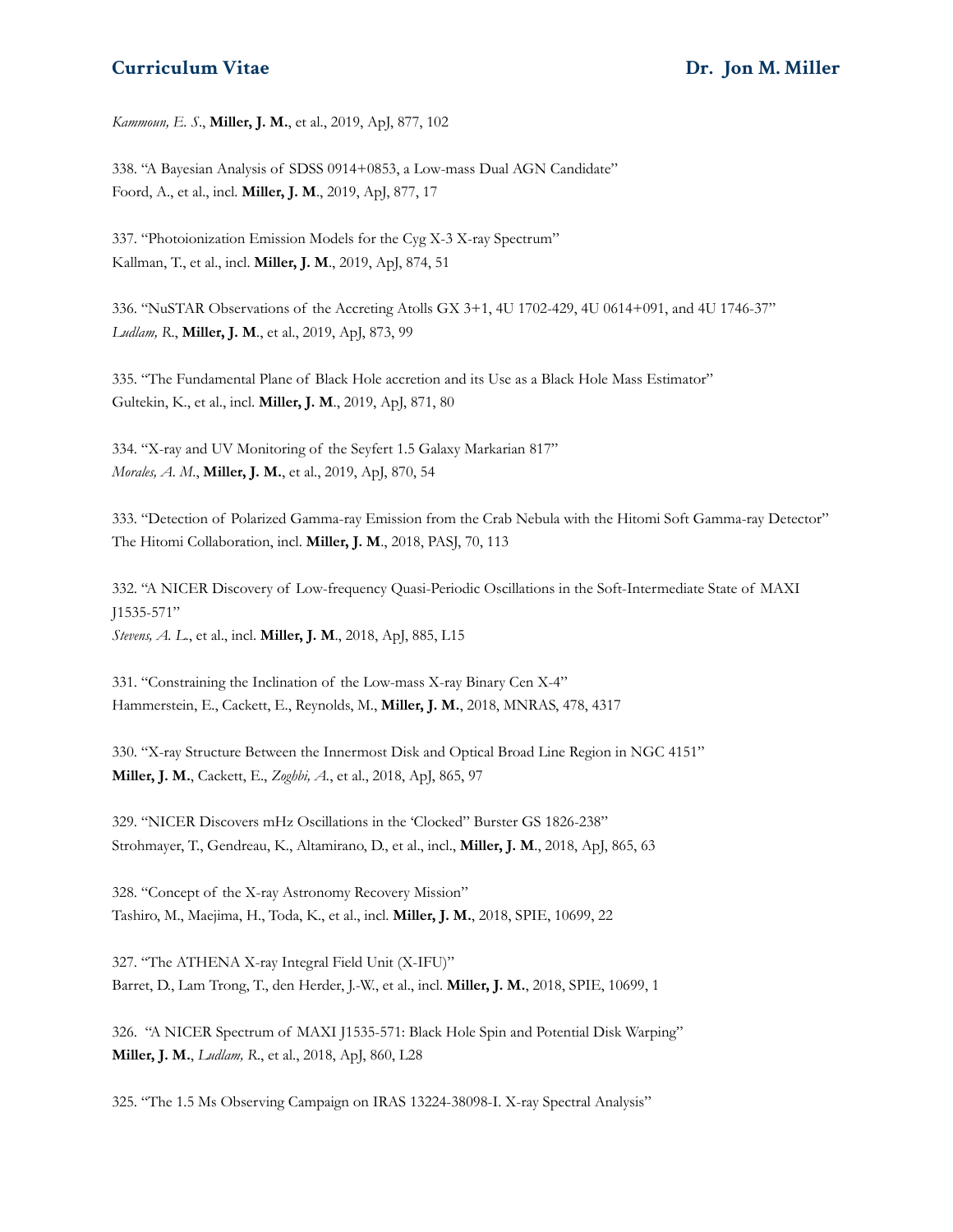Jiang, J. Parker, M., et al., incl. **Miller, J. M**., 2018, MNRAS, 477, 3711

324. "The Imprints of AGN Feedback Within a Supermassive Black Hole's Sphere of Influence" Russell, H., Fabian, A., McNamara, B., **Miller, J. M.**, Nulsen, P., Piotrowska, J., Reynolds, C., 2018, MNRAS, 477, 3583

323. "The Hard State of the Obscured High Inclination Black hole Binary Candidate MAXI J1658.2-4242 Observed with NuSTAR and Swift" Xu, Y., Harrison, F., et al., incl. **Miller, J. M.**, 2018, ApJ, 865, 18

322. "Continued Cooling of the Accretion-Heated Neutron Star Crust in the X-ray Transient IGR J17480-2446 Located in the Globular Cluster Terzan 5" Ootes, L., et al., incl. **Miller, J. M.,** 2019, MNRAS, 487, 1447

321. "A NICER Look at the Aql X-1 Hard State" Bult, P., Azroumanian, Z., Cackett, E., et al., incl. **Miller, J. M**., 2018, ApJ, 859, L1

320. "Hitomi X-ray Observation of the Pulsar Wind Nebula G21.5-0.9" The Hitomi Collaboration, incl. **Miller, J. M.**, 2018, PASJ, 70, 38

319. "Glimpse of the Highly Obscured HMXB IGR J16318-4848 with Hitomi" The Hitomi Collaboration, incl. **Miller, J. M.,** 2018, PASJ, 70, 17

318. "Hitomi Observations of the LMC SNR N132D: Highly Redshifted X-ray Emission from Iron Ejecta" The Hitomi Collaboration, incl. **Miller, J. M**., 2018, PASJ, 70, 16

317. "Atomic Data and Spectral Modeling Constraints form High-Resolution X-ray Observations of the Perseus Cluster with Hitomi" The Hitomi Collaboration, incl. **Miller, J. M.**, 2018, PASJ, 70, 12

316. "Temperature Structure in the Perseus Cluster Core Observed with Hitomi" The Hitomi Collaboration, incl. **Miller, J. M.**, 2018, PASJ, 70, 11

315. "NICER Observes the Effects of an X-ray Burst on the Accretion Environment in Aql X-1" Keek, L., Arzoumanian, Z., Bult, P., et al., incl. **Miller, J. M.**, 2018, ApJ, 855, L4

314. "Alternative Explanations for Extreme Supersolar Iron Abundances Inferred from the Energy Spectrum of Cyg  $X-1"$ 

Tomsick, J., Parker, M., Garcia, J., et al., incl. **Miller, J. M.**, 2018, ApJ, 855, 3

313. "Detection of Reflection Features in the Neutron Star Low-mass X-ray Binary Serpens X-1 with NICER" *Ludlam, R.*, **Miller, J. M.**, Arzoumanian, Z., et al., 2018, ApJ, 858, L5

312. "Absence of Reflection Features in NUSTAR Spectra of the Luminous Neutron Star X-ray Binary GX 5-1"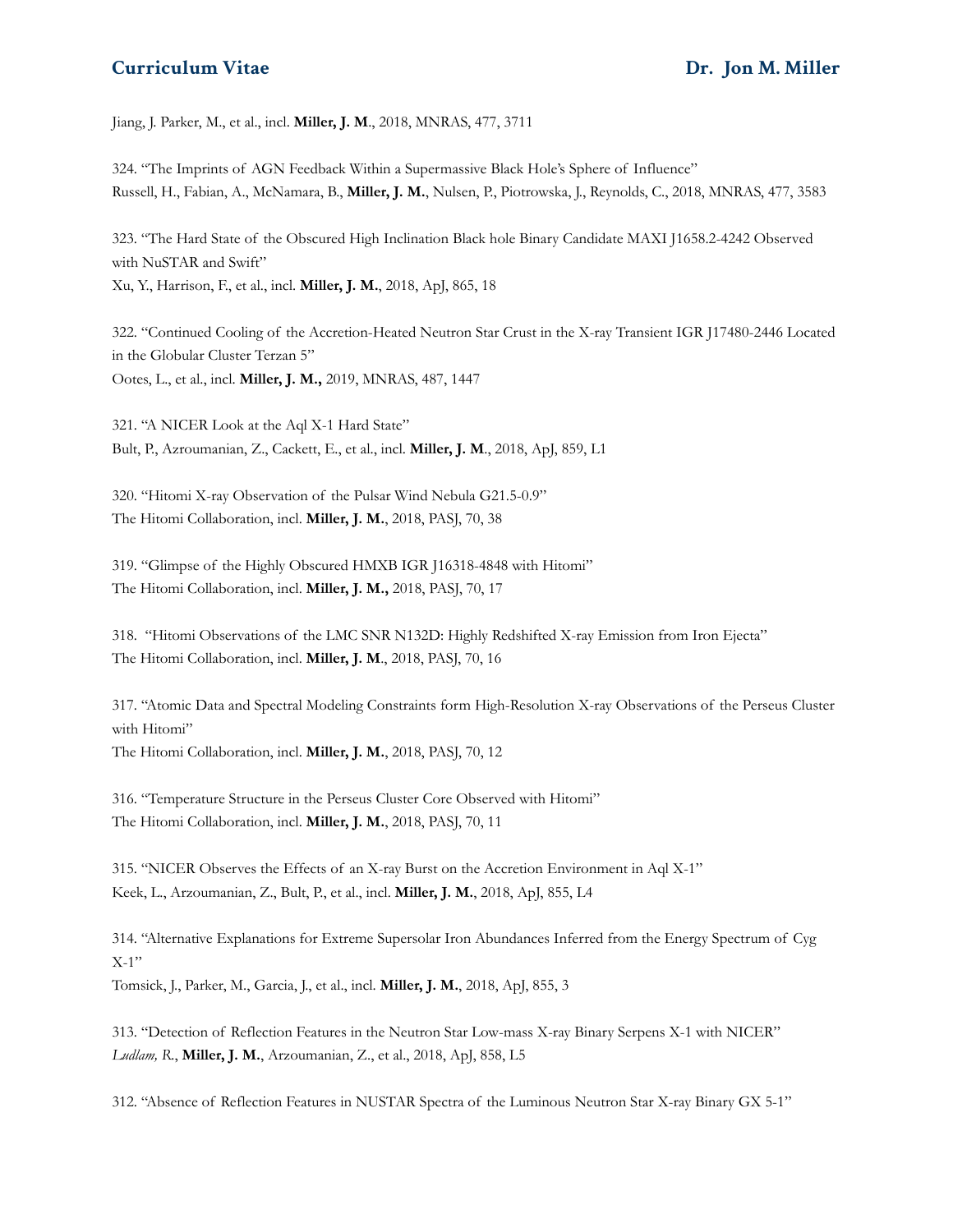Homan, J., Steiner, J., Lin, D., Fridrikson, J., Remillard, R., **Miller, J. M.**, *Ludlam, R*., 2018, apJ, 853, 157

311. "Hitomi Observations of Radio Galaxy NGC 1275: The First X-ray Microcalorimeter Spectroscopy of Fe K-alpha Line Emission from an Active Galactic Nucleus" The Hitomi Collaboration, incl. **Miller, J. M.**, et al., 2018, PASJ, 70, 13

310. "Reflection Spectra of the Black Hole Binary Candidate MAXI J1535-571 in the Hard State Observed with NuSTAR"

Xu, Y., Harrison, F., Garcia, J., Fabian, A., Fuerst, F., Gandhi, P., Grefenstette, B., **Miller, J. M**., Tomsick, J., Walton, D., 2018, ApJ, 852, L34

309. "Atmospheric Gas Dynamics in the Perseus Cluster Observed with Hitomi" The Hitomi Collaboration, incl. **Miller, J. M.**, et al., 2018, PASJ, 70, 9

308. "Measurements of Resonant Scattering in the Perseus Cluster Core with Hitomi SXS" The Hitomi Collaboration, incl. **Miller, J. M.**, et al., 2018, PASJ, 70, 10

307: "Hitomi X-ray Studies of Giant Radio Pulses from the Crab Pulsar" The Hitomi Collaboration, incl. **Miller, J. M.**, et al., 2018, PASJ, 70, 15

306. "Radio Emission from the X-ray Pulsar Her X-1: A Jet Launched by a Strong Magnetic Field Neutron Star?" Van den Eijnden, et al., incl. **Miller, J. M.**, 2018, MNRAS, 473, L141

305. "Discovery of Radio Emission from the Symbiotic X-ray Binary System GX 1+4" van den Eijnden, J., et al., incl. **Miller, J. M.**, 2018, MNRAS, 474, L91

304. "Arcus: Exploring the Formation and Evolution of Clusters, Galaxies, and Stars" Smith, R., et al., incl. **Miller, J. M**., 2017, SPIE, 10397, 0

303. "Density Diagnostics of Ionized Outflows in Active Galactic Nuclei. X-ray and UV Absorption Lines from Metastable Levels in Be-like to C-like Ions" Mao, J., Kaastra, J., Mehdipour, M., Raassen, A., Gu, L., **Miller, J. M.**, 2017, A&A, 607, 100

302. "Solar Abundance Ratios of the Iron Peak Elements in the Perseus Cluster" The Hitomi Collaboration, incl. **Miller, J. M.**, 2017, *Nature,* 551, 478

301. "Extreme Quiescent Variability of the Transient Neutron Star Low-mass X-ray Binary EXO 0745-248 in Terzan 5" Rivera Sandoval, L. E., et al., incl. **Miller, J. M.**, 2018, MNRAS, MNRAS, 479, 2779

300. "Chandra Imaging of the Outer Accretion Flow onto the Black Hole at the Center of the Perseus Cluster" **Miller, J. M**., Bautz, M. W., McNamara, B. R., 2017, ApJ, 850, L3

299. "Arcus: The X-ray Grating Spectrometer Explorer"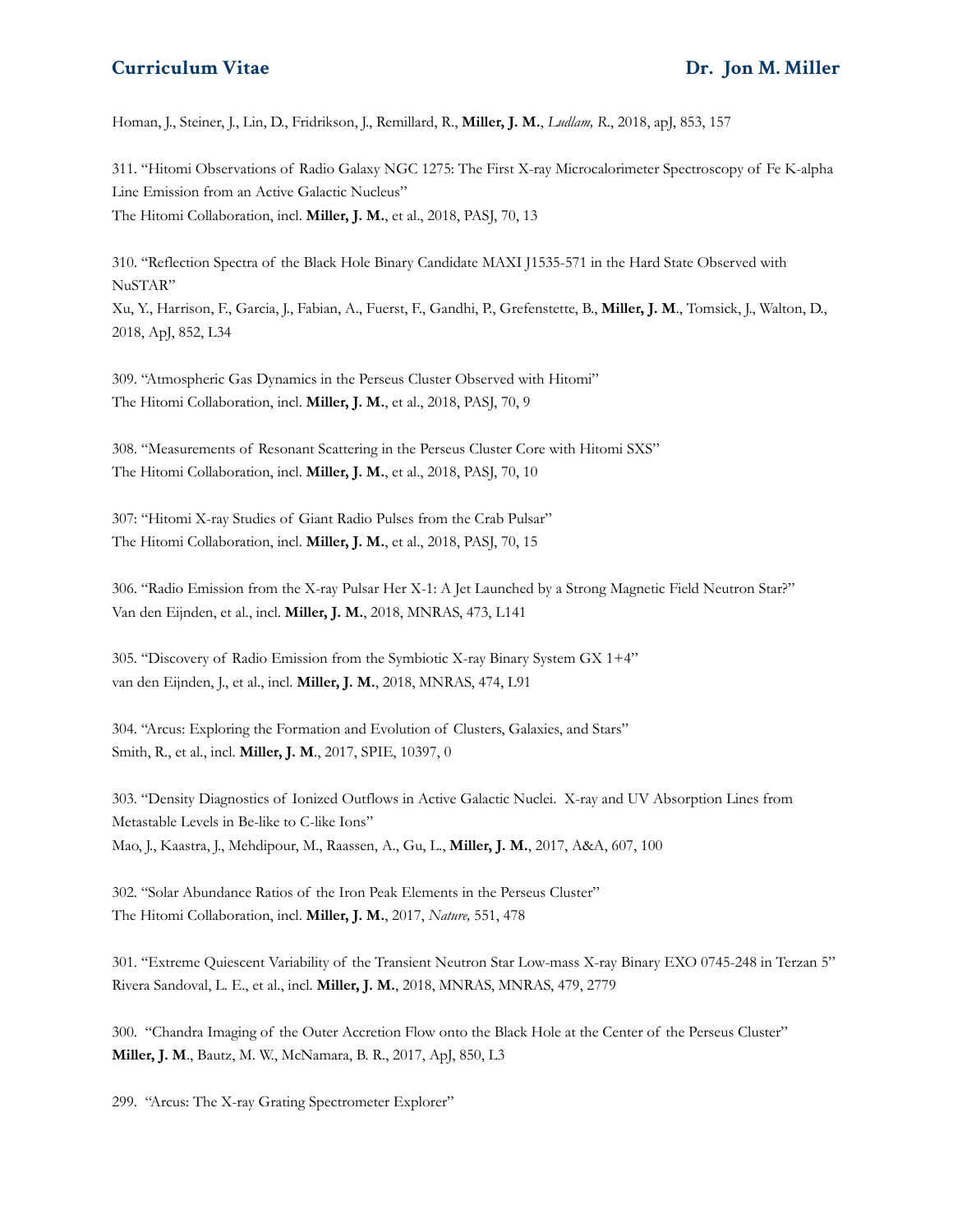Smith, R. K., and a team including **Miller, J. M.**, 2016, SPIE, 9905, 4

298. "The Astro-H X-ray Astronomy Satellite" Takahashi, T., et al., on behalf of the Hitomi Collaboration, incl.**Miller, J. M.**, 2017, Journal of Astronomical Telescopes, Instruments, and Systems, 2018, JATIS

297. "Spectral and Timing Properties of IGR J17091-3624 in the Rising Hard State During its 2016 Outburst" Xu, Y., Garcia, J., Furst, F., Harrison, F., Walton, D., Tomsick, J., Bachetti, M., King, A., Madsen, K., **Miller, J. M**., Grinbert, V., 2017, ApJ, 851, 103

296. "Evidence for the Ultra-Compact Nature of IGR J17062-6143" Hernandez Santisteban, J. et al., incl. **Miller, J. M.**, 2019, MNRAS, 488, 4596

295. "The Very-Faint X-ray Binary IGR J17062-6143: A Truncated Disk, No Pulsations, and a Possible Outflow" Van den Eijnden, J., et al., incl. **Miller, J. M**., 2018, MNRAS, 475, 2027

294. "Mid-UV Studies of the Transitional Millisecond Pulsars XSS 12270-4859 and PSR J1023+0038 During Their Radio Pulsar States" Rivera Sandoval, L. E., Wijnands, R., **Miller, J. M.**, et al., 2018, MNRAS, 476, 1086

293. "Different Heating of the Neutron Star Crust Due to Accretion During Multiple Outbursts of MAXI J0556-332" Parikh, A., et al., incl. **Miller, J. M.**, 2017, ApJ, 851, L28

292. "A NuSTAR Observation of the Low-Mass X-ray Binary GX 349+2 Throughout the Z Track" Coughenour, B., Cackett, E., **Miller, J. M.**, 2018, ApJ, 867, 64

291. "Truncation of the Accretion Disk at One Third of the Eddington Limit in the Neutron Star X-ray Binary Aquila  $X-1"$ 

*Ludlam, R*., **Miller, J. M.**, et al., 2017, ApJ, 847, 135

290. "The Case for Low Black Hole Spin in the AGN Ton S180" Parker, M. L., **Miller, J. M.**, Fabian, A. C., 2018, MNRAS, 474, 1538

289. "Search for Thermal X-ray Features from the Crab nebula with Hitomi Soft X-ray Spectrometer" The Hitomi Collaboration, incl. **Miller, J. M.**, 2018, PASJ, 70, 14

288. "Relativistic Disk Reflection in the Neutron Star X-ray Binary XTE J1709-267 with NuSTAR" *Ludlam, R*., **Miller, J. M**., Cackett, E., Degenaar, N., Bostrom, A., 2017, ApJ, 838, 79

287. "The response of relativistic outflowing gas to the inner accretion disk of a black hole" Parker, M. L., Pinto, C., Fabian, A., and a team incl. **Miller, J. M.**, 2017, Nature, 543, 83

286. "A Long Look at MCG-5-23-16 with NuSTAR: I- Relativistic Reflection and Coronal Properties"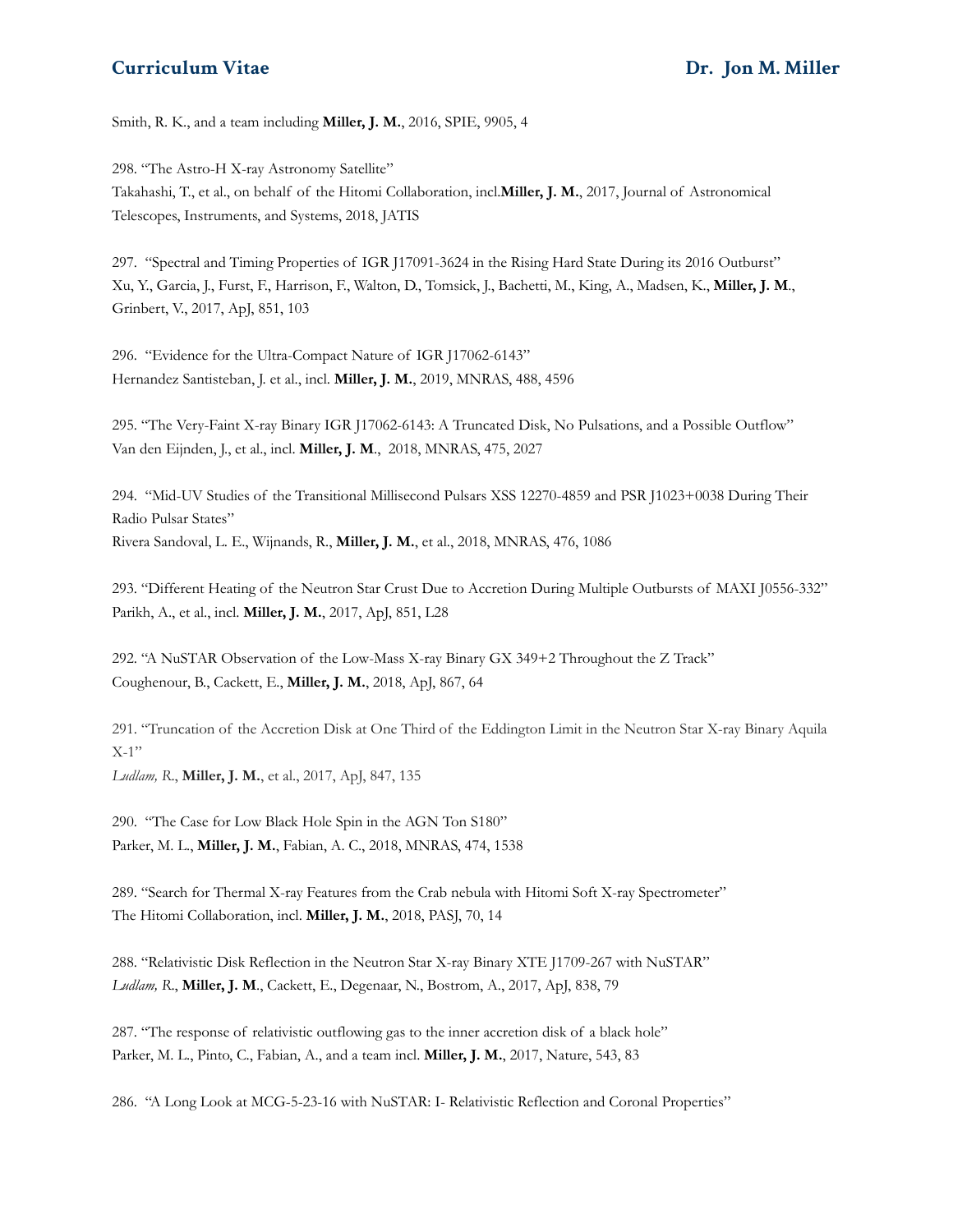*Zoghbi, A*., Matt., G., **Miller, J. M**., et al., 2017, ApJ, 836, 2

285. "A Hard Look at the Neutron Stars and Accretion Disks in 4U 1636-53, GX 17+2, and 4U 1705-44 with NuSTAR" *Ludlam, R., M*., **Miller, J. M**., et al., 2017, ApJ, 836, 140

284. "Accretion Physics: It's not U, it's B" **Miller, J. M.**, 2017, Nature Astronomy, 1, 0070

283. "A Deep Chandra Observation of the Compact Starburst Galaxy Henize 2-10: X-rays from the Massive Black Hole" *Reines, A., Reynolds, M.*, **Miller, J. M**., Sivakoff, G., Greene, J., Hickox, R., Johnson, K., 2016, ApJ, 830, L35

282. "The Broadband Spectral Variability of Holmberg IX X-1" Walton, D., Fuerst, F., Harrison, F. Middleton, M., Fabian, A., Bachetti, M., Barret, D., **Miller, J. M.,** Ptak, A, Rana, V., Stern, D., Tao, L., 2017, ApJ, 839, 105

281. "ARCUS: The X-ray Grating Spectrometer Explorer" Smith, R. K., et al., incl. **Miller, J. M**., 2016, SPIE, 9905

280. "Ultraluminous X-ray bursts in two ultra-compact companions to nearby elliptical galaxies" Irwin, J. A., et al., incl. **Miller, J. M**., 2016, Nature, 538, 356

279. "The Disk-Wind Connection During the Heartbeats of GRS 1915+105" *Zoghbi, A*., **Miller, J. M**., et al., 2016, ApJ, 833, 165

278. "GRS 1739-278 Observed at a Very Low Luminosity with XMM-Newton and NuSTAR" Fuerst, F., Tomsick, J., Yamaoka, K., Dauser, T., **Miller, J. M**., et al., ApJ, 2016, 832, 115

277. "Discovery of Coherent Pulsations from the Ultraluminous X-ray Source of NGC 7793 P13" Fuerst, F., et al., incl. **Miller, J. M**., 2016, ApJ, 2016, 831, L14

276. "Potential Cooling of an Accretion-heated Neutron Star Crust in the Low-Mass X-ray Binary 1RXS J180408.9-342058" Parikh, A. A., Wijnands, R., et al., incl. **Miller, J. M**., 2017 MNRAS, 466, 4074

275. "Living on a Flare: Relativistic Reflection in V404 Cyg Observed by NuSTAR During its Summer 2015 Outburst" Walton, D., Mooley, K., King, A., Tomsick, J., **Miller, J. M**., et al., 2017, ApJ, 839, 110

274. "The Thermal State of KS 1730-260 after 14.5 Years in Quiescence" Merritt, R., Cackett, E., et al., incl. **Miller, J. M.**, 2016, ApJ, 833, 186

273. "Hitomi Constraints on the 3.5 keV Line in the Perseus Galaxy Cluster" The Hitomi Collaboration, incl. **Miller, J. M**., 2017, ApJ, 837, L15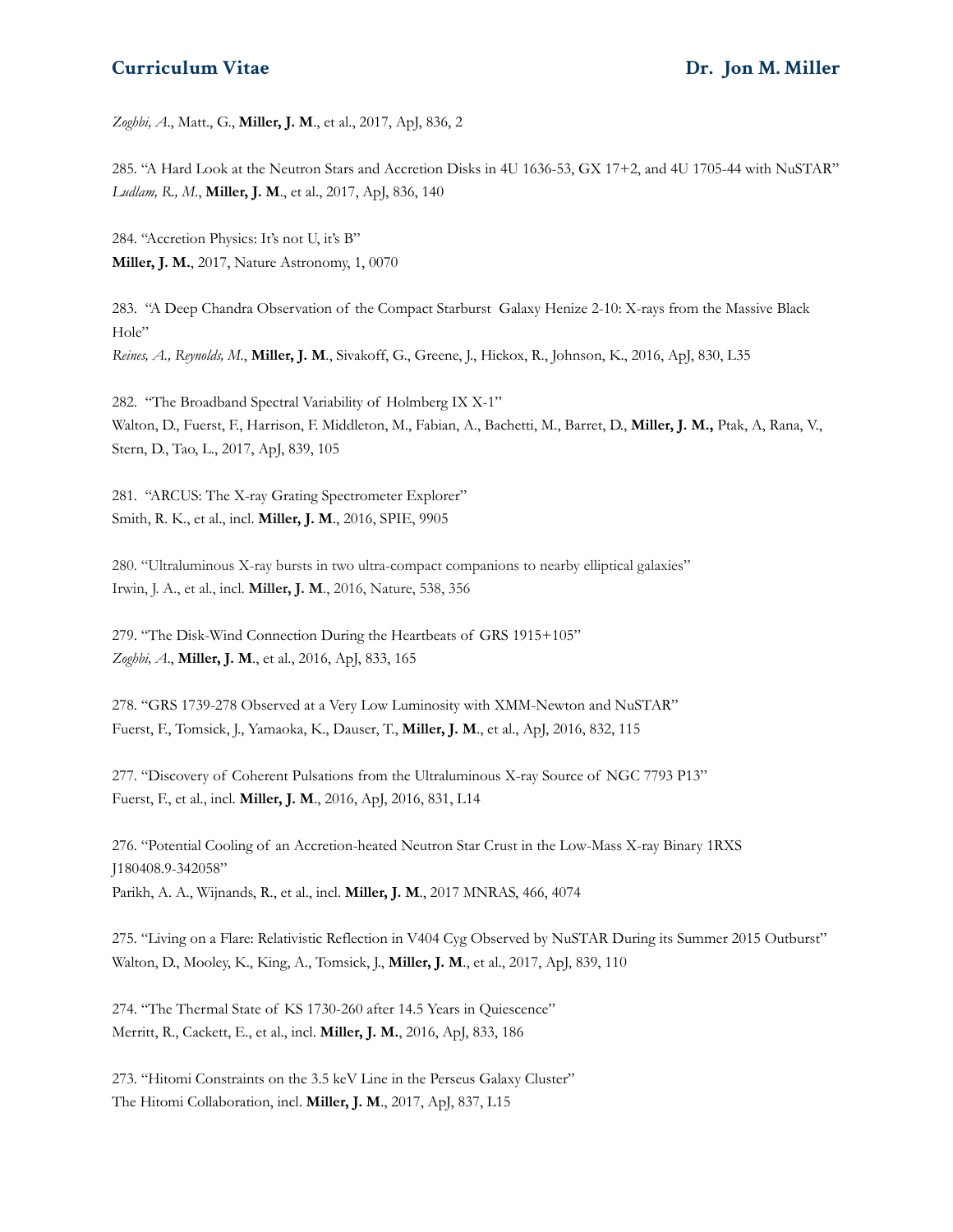272. "Disk Reflection and a Possible Disk Wind During a Soft X-ray State in the Neutron Star Low-Mass X-ray Binary 1RXS J180408.9-342058"

Degenaar, N., Altamirano, D., Parker, M., Miller-Jones., J., **Miller, J. M**., 2016, MNRAS, 461, 4049

271. "An In-Depth Study of a Neutron Star Accreting at a low Eddington Rate: On the Possibility of a Truncated Disk and an Outflow." Degenaar, N., Pinto, C., Miller, J. M., et al., 2017, MNRAS, 464, 398

270. "A Broadband X-ray Spectral Study of the Intermediate-mass Black Hole Candidate M82 X-1 with NuSTAR, Chandra, and Swift" Brightman, M., et al., incl. **Miller, J. M.,** 2016, ApJ, 829, 28

269. "A NuSTAR Observation of the Reflection Spectrum of the Low-Mass X-ray Binary 4U 1728-34" Sleator, C., Tomsick, J., King, A., **Miller, J. M**., et al., 2016, ApJ, 827, 134

268. "An Iron K Component to the Ultrafast Outflow in NGC 1313 X-1" Walton, D. J., et al., incl. **Miller, J. M**., 2016, ApJ, 826, L26

267. "Relativistic Reverberation in the Accretion Flow of a Tidal Disruption Event" Kara, E., **Miller, J. M**., Reynolds, C. Dai, L., 2016, Nature, 535, 388

266. "The Quiescent Intracluster Medium in the Core of the Perseus Cluster" The Hitomi Collaboration, incl. **Miller, J. M.,** 2016, Nature, 535, 117

265. "NuSTAR Observations of the Black Hole GS 1354-645: Evidence of Rapid Black Hole Spin" *El-Batal, A*., **Miller, J. M**., Reynolds, M. T., et al., 2016, ApJ, 826, L12

264. "The Soft State of Cygnus X-1 Observed with NuSTAR: A Variable Corona and a Stable Inner Disk" Walton, D. J., et al., incl. **Miller, J. M**., 2016, ApJ, 826, 87

263. "NuSTAR and XMM-Newton Observations of the Neutron Star X-ray Binary 1RXS J180408.9-34205" *Ludlam, R. M*., **Miller, J. M**., et al., 2016, ApJ, 824, 37

262. "NuSTAR and Swift Observations of the Very High State in GX 339-4: Weighing the Black Hole With X-rays" Parker, M. L., Tomsick, J. A., Kennea, J., **Miller, J. M**., et al., 2016, ApJ, 821, L6

261. "A Test of the Nature of the Fe K Line in the Neutron Star Low-mass X-ray Binary Serpens X-1" Chiang, C., Cackett, E., **Miller, J. M**., et al., 2016, 821, 2015

260. "Probing the Effects of a Thermonuclear X-ray Burst on the Neutron Star Accretion Flow with NuSTAR" Degenaar, N., Koljonen, K., Chakrabarty, D., Kara, E., Altamirano, D., **Miller, J. M**., Fabian, A., 2016, MNRAS, 456, 4256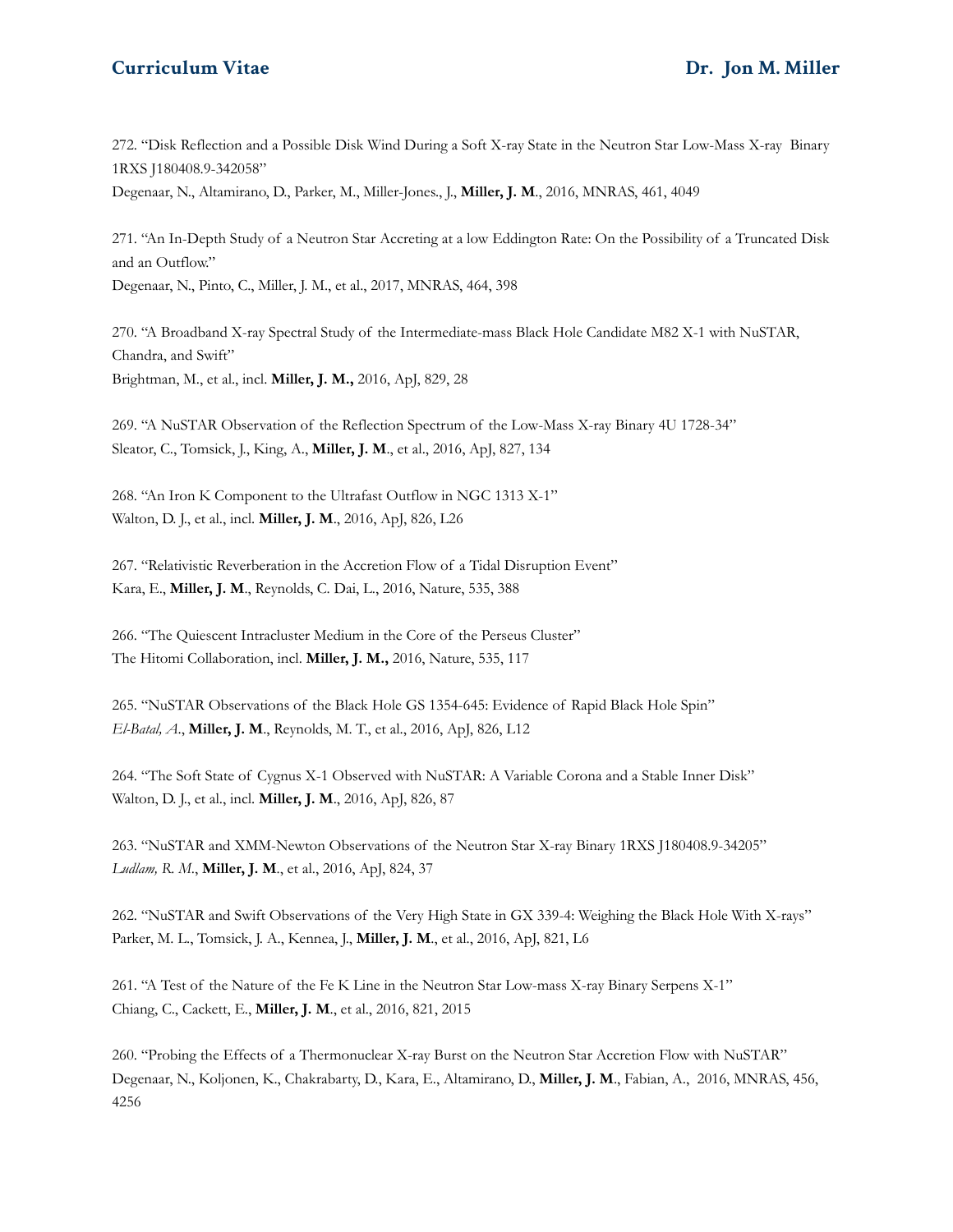259. "Constraining the Properties of Neutron Star Crusts with the Transient Low-mass X-ray Binary Aql X-1" Waterhouse, A., Degenaar, N., Wijnands, R., Browen, E., **Miller, J. M**., et al., 2016, MNRAS, 546, 4001

258. "Measuring a Truncated Disk in Aquila X-1" King, A. L., Tomsick, J., **Miller, J. M**., et al., 2016, ApJ, 819, L29

257. "An Ultraviolet Spectrum of the Tidal Disruption Flare ASASSN-14li" Cenko, S. B., et al., incl. **Miller, J. M**., 2016, ApJ, 818, L32

256. "X-ray Polarimetry with the Polarization Spectroscopic Telescope Array (PolSTAR)" Krawczynski, H., et al., incl. **Miller, J. M**., 2016, APh, 75, 8

255. "An Ultra-fast Disk Wind in the Neutron Star Binary GX 340+0" **Miller, J. M**., Raymond, J., Cackett, E., Grinberg, V., Nowak M., 2016, ApJ, 822, L18

254. "The Accretion Disk Wind in the Black Hole GRS 1915+105" **Miller, J. M.,** Raymond, J., Fabian, A., Gallo, E., et al., 2016, ApJ, 821, L9

253. "Flows of X-ray Gas Reveal the Disruption of a Star by a Massive Black Hole" **Miller, J. M.,** Kaastra, J. Miller, M. C., et al., 2015, Nature, 526, 542

252. "Powerful, Rotating Disk Winds from Stellar-mass Black Holes" **Miller, J. M**., Fabian, A., Kaastra, J., et al., 2015, ApJ, 814, 87

251. "On the Origin of Broad Iron Lines in Neutron Star Low-mass X-ray Binaries" Chiang, Chia-Ying, Cackett, E., **Miller, J. M.**, et al., ApJ, 2016, 821, 105

250. "Evidence for High Frequency QPOs with a 3:2 Frequency Ration from a 500 Solar Mass Black Hole" Pasham, D., Cenko, B., Zoghbi, A., Mushotzky, R., **Miller, J. M**., Tombesi, F., 2015, ApJ, 811, L11

249. "NuSTAR and Swift Observations of the Black Hole Candidate XTE J1908+094 during its 2013 Outburst" Tao, L., Tomsick, J., Walton, D., Furst, F., Kennea, J., **Miller, J. M**., et al., 2015, ApJ, 811, 51

248. "Neutron star crust cooling in the Terzan 5 X-ray transient Swift J174805.3-244637" Degenaar, N., et al., incl. **Miller, J. M**., 2015, MNRAS, 451, 2071

247. "High Resolution Chandra HETG Spectroscopy of V404 Cyg in Outburst" King, A. L., **Miller, J. M**., Raymond, J., Reynolds, M. T., Morningstar, W., 2015, ApJ, 813, L37

246. "NuSTAR Observations of the Powerful Radio Galaxy Cygnus A" Reynolds, C. S., et al., incl. **Miller, J. M**., 2015, ApJ, 808, 154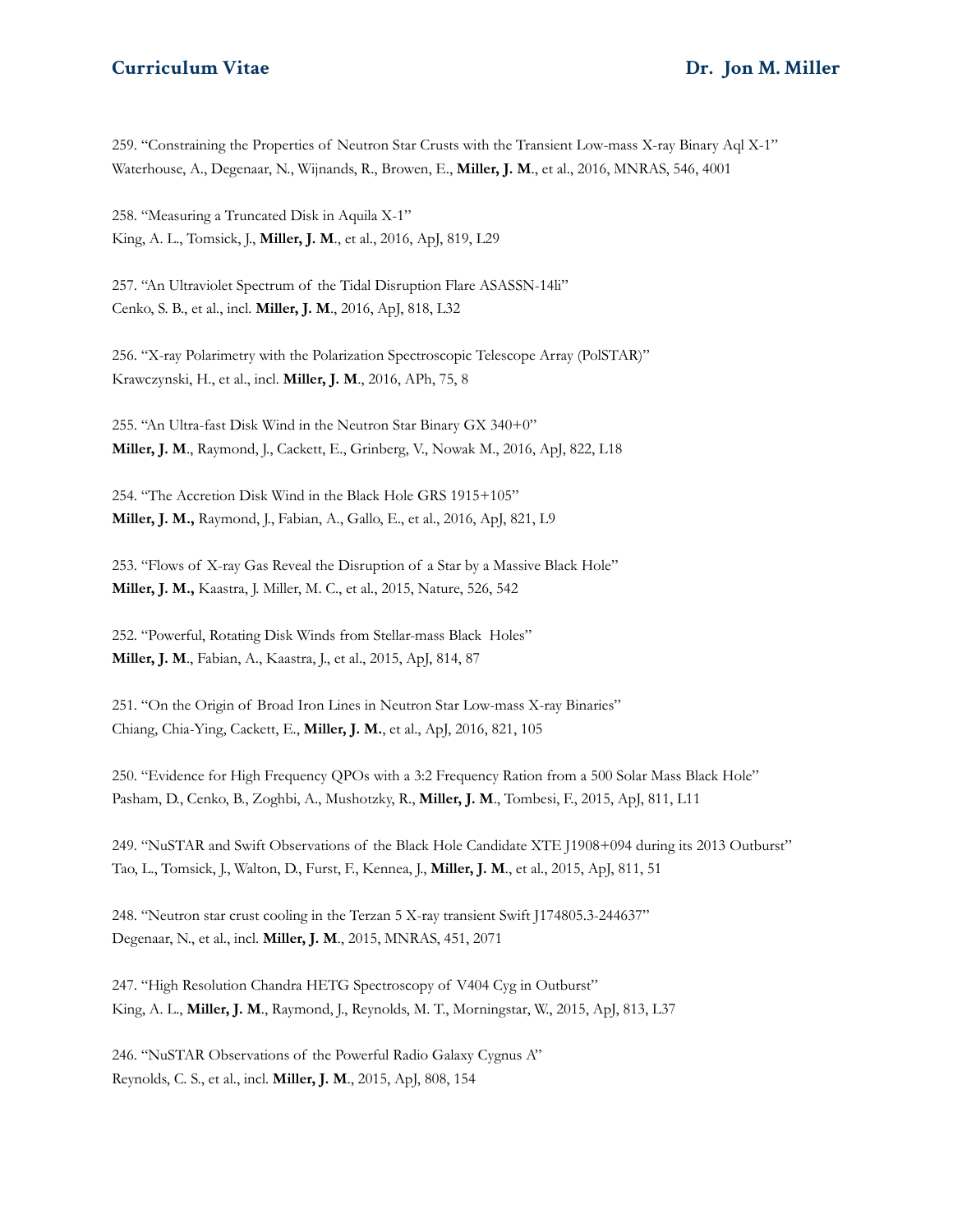245. "The Complex Accretion Geometry of GX 339–4 as Seen by NuSTAR and Swift" Furst, F., Nowak, M., Tomsick, J. **Miller, J. M**., et al., 2015, ApJ, 808, 122

244. "A NuSTAR observation of disc reflection from close to the neutron star in 4U 1608-52" Degenaar, N., **Miller, J. M.**, et al., 2015, MNRAS, 451, L85

243. "The Accreting Black Hole Swift J1753.5–0127 from Radio to Hard X-Ray" Tomsick, J., et al., incl. **Miller, J. M**., 2015, ApJ, 808, 85

242. "A Hard X-Ray Study of the Ultraluminous X-Ray Source NGC 5204 X-1 with NuSTAR and XMM-Newton" Mukherjee, E. S., et al., incl. **Miller, J. M.,** 2015, ApJ, 808, 64

241. "NuSTAR and Suzaku Observations of the Hard State in Cygnus X-1: Locating the Inner Accretion Disk" Parker, M. L., Tomsick, J., **Miller, J. M.,** et al., 2015, ApJ, 808, 9

240. "Reapproaching the Spin Estimate of GX 339-4" *Ludlam, R.,* **Miller, J. M**., Cackett, E., 2015, ApJ, 806, 262

239. "NuSTAR, XMM-Newton and Suzaku Observations of the ULX Holmberg II X-1" Walton, D. J., et al., incl. **Miller, J. M**., 2015, ApJ, 806, 65

238. "Broad Iron Emission from Gravitationally Lensed Quasars Observed by Chandra" Walton, D., Reynolds, M., **Miller, J. M.,** Reis, R., Stern, D., Harrison, F., 2015, ApJ, 805, 161

237. "Simultaneous NuSTAR/Chandra Observations of the Bursting Pulsar GRO J1744-28 during Its Third Reactivation" Younes, G., et al., incl. **Miller, J. M.,** 2015, ApJ, 804, 43

236. "Are Spectral and Timing Correlations Similar in Different Spectral States in Black Hole X-Ray Binaries?" Kalamkar, M., Reynolds, M., van der Klis, M., Altamirano, D., **Miller, J. M.,** 2015, ApJ, 802, 23

235. "Black hole feedback in the luminous quasar PDS 456" Nardini, E., et al., incl. **Miller, J. M.,** 2015, Science, 347, 860

234. "NuSTAR Reveals Relativistic Reflection But No Ultra-Fast Outflow in the Quasar Pg˜1211+143" Zoghbi, A., **Miller, J. M.**, et al., 2015, ApJ, 799, L24

233. "Discrete Knot Ejection from the Jet in the Nearest Low Luminosity AGN M81\*" *King, A. L*., **Miller, J. M**., Bietenholz, M., *Gultekin, K., Reynolds, M*., Mioduszewski, A., Rupen, M., Bartel, N., 2016, Nature Physics, 12, 772

232. "The Rate of Gas Accretion onto Black Holes Drives Jet Velocity"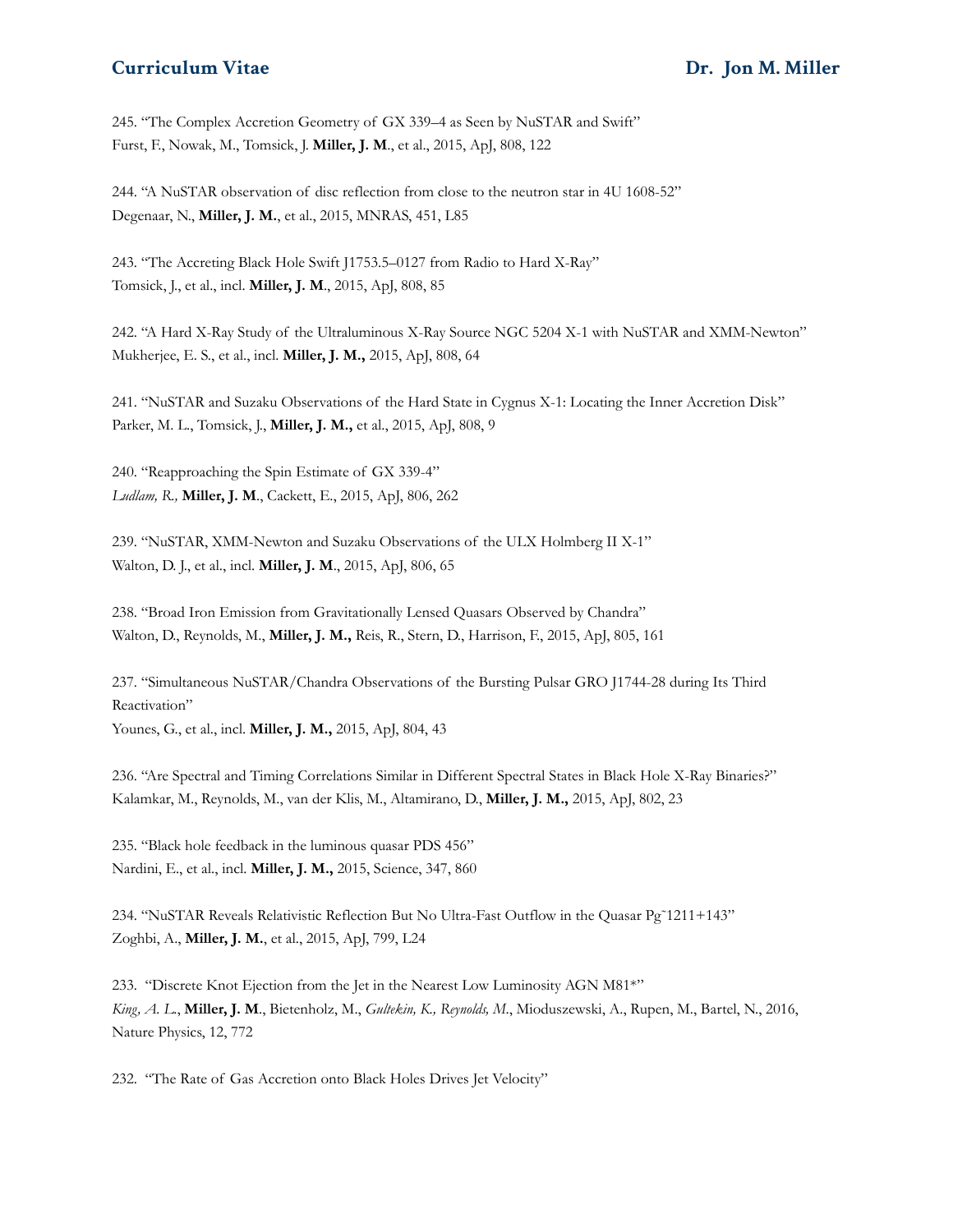*King, A. L*., **Miller, J. M**., Bietenholz, M., *Gultekin, M*., *Reynolds, M.,* Mioduszewski, A., Rupen, M., Bartel, N., 2015, ApJ, 799, L8

231. "High-Resolution X-ray Spectroscopy of the Bursting Pulsar GRO J1744-28" *Degenaar, N*., **Miller, J. M**., Harrison, F. A., Kennea, J. A., Kouveliotou, C., Younes, G., 2014, ApJ 596, L9

230. "No Time for Dead Time: Timing Analysis of Bright Black Hole Binaries with NuSTAR" Bachetti, M., and 24 co-authors including **Miller, J. M**., 2015, ApJ, 800, 109

229. "The Broadband XMM-Newton and NuSTAR X-ray Spectra of Two Ultraluminous X-ray Sources in the Galaxy IC 342" Rana, V., Harrison, F., Bachetti, M., Walton, D., Furst, F., Barret, D., **Miller, J. M.**, 2015, ApJ, 799, 121

228. "A Hard X-ray Power-law Cutoff in Centaurus X-4" Chakrabarty, D., and a list including **Miller, J. M**., 2014, ApJ, 797, 92

227. "New Constraints on the Black Hole Low/Hard State Inner Accretion Flow with NuSTAR" **Miller, J. M**., et al., 2015, ApJ, 799, L6

226. "An Ultraluminous X-ray Source Powered by a Neutron Star" Bachetti, M., and co-authors including **Miller, J. M**., 2014, *Nature*, 514, 202

225. "A Rapidly Spinning Black Hole Powers the Einstein Cross" *Reynolds, M. T*., Walton, D. J., **Miller, J. M.,** *Reis, R. C*., 2014, ApJ, 792, L19

224. "The NuSTAR Spectrum of Mrk 335: Extreme Relativistic Effects within Two Gravitational Radii of the Event Horizon?" Parker, M. L., and 20 co-authors including **Miller, J. M**., 2014, MNRAS, 443, 1723

223. "The Masses and Spins of Neutron Stars and Stellar-Mass Black Holes" Miller, M. C., and **Miller, J. M.,** 2015, Physics Reports, 548, 1

222. "The Spin of the Black Hole 4U 1543-475" *Morningstar, W. R*., **Miller, J. M.,** 2014, ApJ, 784, L18

221. "Arcus: An ISS-attached High-resolution X-ray Grating Spectrometer" Smith, R., and the Arcus team including Miller, J. M., 2014, SPIE, 9144,

220. "Broadband X-ray Spectra of the Ultraluminous X-ray Source Holmberg IX X-observed with NuSTAR, XMM-Newton, and Suzaku" Walton, D. J., Harrison, F., Grefenstette, B., **Miller, J. M**., et al., 2014, ApJ, 793, 21

219. "The evolution of accretion in young stellar objects: Strong accretors at 3-10 Myr"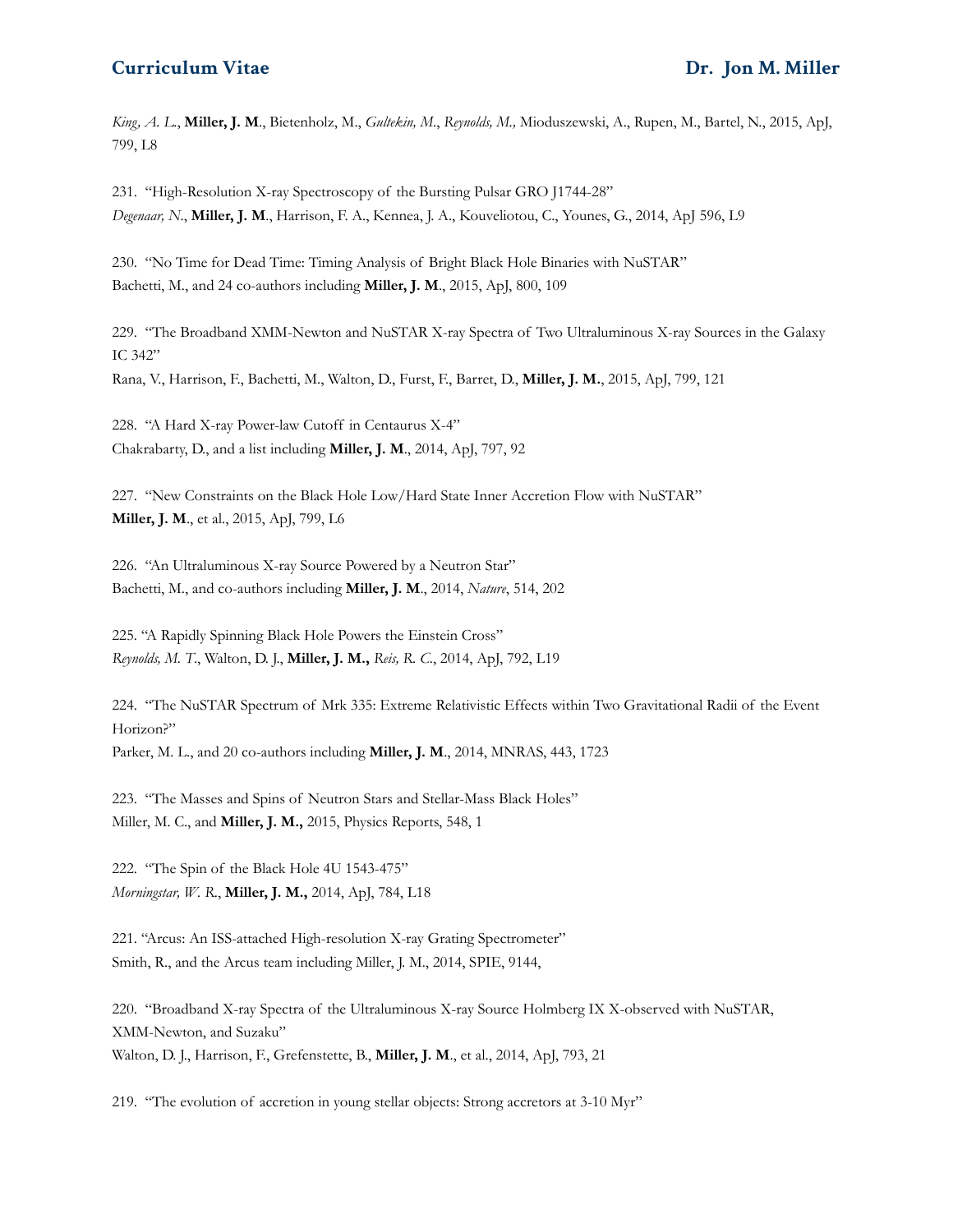Ingleby, L., Calvet, N., Harnandez, J., Briceno, C., **Miller, J. M**,. Espaillat, C., McClure, M., 2014, ApJ, 790, 47

218. "The Peculiar Galactic Center Neutron Star X-ray Binary XMM J 174457-2850.3" *Degenaar, N*., Wijnands, R., *Reynolds, M. T*., **Miller, J. M.**, et al., 2014, ApJ, 792, 109

217. "Probing the Crust of the Neutron Star in EXO 0748-676" *Degenaar, N.,* Medin, Z., Cumming, A., Wijnands, R., Wolff, M., Cackett, E., **Miller, J. M**., Jonker, P., Homan, J., Brown, E., 2014, ApJ, 791, 47

216. "NuSTAR Discovery of a Luminosity Dependent Cyclotron Line Energy in Vela X-1" Furst, F., Pottschmidt, K., Wilms, J., Tomsick, J., Bachetti, M., Boggs, S., Christensen, F., Craig, W., Grefenstette, B., Hailey, C., Harrison, F., Madsen, K., **Miller, J. M.,** Stern, D., Walton, D., Zhang, W., 2014, ApJ, 780, 133

215. "The 2013 outburst of a transient very faint X-ray binary, 23 arcseconds from Sgr A\*" Koch, E., Bahramian, A., Heinke, C., Mori, K., Rea, N., *Degenaar, N*., Wijnands, R., Ponti, G., **Miller, J.** M., Yusef-Zadeh, F., Dufour, F., Cotton, W. D., Baganoff, F., *Reynolds, M. T*., 2014, MNRAS, 443, 372

214. "The quiescent X-ray spectrum of accreting black holes" *Reynolds, M. T., Rubens, R. C.,* **Miller, J. M.,** Cackett, E., *Degenaar, N*., 2014, MNRAS, 441, 3656

213. "Low-Mass AGNS and Their Relation to the Fundamental Plane of Black Hole Accretion" Gultekin, K., Cackett, E. M., *King, A. L*., **Miller, J. M**., Pinkney, J., 2014, ApJ, 788, L22

212. "NuSTAR and XMM-Newton Observations of NGC 1365: Extreme Absorption Variability and Constant Inner Disk"

Walton, D. J., Risaliti, G., Harrison, F., Fabian, A. C., **Miller, J. M**., et al., 2014, ApJ, 788, 76

211. "Chandra Spectroscopy of MAXI J1305-704: Detection of an Infalling Black Hole Disk Wind?" **Miller, J. M.,** Raymond, J., Kallman, T. R., *Maitra, D.,* Fabian, A. C., Proga, D., Reynolds, C., *Reynolds, M., Degenaar,* N., Cackett, E., Kennea, J., Beardmore, A., 2014, ApJ, 788, 53

210. "The Quiescent Counterpart of the Peculiar X-ray Burster SAX J2224.9+5421" *Degenaar, N*., Wijnands, R., **Miller, J. M.,** 2014, ApJ, 767, 67

209. "A Seyfert-2-like Spectrum in the High Mass X-ray Binary Microquasar V4641 Sgr" *Morningstar, W., R*., **Miller, J. M**., *Reynolds, M. T*., Maitra, D., 2014, ApJ, 786, L20

208. "On the determination of spin and disk truncation of accreting black holes using X-ray reflection" Fabian, A. C., Parker, M. L., Wilkins, D. R., **Miller, J. M**., Kara, E., Reynolds, C., Dauser, T., 2014, MNRAS, 439, 2307

207. "Patchy Accretion Disks in Ultra-luminous X-ray Sources" **Miller, J. M.,** Bachetti, M., Barret, D., Harrison, F., Fabian, A. C., Webb, N. A., Walton, D., Rana, V., 2014, ApJ, 785, L7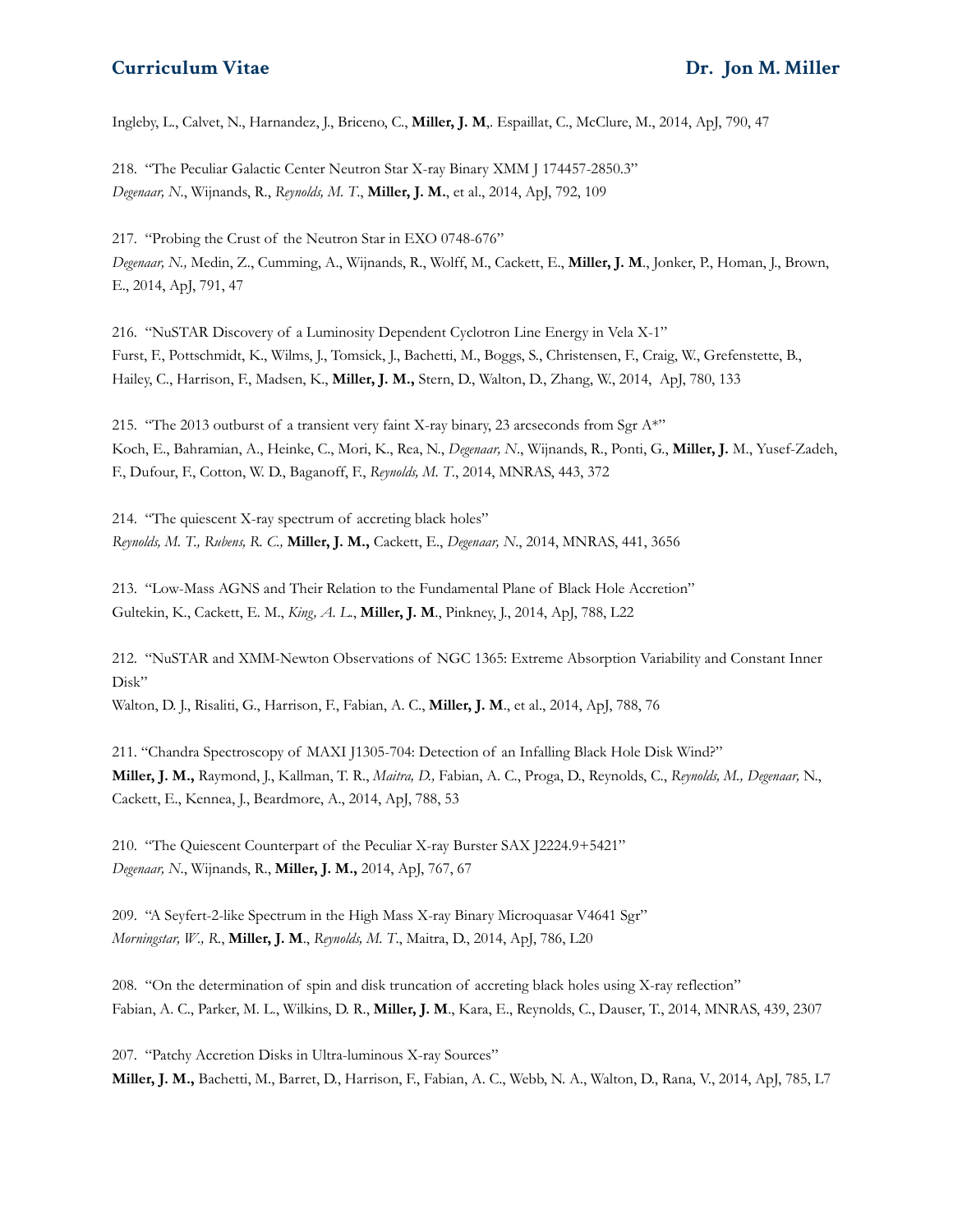206. "X-ray Spectral Components Observed in the Afterglow of GRB 130925A" Bellm, E. C., and a list including **Miller, J. M**., 2014, ApJ, 784, L19

205. "Multi-wavelength Coverage of State Transitions in the New Black Hole Candidate X-ray Binary Swift J1910.2-0546" *Degenaar, N.,* Maitra, D., Cackett, E., *Reynolds, M. T*., **Miller, J. M**., et al., 2014, ApJ, 784, 122

204. "Reflection from the Strong Gravity Regime in a z=0.658 Gravitationally-Lensed Quasar" *Reis, R. C*., **Miller, J. M**., *Reynolds, M. T.*, Walton, D. J., 2014, Nature, 507, 207

203. "The Spin of the Black Hole GS 1124-683 by Continuum Fitting: Observation of a Retrograde Accretion Disk?" *Morningstar, W. R*., **Miller, J. M**., *Reis, R. C.,* Ebisawa, K., 2014, ApJ, 784, L18

202. "The Disk Wind in the Rapidly Spinning Stellar-mass Black Hole 4U 1630-47 Observed with NuSTAR" *King, A. L.,* Walton, D. J., **Miller, J. M.**, et al., 2014, ApJ, 784, L2

201. "An X-ray View of the Faint Black Hole Transient Swift J1357.2-0933 During its 2011 Outburst" Armas-Padilla, M., Wijnands, R., Altamirano, D., Mendez, M., **Miller, J. M**., Degenaar, N., 2014, MNRAS, 439, 3908

200. "An X-ray-UV Correlation in Cen X-4 During Quiescence" Cackett, E., Brown, E., *Degenaar, N*., **Miller, J. M**., *Reynolds, M*., Wijnands, R., 2013, MNRAS, 433, 1362

199. "A Chandra/HETGS Census of X-ray Variability from Sgr A\* during 2012" Neilsen, J., Nowak, M. A., Gammie, C., Dexter, J., Markoff, S., Haggard, D., Nayakshin, S., Wang, Q. D., Grosso, N., Porquet, D., Tomsick, J., Degenaar, N., Fragile, P., Houck, J., Wijnands, R., **Miller, J. M**., Baganoff, F. K., 2013, ApJ, 774, 42

198. "The Reflection Component from Cygnus X-1 in the Soft State Measured by NuSTAR and Suzaku" Tomsick, J. A., Nowak, M. A., Parker, M. L., **Miller, J. M.,** et al., 2014, ApJ, 780, 78

197. "NuSTAR and INTEGRAL Observations of a Low/Hard State of 1E 1740.7-2942" Natalucci, L., et al., Tomsick, J., Bazzano, A., Smith, D., Bachetti, M., Barret, D., Boggs, S. E., Christensen, F. E., Craig, W. W., Fiocchi, M., Fuerst, F., Grefenstette, B., Hailey, C. J., Harrison, F., Krivinos, R., Kuulkers, E., **Miller, J. M.**, et al., 2014, ApJ, 780, 63

196. "NuSTAR Discovery of a Luminosity-Dependent Cyclotron Line Energy in Vela X-1" Fuerst, F., Pottschmidt, K., Wilms, J., Tomsick, J. A., Bachetti, M., Boggs, S. E., Christensen, F. E., Craig, W. W., Grefenstette, B., Hailey, C. J., Harrison, F., Madsen, K., **Miller, J. M**., et al., 2014, ApJ, 780, 133

195. "The Ultraluminous X-ray Sources NGC 1313 X-1 and X-2: A Broadband Study with NuSTAR and XMM-Newton"

Bachetti, M. Rana, V., Walton, D. J., Barret, D., Harrsion, F. A., Boggs, S. E., Christensen, F. E., Craig, W. W., Fabian, A. C., Furst, F., Frefenstette, B. W., Hailey, C. J., Hornschemeier, A., Madsen, K., Miller, J. M., et al., 2013, ApJ, 778, 163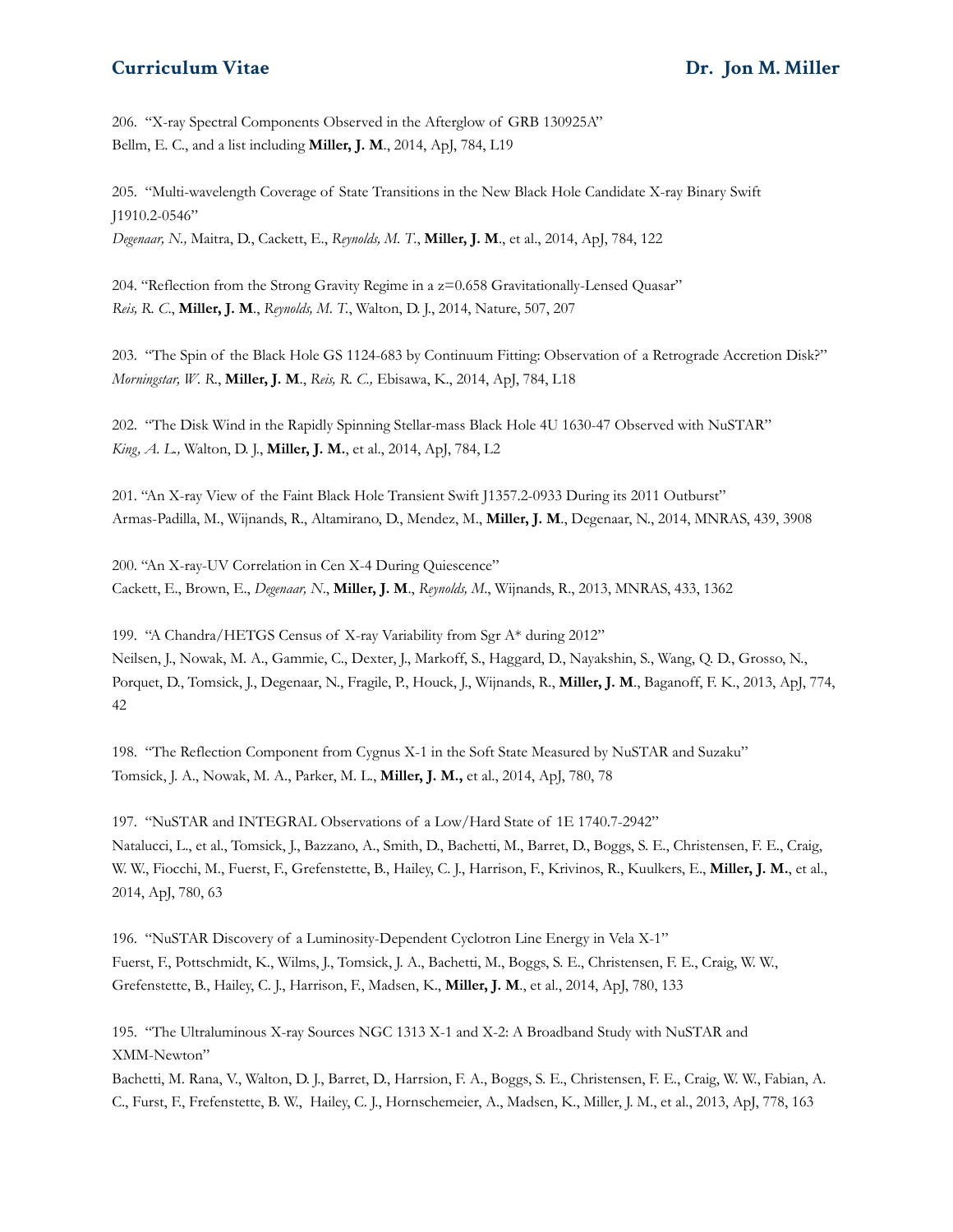194. "The Size of the X-ray Emitting Region in Swift J2127.4+5654 via a Broad Line Region Cloud X-ray Eclipse" Sanfrutos, M., Miniutti, G., Agis-Gonzalez, B., Fabian, A. C., **Miller, J. M**., Panessa, F., Zoghbi, A., 2013, MNRAS, 436, 1588

193. "An Extremely Luminous and Variable Ultraluminous X-ray Source in the Outskirts of Circinus Observed with NuSTAR"

Walton, D. J., Fuerst, F., Harrison, F., Stern, D., Bachetti, M., Barret, D., Bauer. F., Boggs, S. E., Christensen, F. E., Craig, W. W., Fabian, A. C., Grefenstette, B. W., Hailey, C. J., Madsen, K. K., **Miller, J. M.**, Ptak, A., Rana, V., Webb, N. A., Zhang, W. W., 2013, ApJ, 779, 148

192. "Hard X-ray Lags in Active Galactic Nuclei: Testing the Distant Reverberation Hypothesis with NGC 6814" Walton, D. J., Zoghbi, A., Cackett, E. M., Uttley, P., Harrison, F. A., Fabian, A. C., Kara, E., **Miller, J. M.,** *Reis, R C.*, Reynolds, C. S., 2013, ApJ, 777, L23

191. "Constraints on the Neutron Star and Inner Accretion Flow in Serpens X-1 Using NuSTAR" **Miller, J. M**., Parker, M. L., Fuerst, F., Bachetti, M., Barret, D., Grefenstette, B., et al., 2013, ApJ, 779, L2

190. "NuSTAR Spectroscopy of the Microquasar GRS 1915+105: Disk Reflection and Black Hole Spin" **Miller, J. M.,** Harrison, F. A., et al., 2013, ApJ, submitted.

189. "Revisiting Putative Cool Accretion Disks in Ultraluminous X-ray Sources" **Miller, J. M.**, Walton, D. J., *King, A. L*., *Reynolds, M. T*., Fabian, A. C., Miller, M. C., *Reis, R*., 2013, ApJ, 776, L36

188. "A Distinctive Disk-Jet Coupling in the Lowest Mass Seyfert, NGC 4395" *King, A. L.,* **Miller, J. M**., *Reynolds, M.,* Gultekin, K., Gallo, E., *Maitra, D*., 2013, ApJ, 774, L25

187. "Daily, multi-wavelength Swift Monitoring of the Neutron Star LMXB Cen X-4: Evidence for Accretion During Quiescence"

Bernardini, F., Cackett, E., Brown, E., *Degenaar, N*., **Miller, J. M**., *Reynolds, M*., Wijnands, R., 2013, MNRAS, 436, 2465

186. "Swift Monitoring of 4U 1957+11: Constraints on Binary Parameters and the Nature of the Accretor" *Maitra, D*., **Miller, J. M**., *Reynolds, M. R., Reis, R*., Nowak, M. A., 2014, ApJ, 794, 85

185. "A Change in the Quiescent X-ray Spectrum of the Neutron Star Low-Mass X-ray Binary MXB 1659-29" Cackett, E., Brown, E., Cumming, A., *Degenaar, N*., Fridriksson, J., Homan, J., **Miller, J. M**., Wijnands, R., 2013, ApJ, 774, 131

184. "Continued Neutron Star Crust Cooling of the 11 Hz X-ray Pulsar in Terzan 5: A Challenge to Heating and Cooling Models?

*Degenaar, N*., Wijnands, R., Brown, E. F., Altamirano, D., Cackett, E., Fridriksson, J., Homan, J., Heinke, C., **Miller, J. M**., Pooley, D., Sivakoff, G. R., 2013, ApJ, 775, 48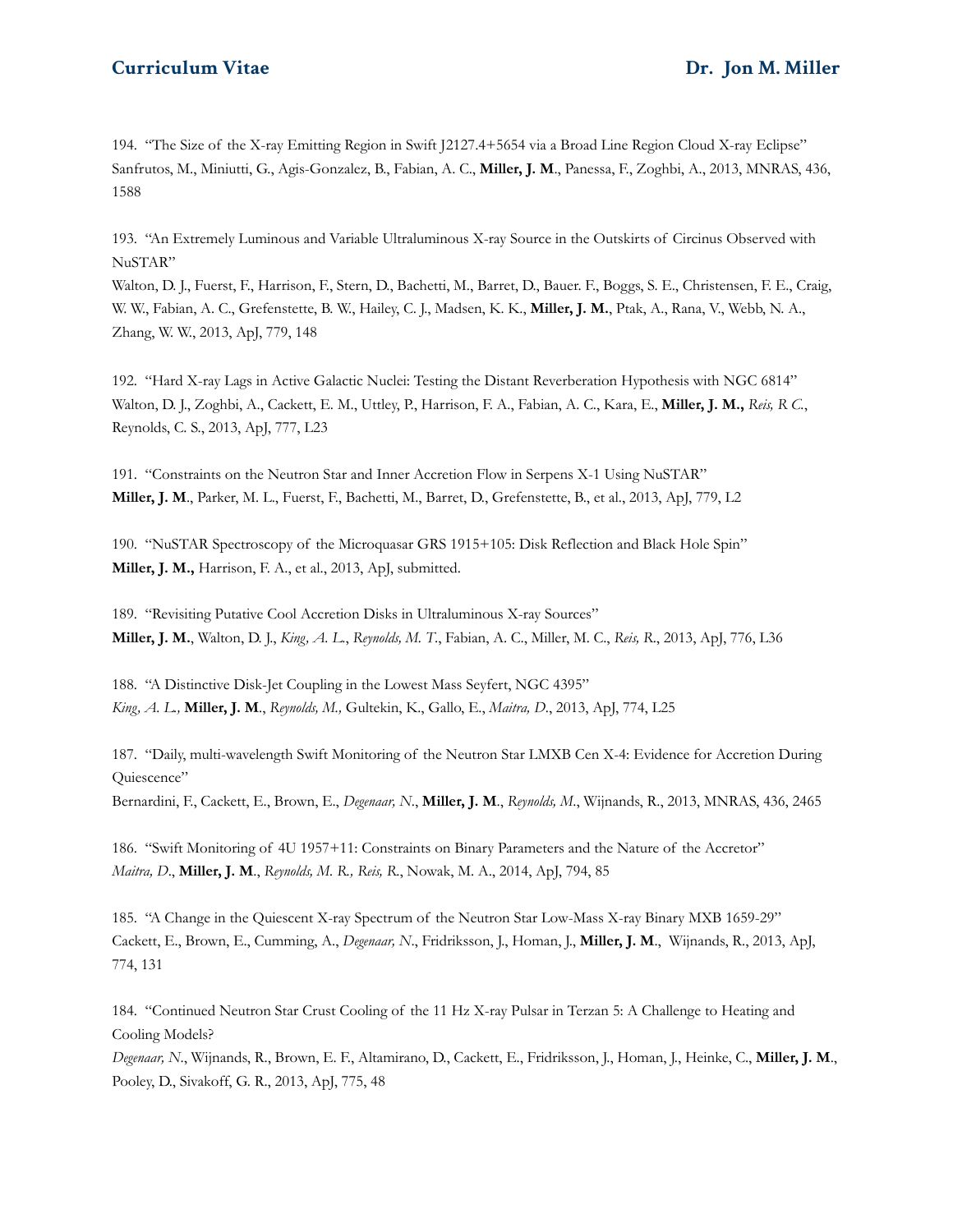183. "Swift Discovery of a New Soft Gamma Repeater, SGR 1745-29, near Sagittarius A\*" Kennea, J. A., Burrows, D., Kouveliotou, C., Palmer, D., Gogus, E., Kaneko, Y., Evans, P., *Degenaar, N., Reynolds, M.*, **Miller, J. M**., Wijnands, R., Mori, K., Gehrels, N., 2013, ApJ, 770, L24

182. "X-ray Outflows and Super-Eddington Accretion in the Ultraluminous X-ray Source Ho IX X-1" Walton, D. J., **Miller, J. M**., Harrison, F. A., Fabian, A. C., Roberts, T. P., Middelton, M. J., *Reis, R. C*., 2013, ApJ, 773, L9

181. "Broad Iron Lines in Neutron Stars: Dynamical Broadening or Wind Scattering?" Cackett, E. M., **Miller, J. M.,** 2013, ApJ, 777, 47

180. "An X-ray View of the Jet Cycle in the Radio-Loud AGN 3C 120" Lohfink, A. M., Reynolds, C. S., Jorstad, S., Marscher, A., Miller, E. D., Aller, H., Aller, M. F., Brenneman, L., Fabian, A., **Miller, J. M**., Mushotzky, R., Nowak, M., Tombesi, F., 2013, ApJ, 722, L83

179. "On the Size and Location of the X-ray-Emitting Coronae Around Black Holes" *Reis, R. C.*, **Miller, J. M.,** 2013, ApJ, 769, L7.

178. "Swift J1910.2-0546: A Possible Black Hole Binary with a Retrograde Spin or Truncated Disk" *Reis, R. C., Reynolds, M. T.,* **Miller, J. M.,** Walton, D. J., *Maitra, D., King, A.*, 2013, ApJ, 778, 155

177. "What is on Tap? The Role of Spin in Compact Objects and Relativistic Jets" *King, A. L.,* **Miller, J. M**., Gultekin, K., Walton, D. J., Fabian, A. C., Reynolds, C. S., Nandra, K., 2013, ApJ, 771, 84

176. "G306.3-0.9: A Newly-Discovered Young Galactic Supernova Remnant" *Reynolds, M*., Loi, S., Murphy, T., **Miller, J. M**., *Maitra, D*., Gultekin, K., Gehrels, N., Kennea, J., Siegel, M., Gelbord, J., Kuin, P., Moss, V., Reeves, S., Robbins, W., Gaensler, B., Petre, R., 2013, ApJ, 766, 112.

175. "Spectral Hardening as a Viable Alternative to Disc Truncation in Black Hole State Transitions" Salvesen, G., **Miller, J. M.,** Rubens, R. C., Begelman, M., 2013, MNRAS, 431, 3510.

174. "The Nuclear Spectroscopic Telescope Array (NuSTAR) Mission" Harrison, F. A., and a collaboration including **Miller, J. M**., 2013, ApJ, 770, 103.

173. "X ray Emission from the Ultramassive Black Hole NGC 1277: Implications and Speculation on its Origin" Fabian, A. C., Sanders, J. S., Haehnelt, M., Rees, M. J., **Miller, J. M.,** 2013, MNRAS, 431, L38.

172. "X-ray Emission and Absorption Features During an Energetic Thermonuclear X-ray Burst from IGR J17062-6143" *Degenaar, N.*, **Miller, J. M**., Wijnands, R., Altamirano, D., Fabian, A. C., 2013, ApJ, 767, L37.

171. "A Direct Measurement of the Heat Release in the Outer Crust of the Transiently Accreting Neutron Star XTE J1709-267"

*Degenaar, N.,* Wijnands, R., **Miller, J. M**., 2013, ApJ, 767, L31.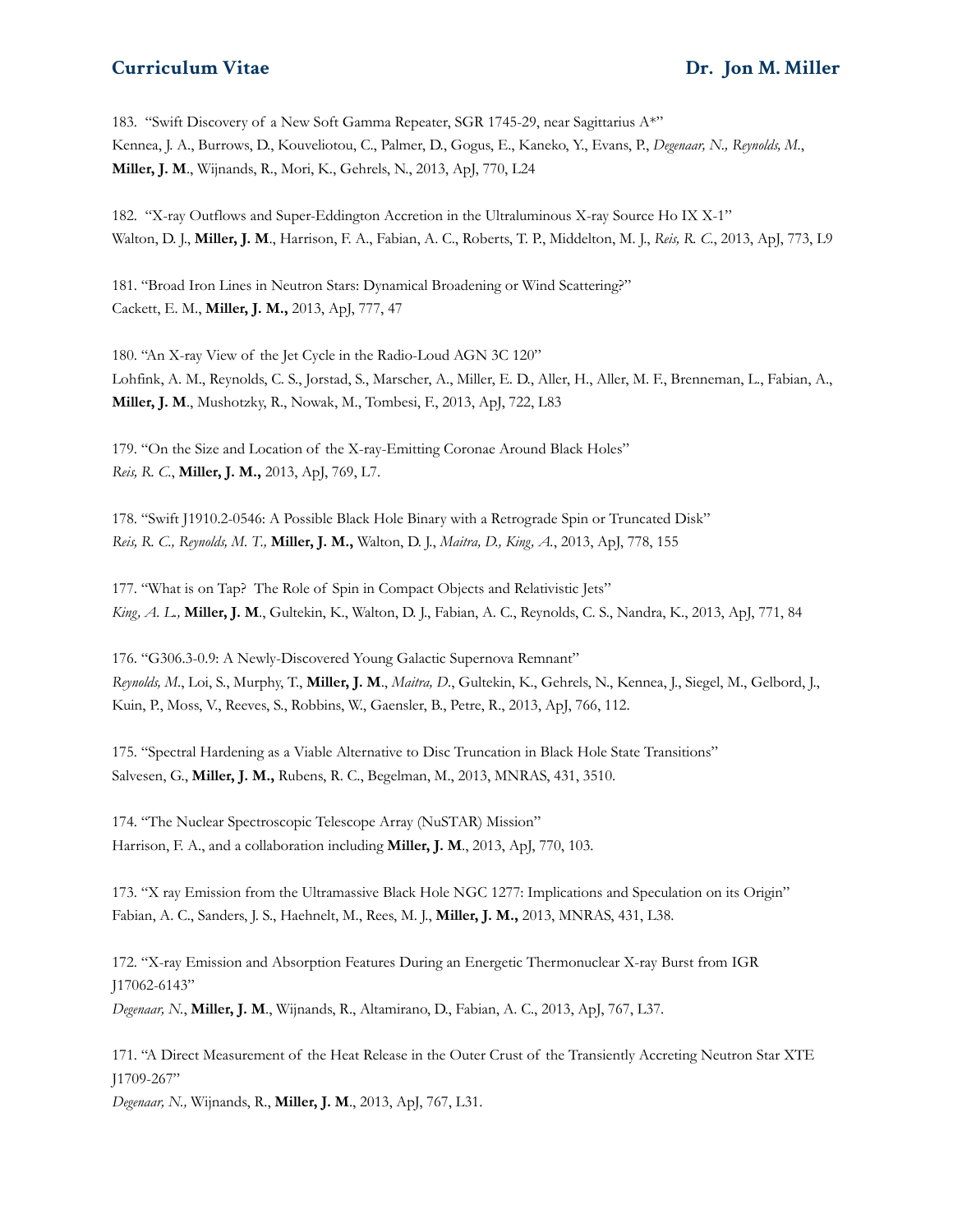170. "Tracing High Energy Radiation from T Tauri Stars Using Mid-Infrared Neon Emission from Disks" Espaillat, C., Ingleby, L., Furlan, E., McClure, M., Spatzier, A., Nieusma, J., Calvet, N., Bergin, E., Hartmann, L., **Miller, J. M**., Muzerolle, J., 2013, ApJ, 762, 62.

169. "The X-ray Flaring Properties of Sgr A\* During Six Years of Monitoring with Swift" *Degenaar, N*., **Miller, J. M**., Kennea, J., Gehrels, N., Wijnands, R., 2013, ApJ, 769, 155.

168. "An X-ray-UV Correlation in Cen X-4 During Quiescence" Cackett, E., Brown, E., *Degenaar, N*., **Miller, J. M**., *Reynolds, M*., Wijnands, R., 2013, MNRAS, 433, 1632

167. "The Astro-H X-ray Observatory" Takahashi, T., and a collaboration including **Miller, J. M.**, 2012, SPIE, 7732, 27

166. "Chandra/HETGS Observations of the Brightest Flare Seen from Sgr A\*" Nowak, M., Nielsen, J., Markoff, S., Baganoff, F., Porquet, D., Grosso, N., Levin, Y., Houck, J., Eckart, A., Falcke, H., Ji, L., **Miller, J. M.**, Wang, D. Q., 2012, ApJ, 759, 95.

165. "LOFT: the Large Observatory for X-ray Timing" Feroci, M., and a collaboration including **Miller, J. M**., 2012, SPIE, 8443, 85

164. "The Black Hole Spin and Soft X-ray Excess of the Luminous Seyfert Galaxy Fairall 9" Lohfink, A., Reynolds, C., **Miller, J. M**., Brenneman, L., Mushotzky, R., Nowak, M., Fabian, A., 2012, ApJ, 758, 67.

163. "Long XMM Observation of the Narrow-Line Seyfert I Galaxy IRAS 13224-3809: Rapid Variability, High Spin, and a Soft Lag"

Fabian, A., Kara, E., Walton, D., Wilkins, D., Ross, R., Lozanov, K., Uttley, P., Gallo, L., Zoghbi, A., Miniutti, G., Boller, T., Brandt, W., Cackett, E., Chiang, C., Dwelly, T., Malzak. J., **Miller, J. M**., Nardini, E., Ponti, G., *Reis, R*., Reynolds, C., Steiner, J., Tanaka, Y., Young, A., MNRAS, 2013, 429, 2917.

162. "Evidence of Light-Bending Effects and its Implication for Spectral State Transitions" *Reis, R*., **Miller, J. M**., *Reynolds, M*., Fabian, A., Walton, D. J., Cackett, E., Steiner, J., 2013, ApJ, 763, 48

161. "Observable Consequences of Merger-Driven Gaps and Holes in Black Hole Accretion Disks" Gultekin, K., **Miller, J. M.,** 2012, ApJ, 761, 90.

160. "A Comparison of Broad Iron Emission Lines in Archival Data of Neutron Star Low-Mass X-ray Binaries" Cackett, E., **Miller, J. M.**, *Reis, R*., Fabian, A., Barret, D., 2012, ApJ, 755, 27.

159. "The Disk-Wind-Jet Connection in the Black Hole H 1743-322" **Miller, J. M**., Raymond, J., Fabian, A. C., Reynolds, C. S., King, A. L., Kallman, T., Cackett, E. M., van der Klis, M., Steeghs, D. T. H., 2012, ApJL, 759, 6.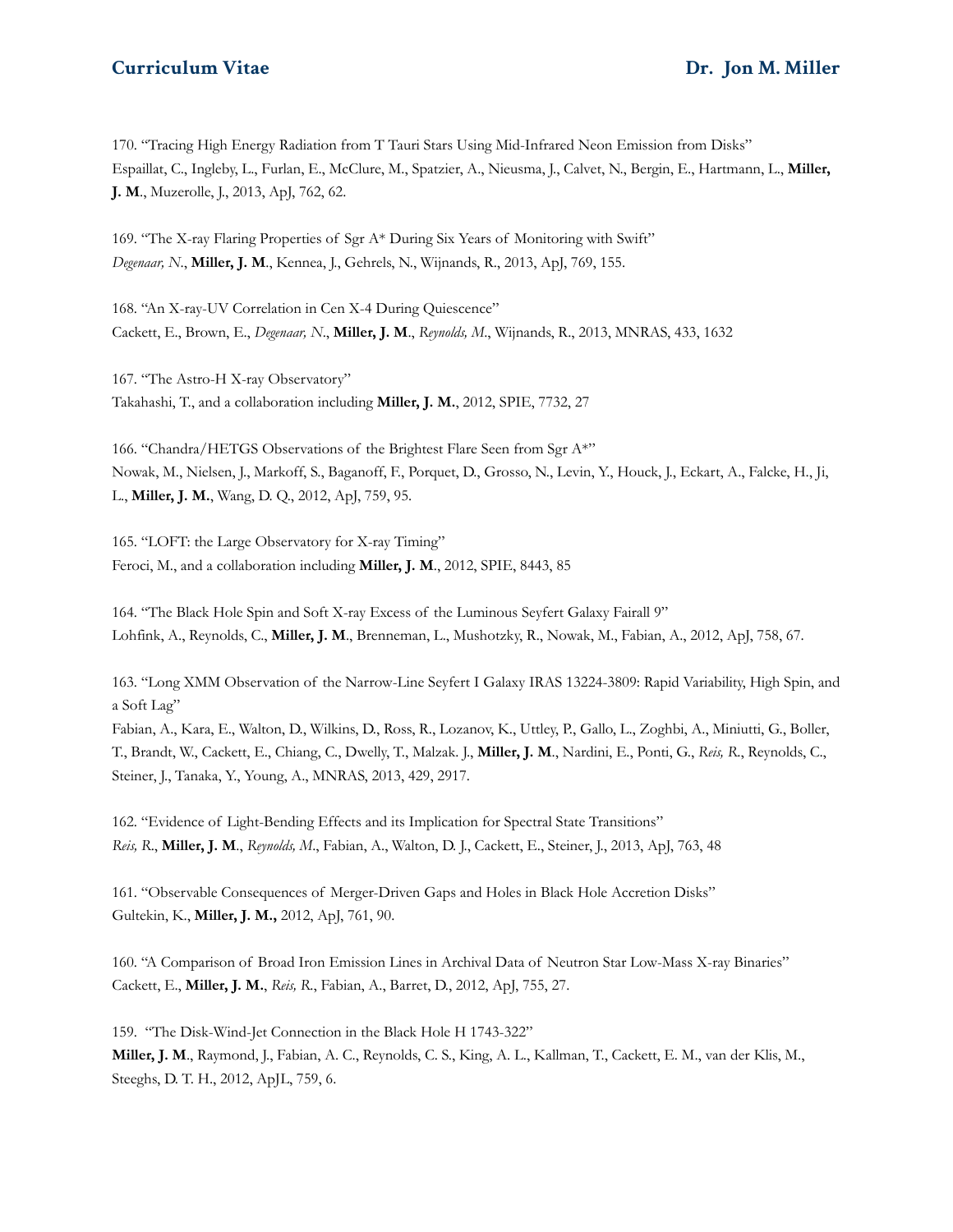158. "A 200-s Quasi-Periodicity Following the Tidal Disruption of a Star by a Dormant Black Hole" *Reis, R., C*., **Miller, J. M**., Gultekin, K., King, A. L., Maitra, D., Reynolds, M. T., Strohmayer, T. E., 2012, *Science*, 337, 949.

157. "Searching for Evidence of Massive Outflows in Ho IX X-1 and NGC 1313 X-1: The Iron K Band" Walton, D. J., **Miller, J. M**., *Reis, R. C*., Fabian, A. C., 2012, MNRAS, 426, 473.

156. "Regulation of Black Hole Winds and Jets Across the Mass Scale" *King, A. L.,* **Miller, J. M**., Raymond, J., Fabian, A. C., Reynolds, C. S., Gultekin, K., Cackett, E. M., Allen, S. W., Proga, D., Kallman, T. R., 2013, ApJ, 762, 103.

155. "On the determination of the spin of the black hole in Cygnus X-1 from X-ray reflection spectra" Fabian, A. C., Wilkins, D. R., **Miller, J. M.,** Reis, R. C., Reynolds, C. S., Cackett, E. M., Nowak, M. A., Pooley, G. G., Pottschmidt, K., Sanders, J. S., Ross, R. R., Wilms, J., 2012, MNRAS, 424, 217.

154. "A Monte Carlo Markov Chain based investigation of black hole spin in NGC 3783" Reynolds, C. S., Brenneman, L. W., Lohfink, A. M., Trippe, M. L., **Miller, J. M**., Fabian, A. C., Nowak, M. A., 2012, ApJ, 755, 88.

153. "A New Ultraluminous X-ray Source in the Nearby Edge-on Spiral Galaxy NGC 891" Hodges-Kluck, J., Bregman, J., **Miller, J. M**., Pellegrini, E., 2012, ApJL, 747, L39

152. "A Chandra Survey of Supermassive Black Holes with Dynamical Mass Measurements" Gultekin, K., Cackett, E. M., **Miller, J. M**., Di Matteo, T., Markoff, S., Richstone, D., 2012, ApJ, 749, 129

151. "On the Role of the Accretion Disk in Black Hole Disk-Jet Connections" **Miller, J. M**., Pooley, G. G., Fabian, A. C., Nowak, M. A., *Reis, R. C*., Cackett, E., Pottschmidt, K., Wilms, J., 2012, ApJ, 757, 11.

150. "An Extreme X-ray Disk Wind in the Black Hole Candidate IGR J17091-3624" *King, A. L.,* **Miller, J. M**., Raymond, J., Fabian, A. C., Reynolds, C. S., Kallman, T. R., *Maitra, D.,* Cackett, E., Nowak, M., 2012, ApJL, 746, L20

149. "XMM-Newton Detects a Hot Gaseous Halo in the Fastest Rotating Spiral Galaxy UGC 12591" Dai, X., Anderson, M. E., Bregman, J. N., **Miller, J. M.,** 2012, ApJ, 755, 107.

148. "A Swift Survey of Accretion onto Stellar-mass Black Holes" *Reynolds, M. T*., **Miller, J. M**., 2013, ApJ,769, 16.

147. "A Suzaku Observation of the Black Hole Candidate MAXI J1836-194 in a Hard/Intermediate State" *Reis, R. C*., **Miller, J. M.**, *Reynolds, M. T.,* Fabian, A. C., Walton, D. J., 2012, ApJ, 751, 34

146. "Warm Absorbers and Outflows in the Seyfert-1 AGN NGC 4051" *King, A. L.,* **Miller, J. M**., Raymond, J., 2012, ApJ, 729, 19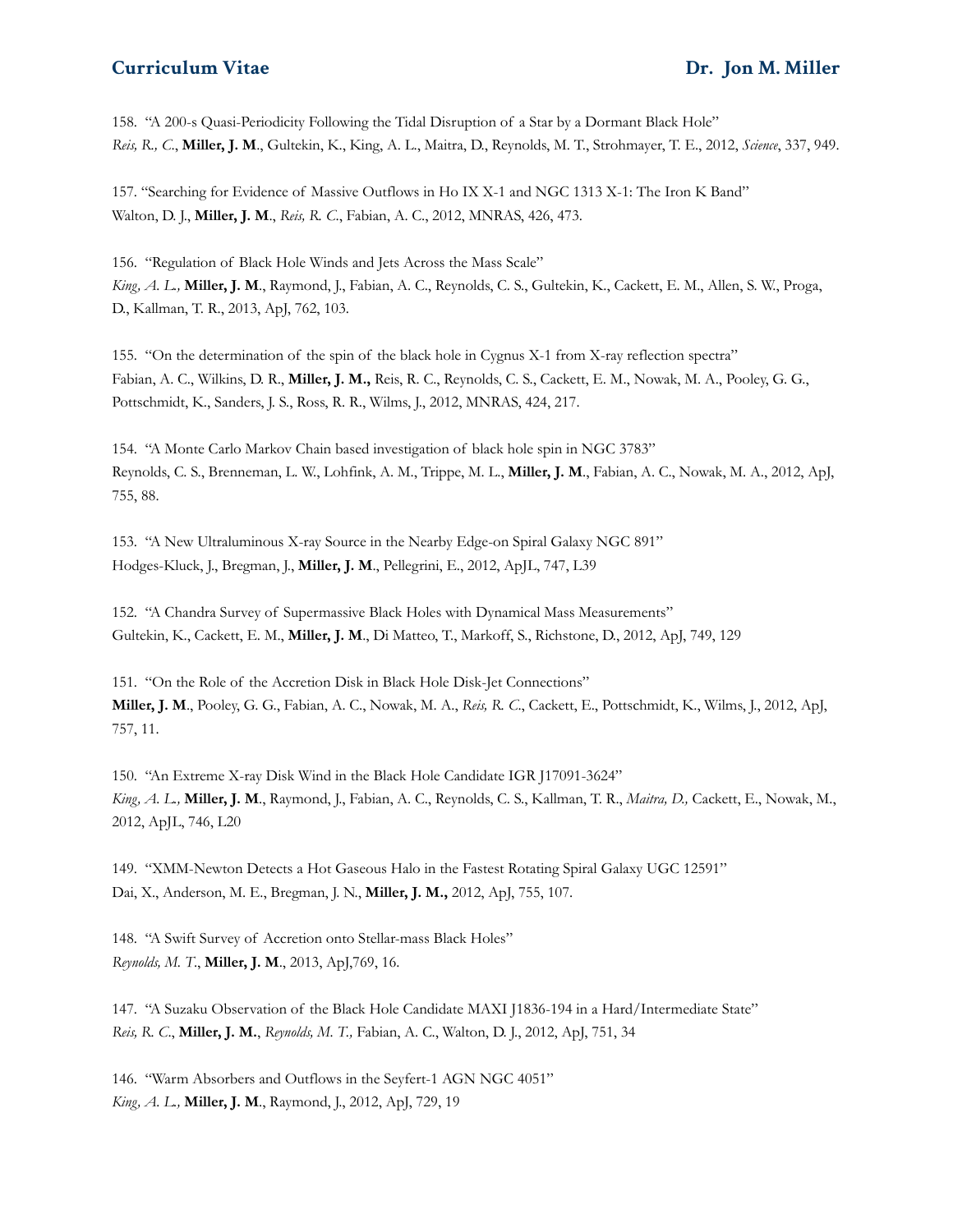145. "A Strong 0.5 keV Emission Line in the Transient X-ray Binary System MAXI J0556-332: Gravitational Redshift or Unusual Donor?"

*Maitra, D.,* **Miller, J. M**., Raymond, J. C., *Reynolds, M. T.,* 2011, ApJL, 743, 11

144. "X-ray Spectral Variability in NGC 3783" Reis, R. C., Fabian, A. C., Reynolds, C. S., Brenneman, L. W., Walton, D. J., Trippe, M., **Miller, J. M.,** Mushotzky, R. F., Nowak, M. A., 2012, ApJ, 745, 93

143. "X-ray and Radio Constraints on the Mass of the Black Hole in Swift J164449.3+573451" **Miller, J. M**., & Gultekin, K., 2011, ApJL, 738, 13

142. "An Anomalous Quiescent Stellar Mass Black Hole" *Reynolds, M. T*., **Miller, J. M**., 2011, ApJL, 734, 17

141. "A Jet Model for the Broadband Spectrum of the Seyfert-1 Galaxy NGC 4051" *Maitra, D*., **Miller, J. M.**, Markoff, S., King, A. L., 2011, ApJ, 735, 107

140. "The Exceptionally Luminous Type Ia Supernova 2007if" Yuan, F., Quimby, R. M., Wheeler, J. C., Vinko, J., Chatzopoulos, E., Akerlof, C. W., Kulkarni, S., **Miller, J. M.**, McKay, T. A., Aharonian, F., 2010, ApJ, 715, 1338

139. "A Fast X-ray Disk Wind in the Transient Pulsar IGR J17480-2446" **Miller, J. M.,** *Maitra, D*., Cackett, E. M., Bhattacharyya, S., Strohmayer, T. E., 2011, ApJL, 731, L7

138. "An Improved Dynamical Model for the Microquasar XTE J1550-564" Orosz, J., Steiner, J., McClintock, J., Torres, M., Remillard R., Bailyn C., **Miller, J. M.**, 2011, ApJ, 730, 75

137. "Quiescent X-ray Variability from the Neutron Star Transient Aql X-1" Cackett, E. M., Homan, J., **Miller, J. M.**, Wijnands, R., 2011, MNRAS, 414, 3006

136. "The Angular Momenta of Neutron Stars and Black Holes as a Window on Supernovae" **Miller, J. M.**, Miller, M. C., Reynolds, C. S., 2011, ApJL, 731, L5

135. "Evolution of X-ray and FUV Disk-Dispersing Radiation Fields" Ingleby, L., Calvet, N.., Hernandez, J., Briceno, C., Espaillat, C., **Miller, J. M.,** Bergin, E., Hartmann, L., 2011, AJ, 141, 127

134. "Suzaku Observations of 4U 1957+11: Potentially the Most Rapidly Spinning Black Hole in (the Halo of) The Galaxy"

Nowak, M. A., Wilms, J., Pottschmidt, K., Schulz, N., Maitra, D., **Miller, J. M.,** 2012, ApJ, 704, 177

133. "The Similarity of Broad Iron Lines in X-ray Binaries and Active Galactic Nuclei"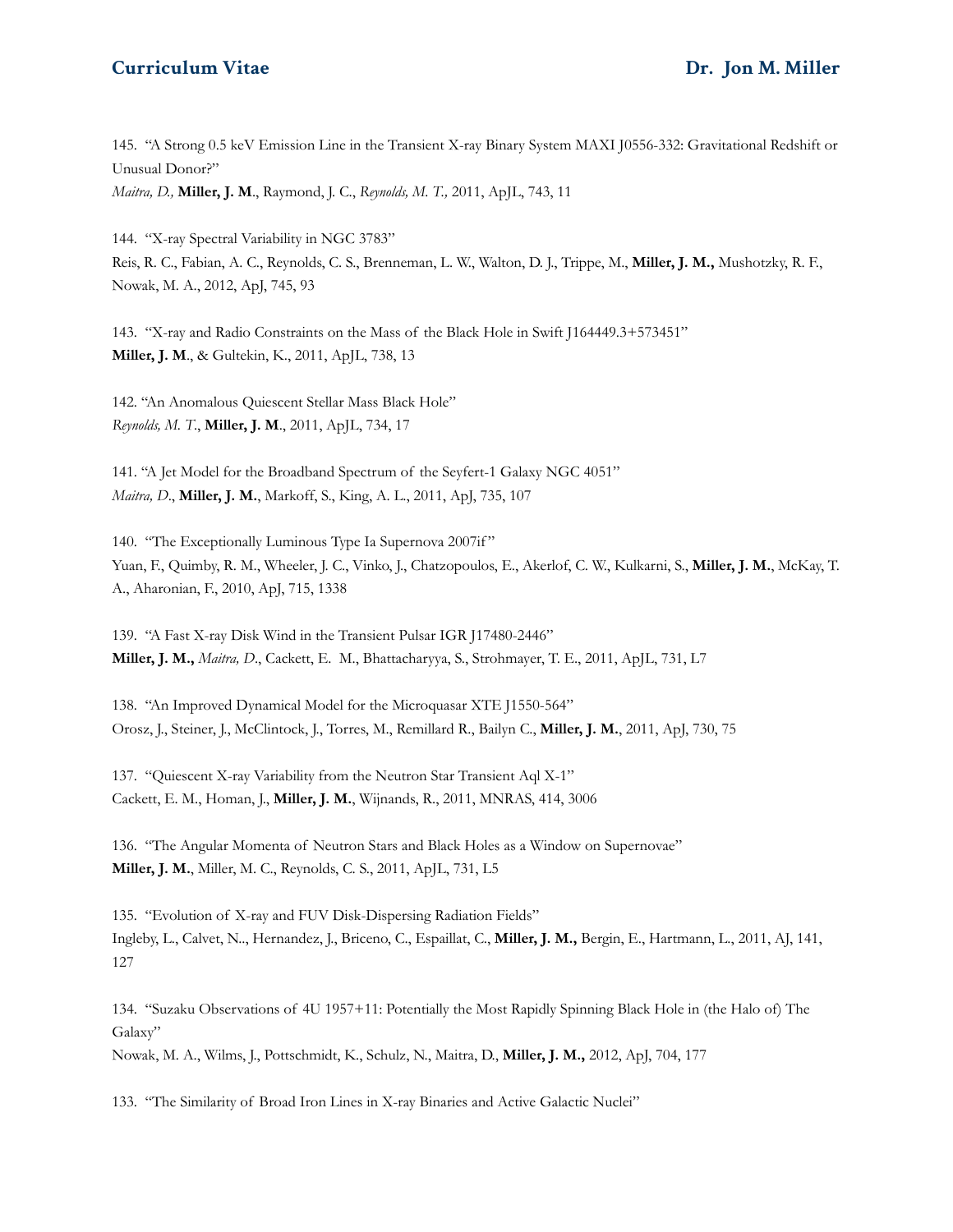Walton, D. J., Reis, R. C., Fabian, A. C., **Miller, J. M**., 2012, MNRAS, 422, 2510

132. "On Relativistic Disk Spectroscopy in Compact Objects with X-ray CCD Cameras" **Miller, J. M**., D'Ai, A., Bhattacharyya, S., Burrows, D. N., Cackett, E. M., Fabian, A. C., Freyberg, M. J., Haberl, F., Kennea, J., Nowak, M. A., Reis, R. C., Strohmayer, T. E., Tsujimoto, M., 2010, ApJ, 724, 1441

131. "A Census of Baryons and Dark Matter in an Isolated, Milky-Way-Sized Elliptical Galaxy" Humphrey, P. J., Buote, D. A., Bullock, J. S., Canizares, C. R., Fabbiano, G., Fabian, A., **Miller, J. M.,** 2011, ApJ, 729, 53

130. "The Astro-H Mission" Takahashi, T., and a long author list including **Miller, J. M**., 2010, SPIE, 7732, 27

129. "A Distinctive Disk-Jet Coupling in the Seyfert-1 AGN NGC 4051" *King, A. L*., **Miller, J. M**., Cackett, E., Fabian, A. C., Markoff, S., Nowak, M., Rupen, M., Gultekin, K., Reynolds, M. T., 2011, ApJ, 729, 19

128. "The Spin of the Supermassive Black Hole in NGC 3783" Brenneman, L. W., Reyonlds, C. S., Trippe, M., Reis, R., Fabian, A., Iwasawa, K., Lee, J. C., **Miller, J. M.**, Mushotzky, R., Nandra, K., Nowak, M., Volonteri, M., 2011, ApJ, 736, 103

127. "Multi-epoch X-ray Observations of the Seyfert 1.2 Galaxy Mrk 79: Bulk Motion of the Illuminating Source", Gallo, L. C., Miniutti, G., **Miller, J. M**., Brenneman, L. W., Fabian, A. C., Guainazzi, M., & Reynolds, C. S., 2011, MNRAS, 411, 607

126. "Continued Cooling of the Crust in the Neutron Star Low Mass X-ray Binary KS 1731-260" *Cackett, E*., Brown, E., Cumming, A., Degenaar, N., **Miller, J. M**., Wijnands, R., 2010, ApJ, 722, L137

125. "Multi-state Observations of the Galactic Black Hole XTE J1752-223: Evidence for an Intermediate Black Hole Spin",

Reis, R. C., **Miller, J. M.**, Fabian, A. C., *Cackett, E., Maitra, D*., Makishima, K., Reynolds, C., Rupen, M., Steeghs, D., Wijnands, R., Yamaoka, K., 2010, MNRAS, 410, 2497

124. "Further X-ray Observations of EXO 0748-676 in Quiescence: Evidence for a Cooling Neutron Star Crust", Degenaar, N., Wolff, M. T., Ray, P. S., Wood, K. S., Homan, J., Lewin, W., Jonker, P., *Cackett, E*., **Miller, J. M**., Brown, E., Wijnands, R., 2011, MNRAS, 412, 1409

123. "Quiescent X-ray Emission from Cen X-4: A Variable Thermal Component" *Cackett, E.*, Brown, E., **Miller, J. M.**, Wijnands, R., 2010, ApJ, 720, 1325

122. "Spectral Variability During the Quasi-Periodic Oscillations in RE J1034+396" *Maitra, D.,* **Miller, J. M**., 2010, ApJ, 718, 551

121. "On the Properties of Thermal Disk Winds in X-ray Transient Sources: Case Study GRO J1655-40"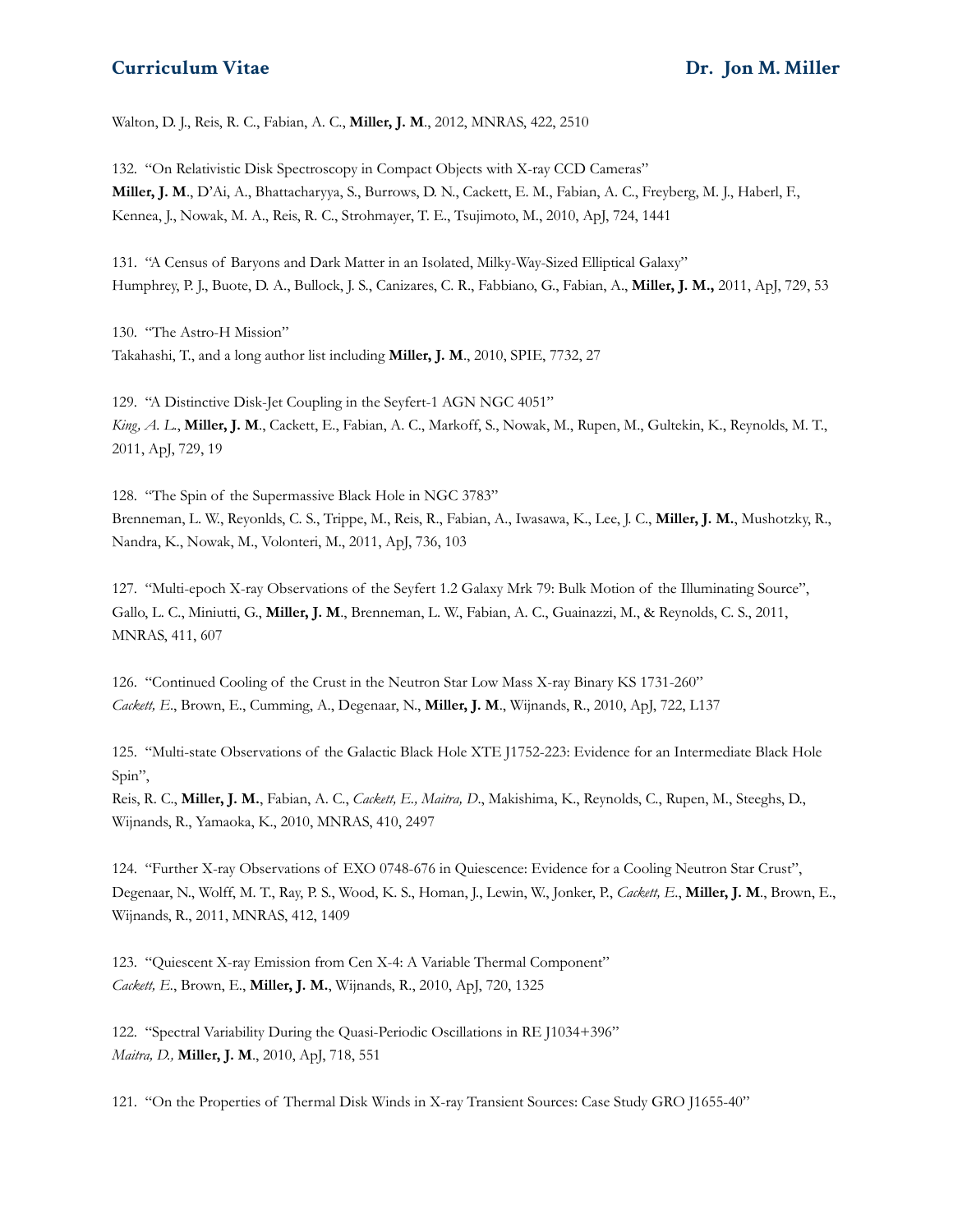Luketic, S., Proga, D., Kallman, T., Raymond, J., **Miller, J. M***.*, 2010, ApJ, 719,515

120. "Rapid Optical and X-ray Timing Observations of GX 339-4: Multi-component Optical Variability in the Low/Hard State" Gandhi, P., Dhillon, V., Durant, M., Fabian, A., Kubota, A., Makishima, M., Malzac, J., Marsch, T., **Miller, J. M**., Shahbaz, T., Spruit, H., 2010, MNRAS, 407, 2166

119. "Black Hole Accretion Disks in the Canonical Low/Hard State" Reis, R. C., Fabian, A. C., **Miller, J. M**., 2010, MNRAS, 402, 836

118. "Swift Monitoring of Cygnus X-2: Investigating the NUV-X-ray Connection" Rykoff, E. S., *Cackett, E. M*., **Miller, J. M.,** 2010, ApJ, 719, 1993

117. "Chandra Grating Spectroscopy of 1A 0535+262" *Reynolds, M. T*., **Miller, J. M**., 2010, ApJ, 723, 1799

116. "Suzaku Observations of the Galactic Center Microquasar 1E 1740.7-2942" *Reynolds, M. T*., **Miller, J. M.**, 2010, ApJ, 716, 1431

115. "Suzaku Observations of the Black Hole H 1743-322 in Outburst" *Blum, J. L*., **Miller, J. M**., *Cackett, E.,* Yamaoka, K., Takahashi, H., Raymond, J., Reynolds, C. S., Fabian, A. C., 2010, ApJ, 713, 1244

114. "Far-Ultraviolet H2 Emission from Circumstellar Disks" Ingleby, L., Calvet, N., Yerasi, A., Espaillat, C., Herczeg, G., Roueff, E., Abgrall, H., Hernandez, J., Briceno, B., Pascucci, I., **Miller, J. M.,** Fogel, J., Hartmann, L., Meyer, M., Carpenter, J., Crockett, N., McClure, M., 2009, ApJ, 703, L137

113. "Relativistic Lines and Reflection from the Inner Accretion Disks Around Neutron Stars" *Cackett, E*., **Miller, J. M.,** Ballantyne, D. R., Barret, D., Bhattacharyya, S., Boutelier, M., Miller, M. C., Strohmayer, T., Wijnands, R., 2010, ApJ, 720, 205

112. "Broad Iron L-line and X-ray Reverberation in 1H 0707-495" Zoghbi, A., Fabian, A. C., Uttley, P., Miniutti, G., Gallo, L. C., Reynolds, C. S., **Miller, J. M.,** Ponti, G., 2010, MNRAS, 401, 2419

111. "The Fundamental Plane of Accretion onto Black Holes with Dynamical Masses" Gultekin, K., *Cackett, E.,* **Miller, J. M.**, Di Matteo, T., Markoff, S., Richstone, D., Rupen, M., 2009, ApJ, 706, 404

110. "Neutral Absorption and Spectral Evolution in X-ray Binaries" **Miller, J. M**., *Cackett, E*., & Reis, R. C., 2009, ApJ, 707, L77

109. "Exploring Accretion Models and the Fundamental Plane in the Low-Luminosity AGN M81\*" **Miller, J. M**., Markoff, S., Nowak, M. A., Rupen, M. R., & Steeghs, D. T. H., 2010, ApJ, 720, 1033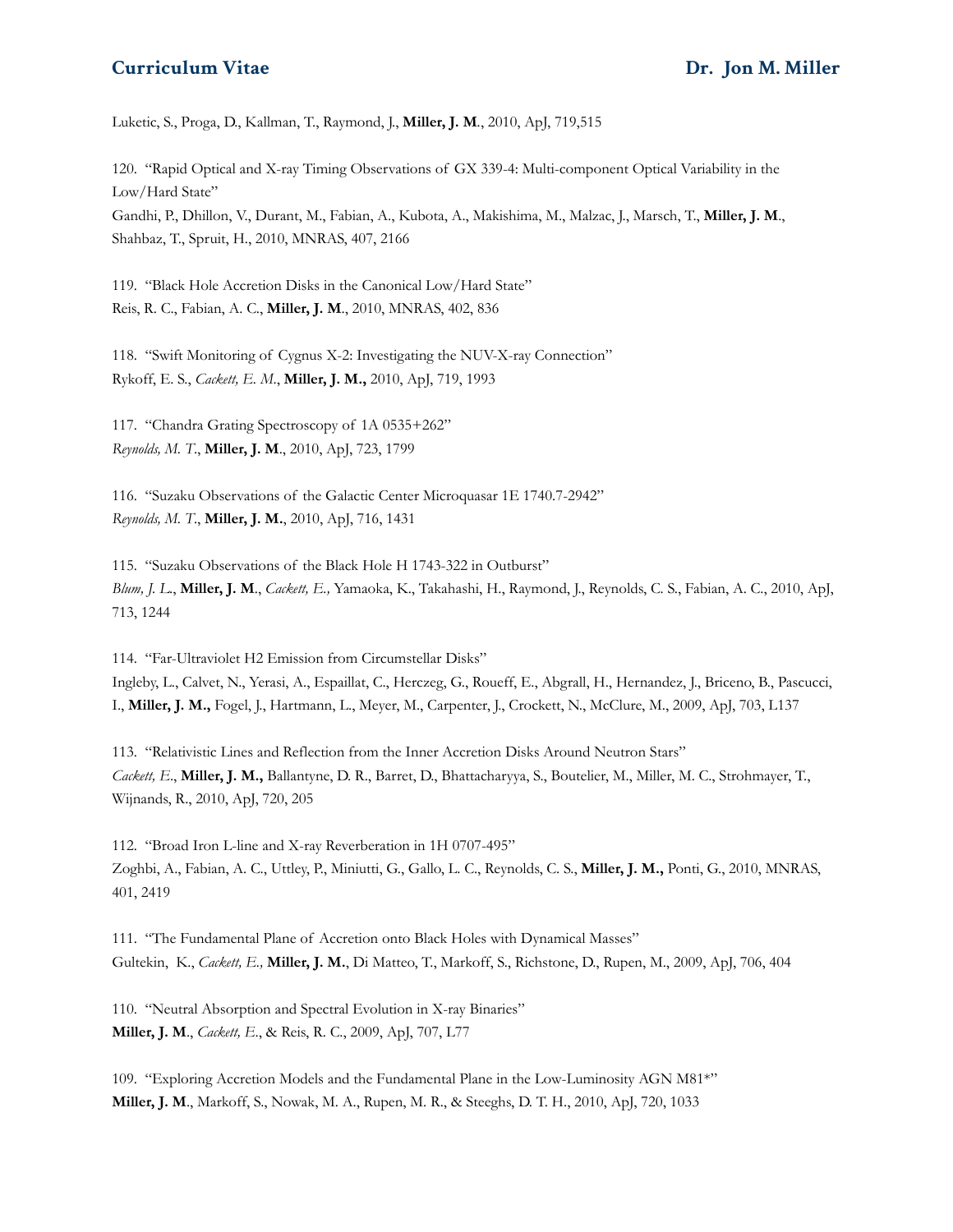108. "A Deep Suzaku Observation of the Seyfert AGN Fairall 9" *Schmoll, S*., **Miller, J. M**., Volonteri, M., *Cackett, E*., Fabian, A. C., Reynolds, C. S., Brenneman, L., Miniutti, G., & Gallo, L. C., 2009, ApJ, 703, 2171

107. "Measuring the Spin of GRS 1915+105 with Relativistic Disk Reflection" *Blum, J. L.,* **Miller, J. M.,** Fabian, A. C., van der Klis, M., Homan, J., & Miller, M., 2009, ApJ, 706, 60

106. "Supermassive Binary Black Holes: Constraints and Expectations from the Sloan Digital Sky Survey" Volonteri, M., **Miller, J. M**., & Dotti, M., 2009, ApJ, 703, L86

105. "Spectrum Synthesis Modeling of GRO J1655-40" Kallman, T., Bautista, M., Goriely, S., Mendoza, C., **Miller, J. M**., Palmeri, P., Quinet, P., & Raymond, J., 2009, ApJ, 701, 865

104. "A Kerr Black Hole in the NLS1 Galaxy SWIFT J2127.4+5654" Miniutti, G., Panessa, F., De Rosa, A., Fabian, A., Malizia, A., Molina, M., **Miller, J. M.**, & Vaughan, S., 2009, MNRAS, 398, 255

103. "Astrophysics: Capturing Black Hole Pairs" **Miller, J. M**., 2009, Nature, 458, 40

102. "The Detection of Broad Iron K and L Line Emission in the Narrow Line Seyfert 1 Galaxy 1H 0707-495 Using XMM-Newton"

Fabian, A. C., Zoghbi, A., Ross, R. R., Uttley, P., Gallo, L. C., Brandt, W. N., Blustin, A., Boller, T., Caballero-Garcia, M. D., Larsson, J., **Miller, J. M**., Miniutti, G., Ponti, G., Reis, R. C., Reynolds, C. S., Tanaka, Y., Young, A. J., 2009, Nature, 459, 540

101. "Determining the Spin of Two Stellar-Mass Black Holes from Disk Reflection Signatures" Reis, R. C., Fabian, A. C., Ross, R. R., **Miller, J. M**., 2009, MNRAS, 395, 1257

100. "Thermal emission from the stellar-mass black hole binary XTE J1118+480 in the low/hard state" Reis, R. C., **Miller, J. M**., Fabian, A. C., 2009, MNRAS, 359, L52

99. "A Relativistic Iron Emission Line in the Millisecond X-ray Pulsar SAX J1808.6-3658" *Cackett, E*., Altamirano, D., Patruno, A., **Miller, J. M**., *Reynolds, M.,* Linares, M., Wijnands, R., 2009, ApJ, 624, L21

98. "Suzaku Broadband Spectroscopy of SWIFT J1753.5-0127 in the Low-Hard State" *Reynolds, M.*, **Miller, J. M**., Homan, J., Miniutti, G., 2010, ApJ, 709, 358

97. "Chandra and Swift Observations of the Quasi-Persistent neutron star transient EXO 0748-676 in Quiescence" Degenaar, N., Wijnands, R., Wolff, M., Ray, P., Wood, K., Homan, J., Lewin, W., Jonker, P., *Cackett, E.,* **Miller, J. M.,** Brown, E., 2009, MNRAS, 396, L26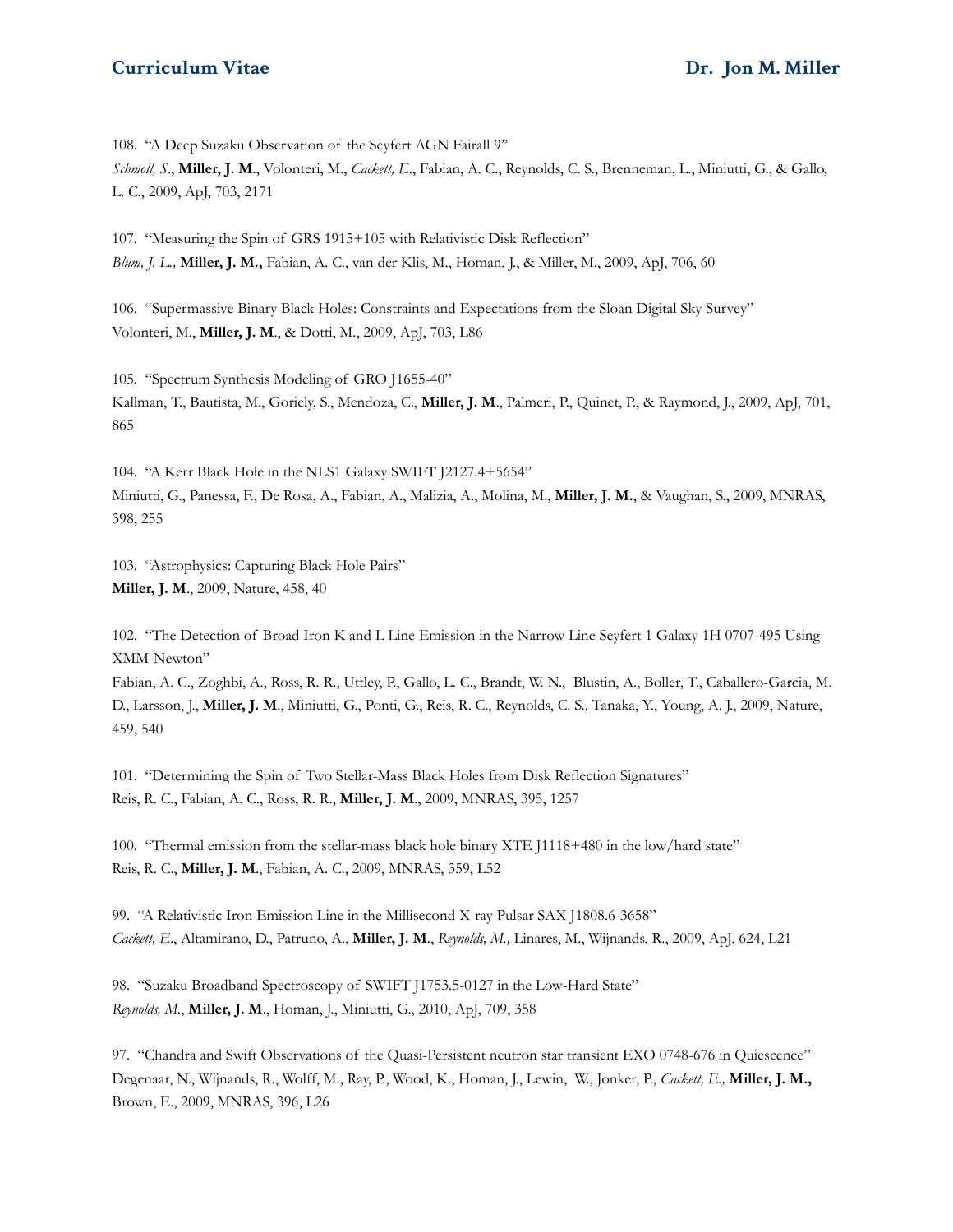96. "Stellar-mass Black Hole Spin Constraints from Disk Reflection and Continuum Modeling" **Miller, J. M**., Reynolds, C. S., Fabian, A. C., Miniutti, G., Gallo, L., 2009, ApJ, 697, 900

95. "A Deep XMM-Newton Observation of the Quasar 3C 287" *Salvesen, G*., **Miller, J. M**., Cackett, E., & Siemiginowska, A., 2009, ApJ, 692, 753

94. "A Search for Iron Emission Lines in the Chandra X-ray Spectra of Neutron Star Low-mass X-ray Binaries" *Cackett, E. M.,* **Miller, J. M**., Homan, J., van der Klis, M., Lewin, W., Mendez, M., Raymond, J., Steeghs, D., & Wijnands, R., 2009, ApJ, 690, 1847

93. "INTEGRAL and XMM-Newton Spectroscopy of GX 339-4 During Hard, Soft, And Intermediate States in the 2007 Outburst"

*Caballero-Garcia, M. D*., **Miller, J. M**., Diaz Trigo, M., Kuulkers, E., Fabian, A. C., Mas-Hesse, J. M., Steeghs, D., & van der Klis,, M., 2009, ApJ, 692, 1339

92. "Chandra and Spitzer Observations Reveal New YSOs in the Heart of Trumpler 37" *Mercer, E. P.,* **Miller, J. M.**, Calvet, N., Hartmann, L., Sicilia-Aguilar, A., 2009, AJ, 138, 7

91. "Science with the XEUS High Time Resolution Spectrometer" Barret, D., Belloni, T., Bhattacharyya, S., Gilfanov, M., Homan, J., Mendez, M., **Miller, J. M.**, Miller, M. C., Mereghetti, S., Paltani, S., Poutanen, J., Wilms, J., Zdziarski, A. A., 2008, SPIE, 7011, 10

90. "Rapid optical and X-ray timing observations of GX 339-4: flux correlations in an optically-faint low/hard state" Gandhi, P., Makishima, K., Durant, M., Fabian, A. C., Dhillon, V., Marsh, T., **Miller, J. M.,** Shahbaz, T., Spruit, H., 2008, MNRAS, 390, L29

89. "Cooling of the Crust in the Neutron Star Low-mass X-ray Binary MXB 1659-29" *Cackett, E*., Wijnands, R., **Miller, J. M.,** Brown, E. F., & Degenaar, N., 2008, ApJ, 687, L87

88. "Fe K-alpha and Hydrodynamic Diagnostics for a Large Flare on II Peg" Ercolano, B., Drake, J. J., Reale, F., Testa, P., & **Miller, J. M**., 2008, ApJ, 688, 1315

87. "A Systematic Look at the Very High and Low/Hard State of GX 339-4: Constraining the Black Hole Spin with a New Reflection Model" Reis, R. C., Fabian, A. C., Ross, R., Miniutti, G., **Miller, J. M**., Reynolds, C., 2008, MNRAS, 387, 1489

86. "SWIFT J1753.5-0127: A Surprising Optical/X-ray Cross-Correlation Function" Durant, M., Gandhi, P., Shahbaz, Fabian, A., **Miller, J. M**., Dhillon, V., Marsh, T., 2008, ApJ, 682, L45

85. "The (Re-)Discovery of G350.1-0.3: A Young, Luminous Supernova Remnant and Its Neutron Star" Gaensler, B. M., Tanna, A., Slane, P. O., Brogan, C. L., McClure-Griffiths, N. M., Camilo, F., Ng, C. Y., Gelfand, J. D., **Miller, J. M.,** & Eikenberry, S., 2008, ApJ, 680, L37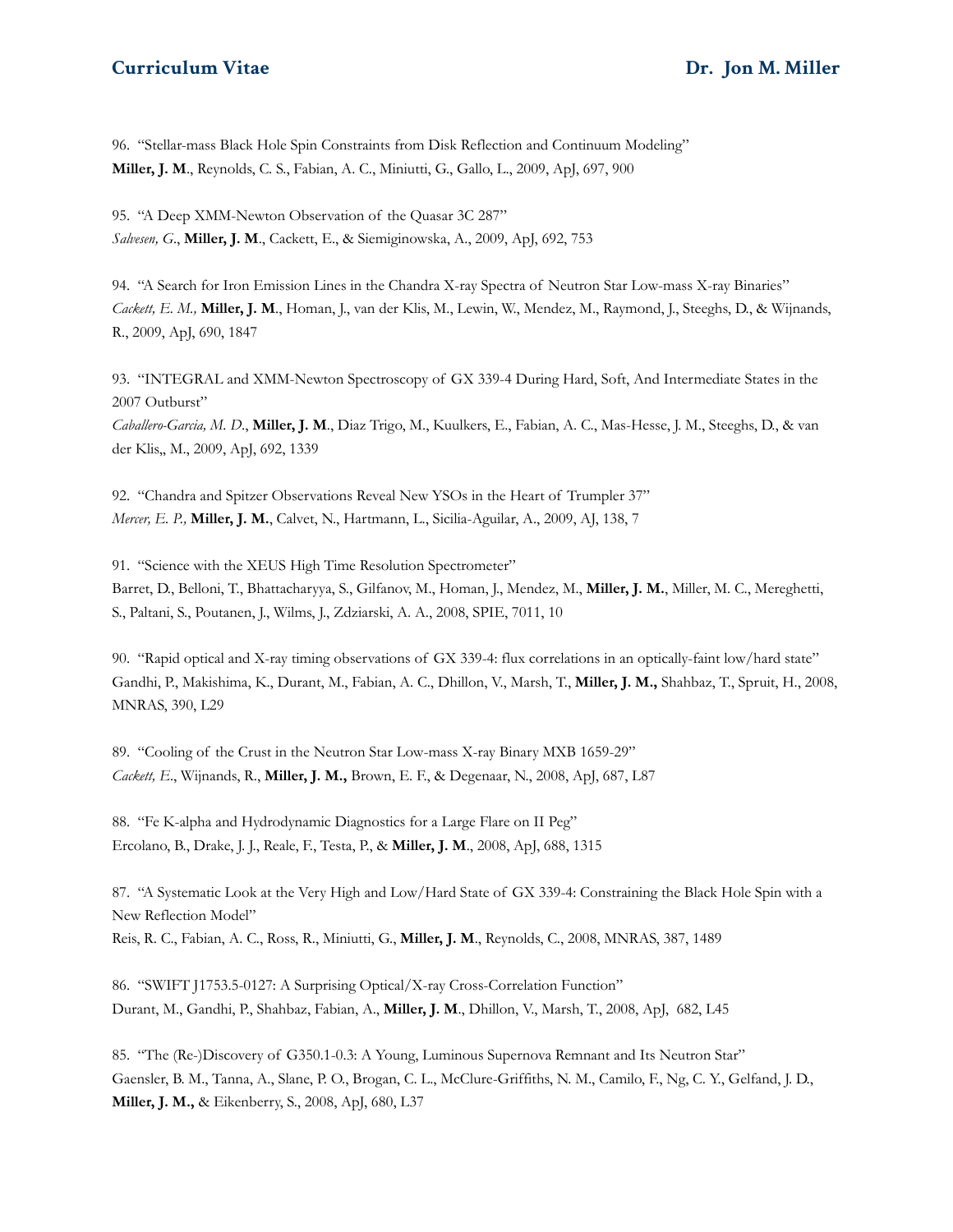84. "Initial Measurements of Black Hole Spin in GX 339-4 from Suzaku Spectroscopy" **Miller, J. M**., Reynolds, C. S., Fabian, A. C., Raymond, J., et al., 2008, ApJL, 679, L113

83. "The Accretion Disk Wind in the Black Hole GRO J1655-40" **Miller, J. M**., Raymond, J., Fabian, A. C., Reynolds, C., Kallman, T., & Homan, J., 2008, ApJ, 680, 1359

82. "Suzaku Observations of Markarian 335: Evidence for a Distributed Reflector" Larsson, J., Miniutti, G., Fabian, A., **Miller, J. M**., Reynolds, C. S., & Ponti, G., 2008, MNRAS, 384, 1316

81. "A Search for New Galactic Magnetars in Archival Chandra and XMM-Newton Observations" Muno, M. P., Gaensler, B. M., Nechita, A., **Miller, J. M.,** Slane, P. O., 2008, ApJ, 680, 639

80. "Relativistic Iron Emission Lines in Neutron Star Low Mass X-ray Binaries as Probes of Neutron Star Radii" *Cackett, E.,* **Miller, J. M**., Bhattacharyya, S., Grindlay, J., Homan, J., van der Klis, M., Strohmayer, T., Wijnands, R., 2008, ApJ, 674, 415

79. "The Burst Spectra of EXO 0748-676 During a Long 2003 XMM-Newton Observation" Cottam, J., Paerels, F., Mendez, M., Boirin, L., **Miller, J. M**., Lewin, W.,Kuulkers, E., 2008, ApJ, 672, 504

78. "Investigating the Nature of Absorption Lines in the Chandra X-ray Spectrum of the Neutron Star Binary 4U 1820-30"

*Cackett, E. M*., **Miller, J. M.**, Homan, J., van der Klis, M., Mendez, M., Raymond, J., Steeghs, D., & Wijnands, R., 2008, ApJ, 677, 1233

77. "Observations of the 599 Hz Accreting X-ray Pulsar IGR J00291+5934 During the 2004 Outburst and Quiescence" Torres, M. A. P., Jonker, P. G., Steeghs, D., Roelofs, G. H. A., Bloom, J. S., Casares, J., Falco, E. E., Garcia, M. R., Marsh, T. R., Mendez, M., **Miller, J. M.,** Nelemans, G., Rodriguez-Gil, P., 2008, ApJ, 672, 1079

76. "Non-detection of Gravitationally Redshifted Lines in the X-ray Burst Spectra of GS 1826-24" Kong, A., **Miller, J. M**., Mendez, M., Cottam, J., Lewin, W., Paerels, F., Kuulkers, E., Wijnands, R., 2007, ApJ, 670, L17

75. "Black Holes and Their Environments" **Miller, J. M.,** and Reynolds, C. S., Physics Today, August 2007

74. "Swift Observations of the Cooling Accretion Disk in XTE J1817-330" Rykoff, E. S., **Miller, J. M**., Steeghs, D., & Torres, M. A. P., 2007, ApJ, 666, 1129

73. "The High Energy Emission of GRO J1655-40 as Revealed with INTEGRAL Spectroscopy of the 2005 Outburst" *Caballero-Garcia, M. D*., **Miller, J. M.,** Kuulkers, E., Diaz Trigo, M., Homan, J., Lewin, W. H.G., Kretschmar, P., Domingo, A., Mas-Hesse, J. M., Wijnands, R., Fabian, A. C., Fender, R. P., & van der Klis, M., 2007, ApJ, 669, 534

72. "Optical Studies of the Ultraluminous X-ray Source NGC 1313 X-2"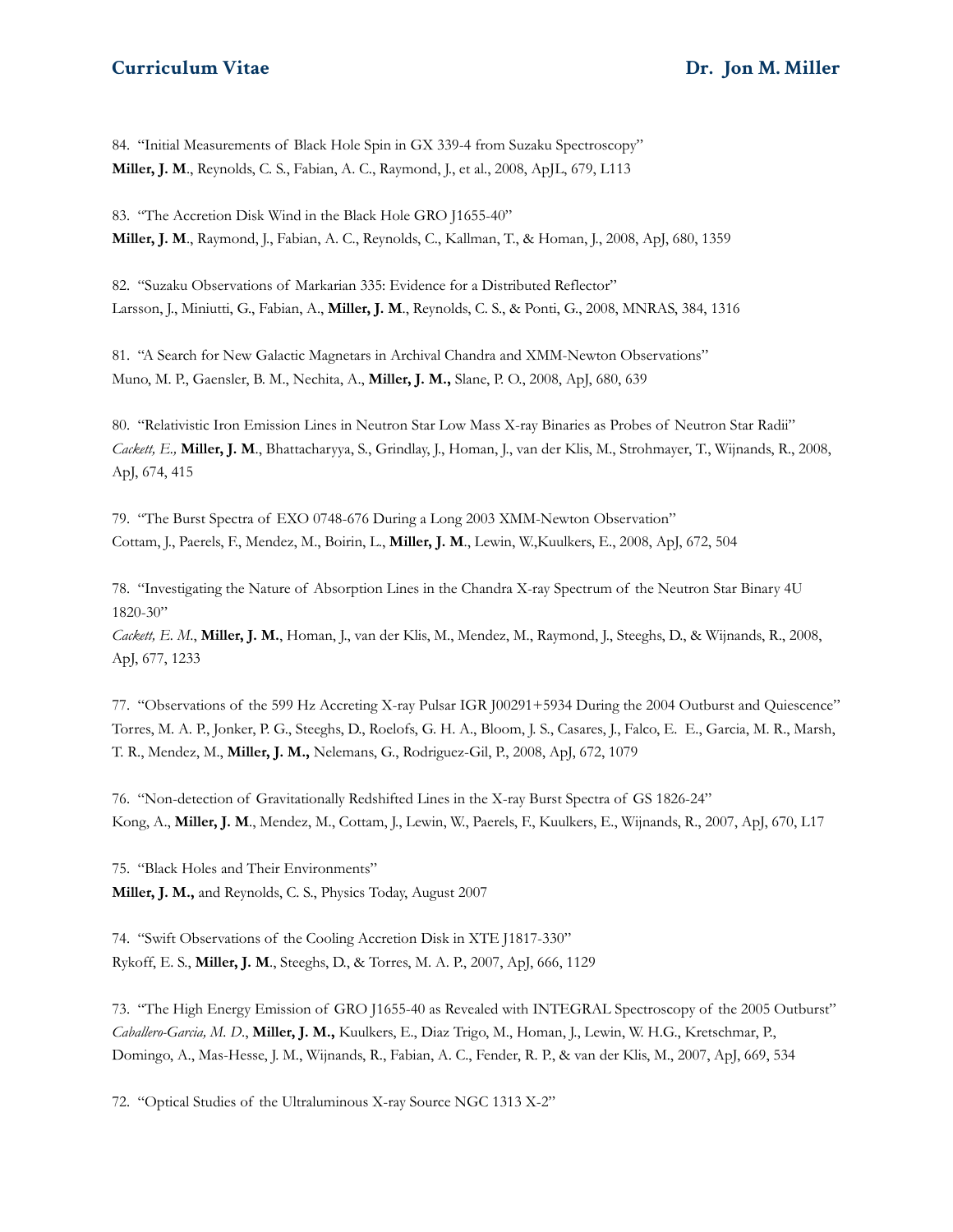Liu, J., Bregman, J., **Miller, J. M**., & Kaaret, P., 2007, ApJ, 661, L165

71. "Relativistic X-ray Lines from the Inner Accretion Disks Around Black Holes" **Miller, J. M.**, 2007, Annual Reviews of Astronomy andAstrophysics, 45, 441

70. "The Magnetic Nature of Disk Accretion onto Black Holes" **Miller, J., M.**, Raymond, J., Fabian, A., Steeghs, D., Homan, J., Reynolds C., van der Klis, M., & Wijnands, R., 2006, Nature, 441, 953

69. "A Prominent Accretion Disk in the Low-Hard State of the Black Hole Candidate Swift J1753.5-0127" **Miller, J. M.,** Homan, J., & Miniutti, G., 2006, ApJ, 652, L113

68. "A Long, Hard Look at the Low-Hard State in Accreting Black Holes" **Miller, J. M.**, Homan, J., Steeghs, D., Rupen, M., Hunstead, R. W., Wijnands, R., Charles, P. A., & Fabian, A. C., 2006, ApJ, 653, 525

67. "Simultaneous Chandra and RXTE Spectroscopy of the Microquasar H1743-322: Clues to Disk Wind and Jet Formation from a Variable, Ionized Outflow" **Miller, J. M.**, Raymond, J., Homan, J., Fabian, A. C., Steeghs, D., Wijnands, R., Rupen, M., Charles, P., van der Klis, M., & Lewin, W. H. G., 2006, ApJ, 646, 394

66. "Cooling of the Quasi-Persistent Neutron Star X-ray Transients KS 1731-260 and MXB 1659-29" Cackett, E. M., Wijnands, R., Linares, M., **Miller, J. M.,** Homan, J., Lewin, W., 2006, MNRAS, 372, 479

65. "A Chandra X-ray Observation of the Globular Cluster Terzan 1" Cackett, E. M., Wijnands, R., Heinke, C. O., Pooley, D., Lewin, W. H. G., Grindlay, J. E., Edmonds, P. D., Jonker, P. G., & **Miller, J. M.,** 2006, MNRAS, 369, 407

64. "A Precessing Ring Model for Low-Frequency Quasi-Periodic Oscillations" Schnittman, J. D., Homan, J., & **Miller, J. M.,** 2006, ApJ, 642, 420

63. "INTEGRAL/RXTE high-energy observation of a state transition of GX 339-4" Belloni, T., Parolin, I., Del Santo, M., Homan, J., Casella, P., Fender, R. P., Lewin, W. H. G., Mendez,M., **Miller, J. M.,** & van der Klis, M., 2006, MNRAS, 367 1113

62. "XMM-Newton Observations of the Black Hole X-ray Transient XTE J1650-500 in Quiescence" Homan, J., Wijnands R., Kong A., **Miller, J. M.,** Rossi, S., Belloni T., Lewin W., 2006, MNRAS, 366, 235

61. "Evidence for a Connection Between Fe K-alpha Emission Line Strength and QPO Phase in a Galactic Black Hole: A New Means to Probe General Relativity and Disk Structures" **Miller, J. M.,** & Homan, J., 2005, ApJ, 618, L107

60. "Resolving the Focused Companion Wind in Cygnus X-1 with Chandra"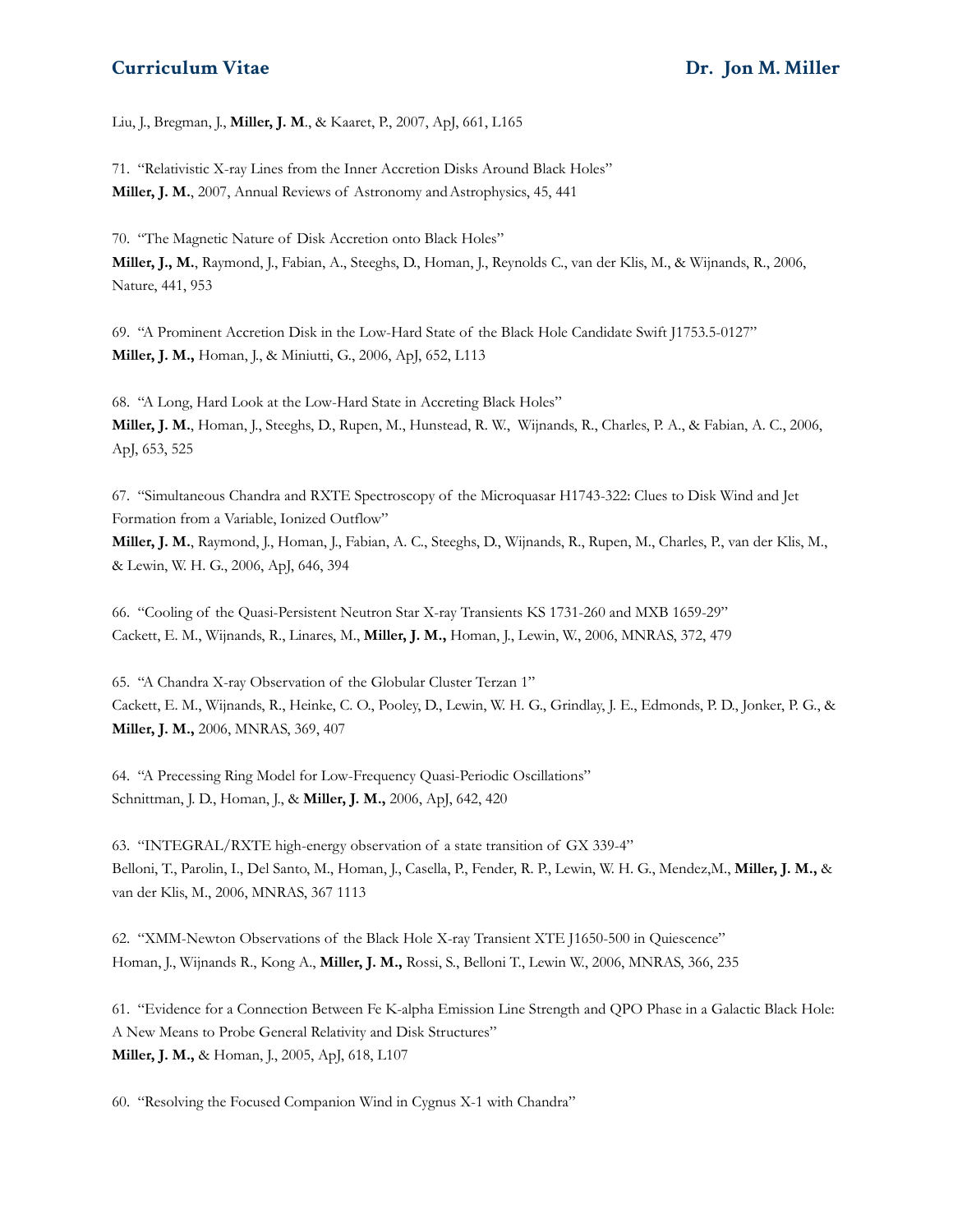**Miller, J. M.**, Wojdowski, P., Schulz, N. S., Marshall, H. L., Fabian, A. C., Remillard, R. A., Wijnands, R., & Lewin, W. H. G., 2005, ApJ, 620, 398

59. "INTEGRAL/SPI Limits on Electron-Positron Annihilation Radiation from the Galactic Plane" Teegarden, B. J., Watanabe, K., Jean, P., Knodlseder, J., Lonjou, V., Roques, J. P., Skinner, G. K., von Ballmoos, P., Weidenspointer, G., Bazzano, A., Butt, Y., Cecourchelle, A., Fabian, A., Goldwurm, A., Gudel, M., Hannikainen, D., Hartman, D., Hornstrup, A., Lewin, W., Makishima, K., Malzac, A., **Miller, J. M.**, Parmar, A., Reynolds, S., Rothschild, R., Tomsick, J., & Vink, J., 2004, ApJ, 2005, 621, 296

58. "RXTE Observations of the Fe K-alpha Emission Line in XTE J1650-500: Evidence for Gravitational Light Bending?"

Rossi, S., **Miller, J., M.,** Homan, J., & Belloni, T., 2005, MNRAS, 360, 763

57. "Orbital X-ray Variability of the Microquasar LS 5039" Bosch-Ramon, V., Paredes, J. M., Ribo, M., **Miller, J. M.,** Reig, P., & Marti, J., 2005, ApJ, 628, 388

56. "The Evolution of the Timing Properties of the Black Hole GX 339-4 During its 2002/2003 Outburst" Belloni, T., Homan, J., Casella, P., van der Klis, M., Nespoli, E., Lewin, W. H. G., **Miller, J. M.,** & Mendez, M., 2005 A&A, 440, 207

55. "X-ray Variability During the Quiescent State of the Neutron Star X-ray Transient in the Globular Cluster NGC 6440"

*Cackett, E. M*., Wijnands, R., Heinke, C. O., Edmonds, P. D., Lewin, W. H. G., Pooley, D., Grindlay, J., Jonker, P., & **Miller, J. M.**, 2005, ApJ, 620, 922

54. "Multi-Temperature Blackbody Spectra of Thin Accretion Disks With and Without a Zero-Torque Inner Boundary Condition"

Zimmerman, E. R., Narayan, R., McClintock, J. E., & **Miller, J. M.,** 2005, ApJ, 618, 832

53. "High and Low Frequency Quasi-Periodic Oscillations in the X-ray Light Curves of the Black Hole Transient H 1743-322"

Homan, J., **Miller, J. M.,** Wijnands, R., van der Klis, M., Belloni, T., Steeghs, D., & Lewin, W., H. G., 2005, ApJ, 623, 383

52. "A Chandra Observation of the Accretion-Driven Millisecond X-ray Pulsar XTE J0929-314 in Quiescence" Wijnands, R., Homan, J., Heinke, C. O., **Miller, J. M.,** & Lewin, W. H. G., 2005, ApJ, 619, 492

51. "The Hard Quiescent Spectrum of the Neutron Star X-ray Transient EXO 1745-248 in the Globular Cluster Terzan 5"

Wijnands, R., Heinke, C. O., Pooley, D., Edmonds, P. D., Lewin, W. H. G., Grindlay, J. E., Jonker, P. J., & **Miller, J. M.,** 2005, ApJ, 618, 883

50. "Chandra/HETGS Spectroscopy of the Galactic Black Hole GX 339-4: A Relativistic Iron Line and Evidence for a Seyfert-like Warm Absorber"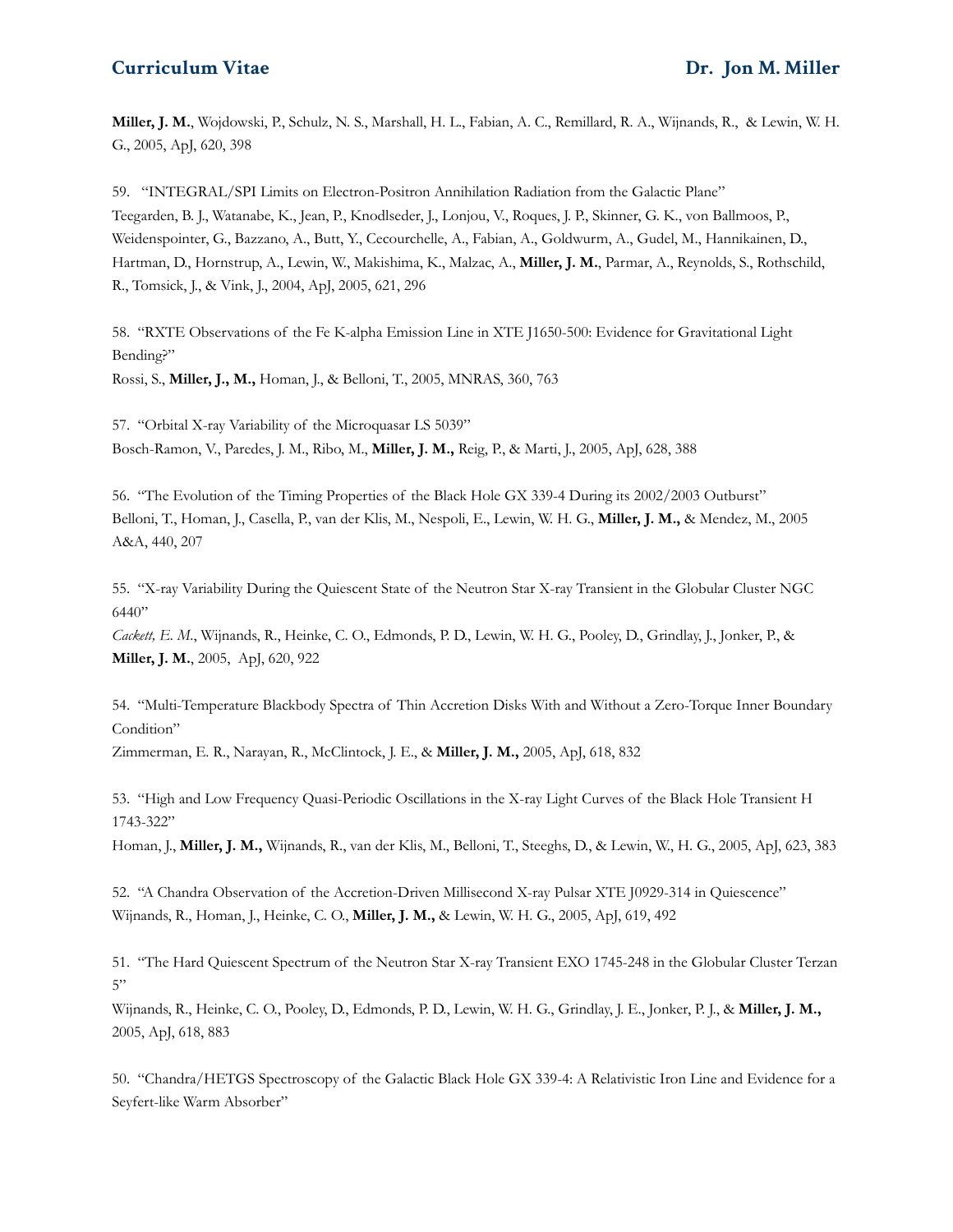**Miller, J. M.,** Raymond, J., Fabian, A. C., Homan, J., Nowak, M. A., Wijnands, R., van der Klis, M., Belloni, T., Tomsick, J. A., Smith, D. M., Charles, P. A., & Lewin, W. H. G., 2004, ApJ, 601, 450

49. "A Comparison of Intermediate Mass Black Hole Candidate ULXs and Stellar-Mass Black Holes" **Miller, J. M.,** Fabian, A. C., & Miller, M. C., 2004, ApJ, 614, L117

48. "Evidence for Black Hole Spin in GX 339-4: XMM-Newton/EPIC-pn and RXTE Spectroscopy of the Very High State"

**Miller, J. M.,** Fabian, A. C., Reynolds, C. S., Nowak, M. A., Homan, J., Freyberg, M. J., Ehle, M., Belloni, T., Wijnands, R., van der Klis, M., Charles, P. A., & Lewin, W. H. G., 2004, ApJ, 606, L131

47. "Revealing a Cool Accretion Disk in the Ultra-Luminous X-ray Source M81 X-9 (Holmberg IX X-1): Evidence for an Intermediate Mass Black Hole"

**Miller, J. M.,** Fabian, A. C., & Miller, M. C., 2004, ApJ, 607, 931

46. "A Chandra Observation of Diffuse Emission Centered on the Low Mass X-ray Binary 4U 1755-33" Park, S. Q., **Miller, J. M.**, McClintock, J. E., & Murray, S. S., 2004, ApJ, 618, L45

45. "On the Observed Disk Temperature of Accreting Intermediate Mass Black Holes" Fabian, A. C., Ross, R. R., & **Miller, J. M.,** 2004, MNRAS, 335, 359

44. "An Unveiling Event in the Type 2 AGN NGC 4388: A Challenge for a Parsec Scale Absorber" Elvis, M., Risaliti, G., Nicastro, F., **Miller, J. M.,** Fiore, F., & Puccetti, S., 2004, ApJ, 615, L25

43. "State Transitions in the 2001/2002 outburst of XTE J1650-500" Rossi, S. Homan, J., **Miller, J. M.,** & Belloni, T., 2004, NuPhS, 132, 416

42. "Monitoring Chandra Observations of the Quasi-Persistent Neutron Star X-ray Transient MXB 1659-29 in Quiescence: the Cooling Curve of the Heated Neutron-Star Crust" Wijnands, R., Homan, J., **Miller, J. M.,** & Lewin, W. H. G., 2004, ApJ, 606, L61

41. "Spectral and Timing Evolution of the Black Hole X-ray Nova 4U 1543-475 During its 2002 Outburst" Park, S. Q., **Miller, J. M.,** McClintock, J. E., Remillard, R. A., Orosz, J. A., Shrader, C. R., Hunstead, R. W., Campbell-Wilson, D., Ishwara-Chandra, C. H., Rao, A. P., & Rupen, M. P., 2004, ApJ, 610, 378

40. "Moving relativistic Large-Scale X-ray Jets in the Microquasar XTE J1550-564" Corbel, S., Fender, R. P., Tzioumis, A. K., Tomsick, J. A., Orosz, J. A., **Miller, J. M.**, Wijnands, R., & Kaaret, P., 2004, NewAR, 47, 477

39. "XMM-Newton Spectroscopy of Four Bright ULX Sources in the Antennae Galaxies (NGC 4038/9)" **Miller, J. M.**, Zezas, A., Fabbiano, G., & Schweizer, F., 2004, ApJ, 609, 728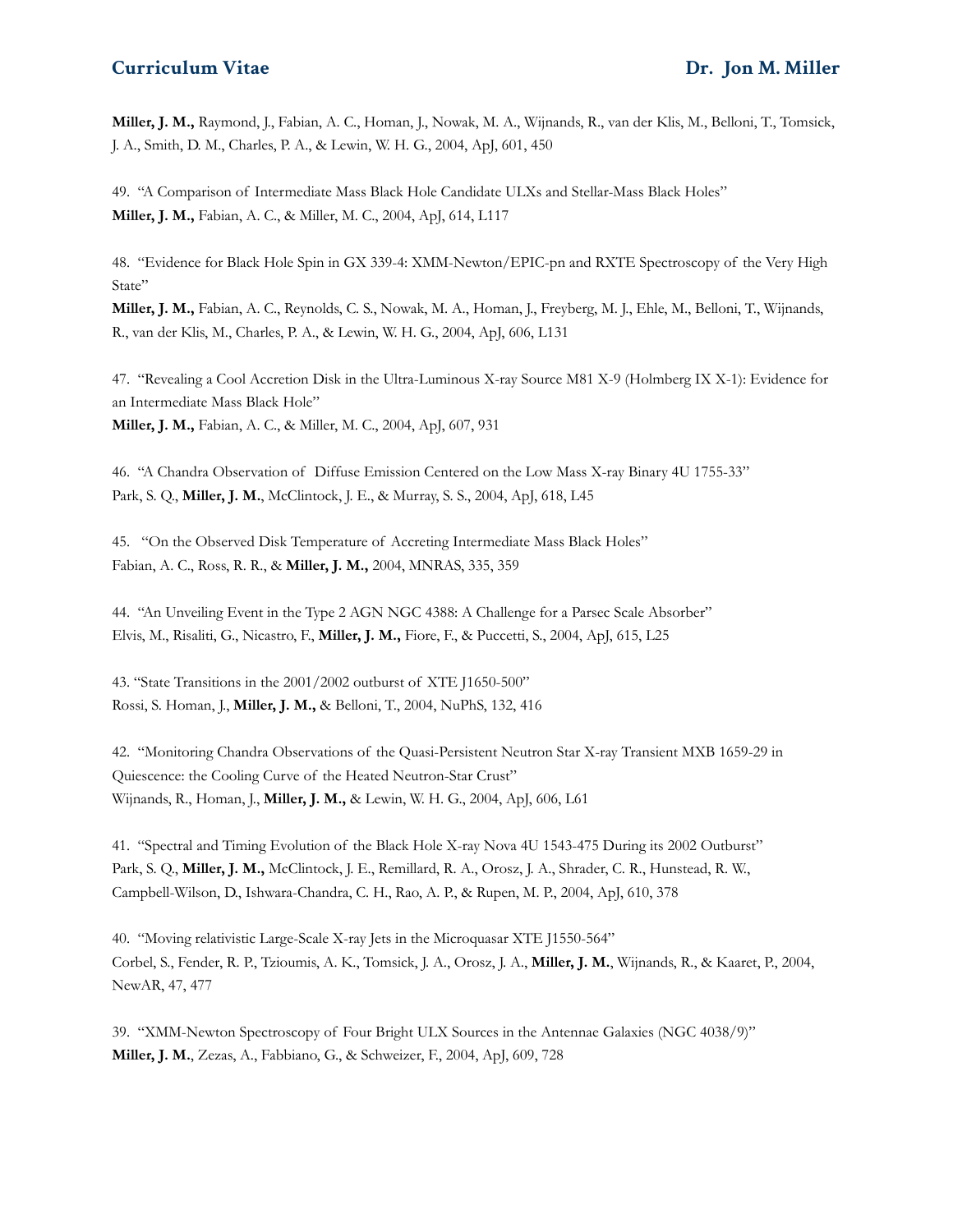38. "X-ray Spectroscopic Evidence for Intermediate-Mass Black Holes: Cool Accretion Disks in Two Ultra-Luminous X-ray Sources"

**Miller, J. M.,** Fabbiano, G., Miller, M. C., & Fabian, A. C., 2003, ApJ, 585, L37

37. "XMM-Newton Spectroscopy of the Accretion-Driven Millisecond X-ray Pulsar XTE J1751-305 in Outburst" **Miller, J. M.,** Wijnands, R., Mendez, M., Kendziorra, E., Tiengo, A., van der Klis, M., Chakrabarty, D., Gaensler, B. M., & Lewin, W., H. G., 2003, ApJ, 583, L99

36. "The Relativistic Fe K-alpha Emission Line in XTE J1650-500 with BeppoSAX: Evidence for Black Hole Spin and Light Bending Effects?" Miniutti, G., Fabian, A. C., & **Miller, J. M.,** 2003, MNRAS, 2004, 351, 466

35. "Chandra Detections of Two Quiescent Black Hole X-ray Transients" Tomsick, J. A., Corbel, S., Fender, R., **Miller, J. M.,** Orosz, J., Rupen, M., Tzioumis, T., Wijnands, R., & Kaaret, P., 2003, ApJ, 597, L133

34. "NGC 4261 and NGC 4697: Rejuvenated Elliptical Galaxies" Zezas, A., Hernquist, L., Fabbiano, G., & **Miller, J. M.,** 2003, ApJ, 599, L73

33. "A Transient, Variable 6 Hz QPO from GX 339-4" Nespoli, E., Belloni, T., Homan, J., **Miller, J. M.,** Lewin, W. H. G., Mendez, M., & van der Klis, M., 2003, A & A, 412, 235

32. "Untwisting the Tornado: X-ray Imaging and Spectroscopy of G357.7-0.1" Gaensler, B. M., Fogel, J. K. J., Slane, P. O., **Miller, J. M.,** Wijnands, R., Eikenberry, S. S., & Lewin, W. H. G., 2003, ApJ, 594, L35

31. "Resolved Jets and Long-Period Black Hole X-ray Novae" Garcia, M. R., **Miller, J. M.,** McClintock, J. E., King, A. R., & Orosz, J., 2003, ApJ, 591, 388

30. "High-Frequency Quasi-Periodic Oscillations in the Black Hole X-ray Transient XTE J1650-500" Homan, J., Klein-Wolt, M., Rossi, S., **Miller, J. M.,** Wijnands, R., Belloni, T., van der Klis, M., & Lewin, W. H. G., 2003, ApJ, 586, 1262

29. "X-ray Emission from the Jets of XTE J1550-564"

Kaaret, P., Corbel, S., Tomsick, J. A., Fender, R., **Miller, J. M.,** Orosz, J. A., Tzioumis, T., & Wijnands, R., 2003, ApJ, 582, 945

28. "X-ray Jet Emission from the Black Hole X-ray Binary XTE J1550-564 with Chandra in 2000" Tomsick, J. A., Corbel, S., Fender, R., **Miller, J. M.,** Orosz, J. A., Tzioumis, T., Wijnands, R., & Kaaret, P., 2003, ApJ, 582, 933

27. "A Chandra Observation of the Neutron Star X-ray Transient and Eclipsing Binary MXB 1659-298 in Quiescence"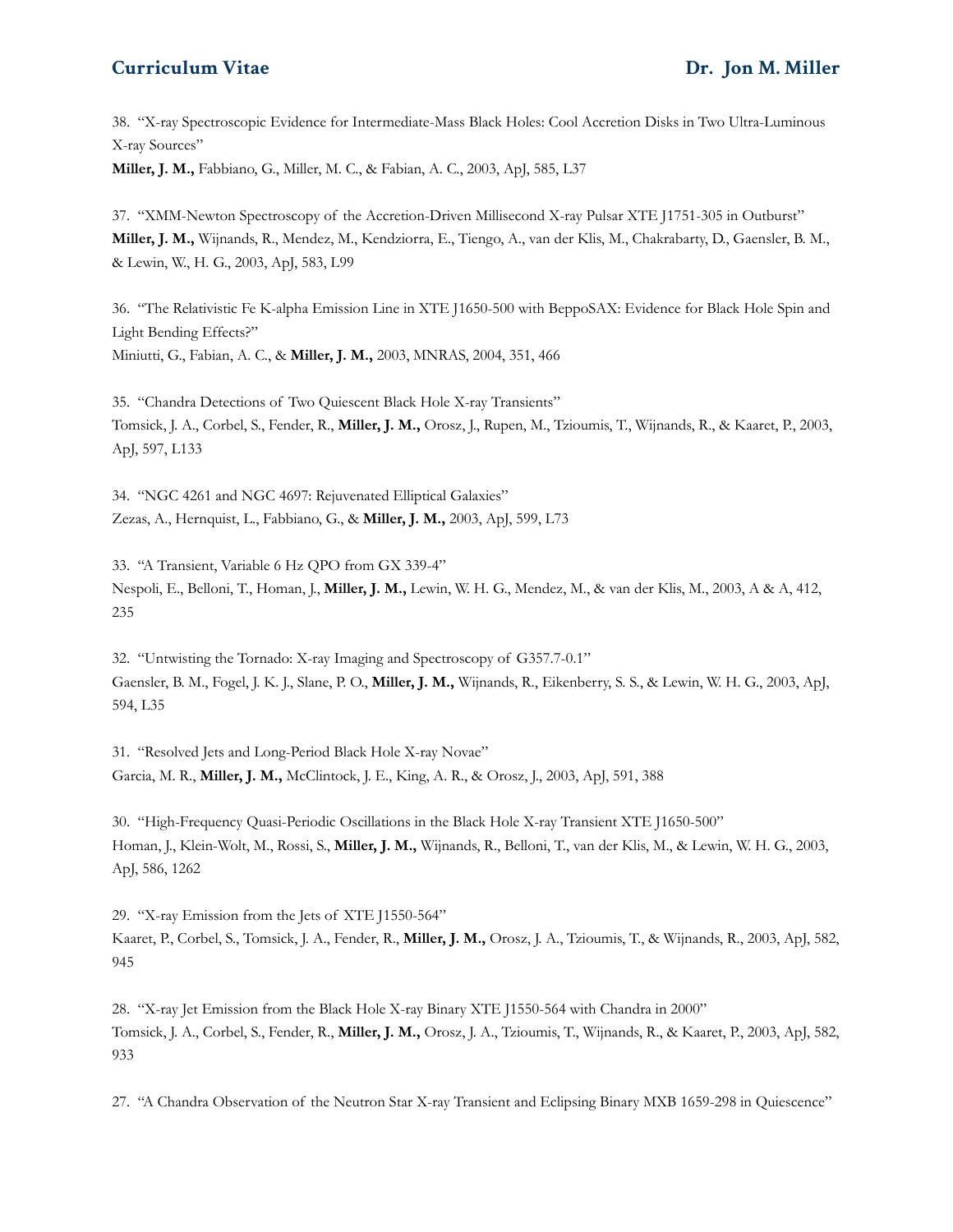Wijnands, R., Nowak, M., **Miller, J. M.,** Homan, J., Wachter, S., & Lewin, W. H. G., 2003, ApJ, 594, 952

26. "Chandra and RXTE Spectroscopy of the Galactic Microquasar XTE J1550-564 in Outburst" **Miller, J. M.,** Marshall, H. L., Wijnands, R., Di Matteo, T., Fox, D. W., Kommers, J., Pooley, D., Belloni, T., Casares, J., Charles, P. A., Fabian, A. C., van der Klis, M., & Lewin, W. H. G., 2003, MNRAS, 338, 0

25. "A Relativistic Fe K-alpha Emission Line in the Intermediate-Luminosity BeppoSAX Spectrum of the Galactic Microquasar V4641 Sgr"

**Miller, J. M.,** Fabian, A. C., in 't Zand, J. J. M., Reynolds, C. S., Wijnands, R., Nowak, M. A., & Lewin, W. H. G., 2002, ApJ, 577, L15

24. "Evidence of Spin and Energy Extraction in a Galactic Black Hole Candidate: The XMM-Newton/EPIC-pn Spectrum of XTE J1650-500"

**Miller, J. M.,** Fabian, A. C., Reynolds, C. S., Ehle, M., Freyberg, M. J., van der Klis, M., Lewin, W. H. G., Sanchez-Fernandez, C., & Castro-Tirado, A. J., 2002, ApJ, 570, L69

23. "Resolving the Composite Fe K-alpha Emission Line in Cygnus X-1 With Chandra" **Miller, J. M.,** Fabian, A. C., Wijnands, R., Remillard, R. A., Wojdowski, P., Schulz, N. S., Di Matteo, T., Marshall, H. L., Canizares, C. R., Pooley, D., & Lewin, W. H. G., 2002, ApJ, 578, 348

22. "Extremely Weak Reflection Features in the X-ray Spectrum of XTE J1118+480: Possible Evidence for X-ray-emiting Jets?" **Miller, J. M.,** Ballantyne, D. R., Fabian, A. C., & Lewin, W. H. G., 2002, MNRAS, 335, 865

21. "XMM-Newton Spectroscopy of the Galactic Microquasar GRS 1758-258 in the Peculiar Off/Soft State" **Miller, J. M.,** Wijnands, R., Rodriguez-Pascual, P. M., Ferrando, P., Gaensler, B. M., Goldwurm, A., Lewin, W. H. G., & Pooley, D., 2002, ApJ, 566, 358

20. "Large-Scale, Decelerating, Relativistic X-ray Jets from the Microquasar XTE J1550-564" Corbel, S., Fender, R. P., Tziomis, T., Tomsick, J. A., Orosz, J. A., **Miller, J. M.,** Wijnands, R., & Kaaret, P., 2002, Science, 298, 196

19. "Black Holes Reveal Their Innermost Secrets" Fabian, A. C., and **Miller, J. M.,** 2002, Science, 297, 947

18. "Broad-band X-ray Measurements of the Black Hole Candidate XTE J1908+094" In 't Zand, J. J. M., **Miller, J. M.,** Oosterbroek, T., & Parmar, A. N., 2002, A & A, 394, 553

17. "X-ray Temporal Properties of XTE J1650-500 During Outburst Decay" Kalemci, E., Tomsick, J. A., Rothschild, R. E., Pottschmidt, K., Corbel, S., **Miller, J. M.,** & Kaaret, P., 2003, ApJ, 586, 419

16. "Chandra Observations of the Bursting X-ray Transient SAX J1747.0-2853 During Low-Level Accretion Activity"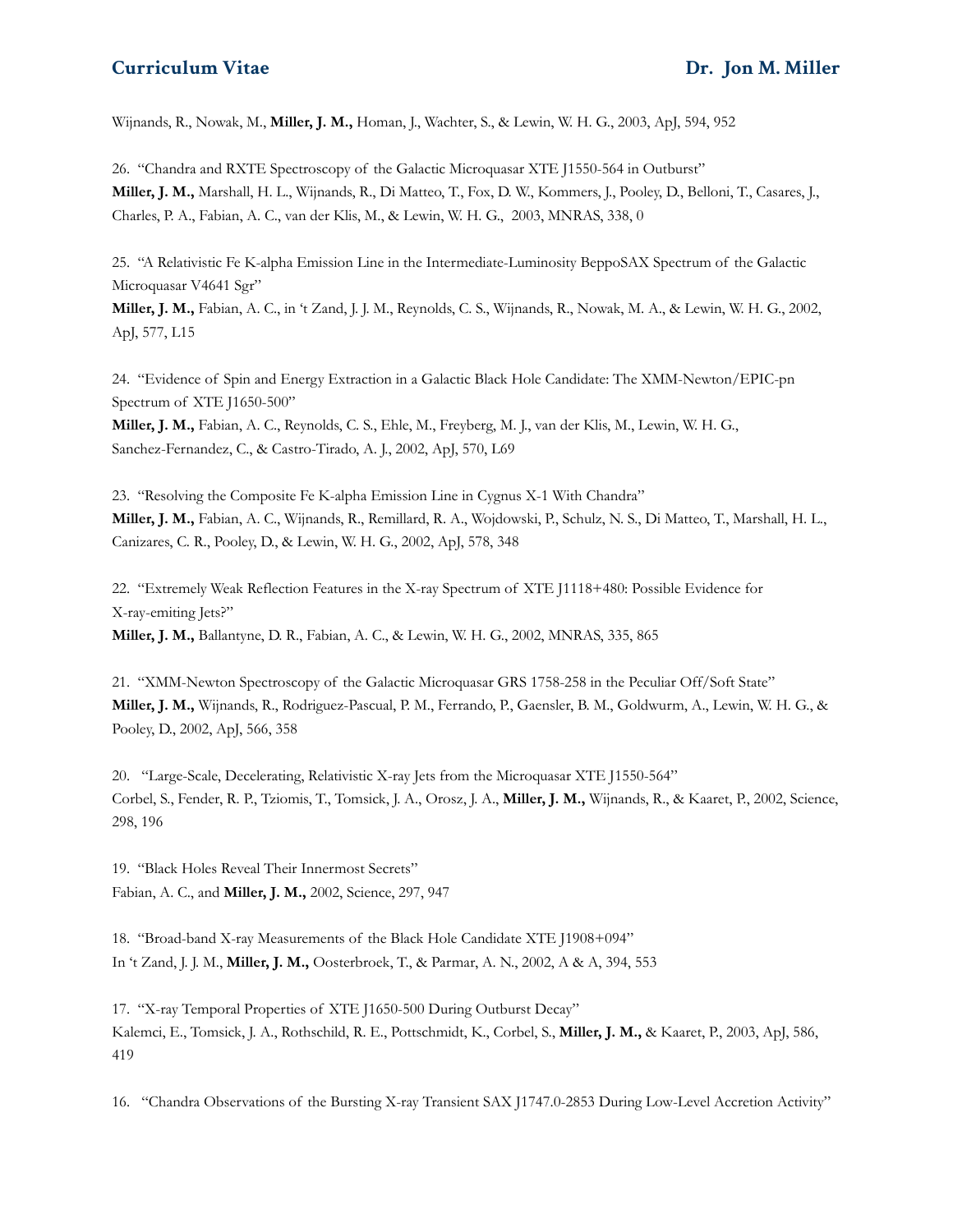Wijnands, R., **Miller, J. M.,** & Wang, D. Q., 2002, ApJ, 579, 422

15. "Chandra Observation of the Globular Cluster NGC 6440 and the Nature of the Cluster X-ray Luminosity Functions"

Pooley, D., Lewin, W. H. G., Verbunt, F., Homer, L., Margon, B., Gaensler, B. M., Kaspi, V. M., **Miller, J. M.,** Fox, D. W., & van der Klis, M., 2002, ApJ, 573, 184

14. "The First High-Resolution Spectrum of Cygnus X-1: Soft X-ray Ionization and Absorption" Schulz, N. S., Cui, W., Canizares, C. R., Marshall, H. L., Lee, J. C., **Miller, J. M.,** & Lewin, W. H. G., 2002, ApJ, 565, 1141

13. "The Burst Behavior of the Eclipsing Low-Mass X-ray Binary MXB 1659-298" Wijnands, R., Muno, M. P., **Miller, J. M.,** Franco, L. M., Strohmayer, T., Galloway, D., & Chakrabarty, D., 2002, ApJ, 566, 1060

12. "A Chandra Observation of the Long-Duration X-ray Transient KS 1731-260 in Quiescence: Too Cold a Neutron Star?"

Wijnands, R., **Miller, J. M.,** Markwardt, C., Lewin, W. H. G., & van der Klis, M., 2001, ApJ, 560, L159

11. "The New X-ray Transient SAX J1711.6-3808: Decoupling Between Its 3-20 keV Luminosity and Its State Transitions" Wijnands, R., and **Miller, J. M.,** 2002, ApJ, 564, 974

10. "Optical Identification of Multiple Faint X-ray Sources in the Globular Cluster NGC 6752: Evidence for Numerous Cataclysmic Variables"

Pooley, D., Lewin, W. H. G., Homer, L., Verbunt, F., Anderson, S. F., Gaensler, B. M., Margon, B., **Miller, J. M.**, Fox, D. W., Kaspi, V. M., & van der Klis, M., 2002, ApJ, 569, 405

9. "4U 1957+11: A Persistent Low-Mass X-ray Binary and Black Hole Candidate in the High State?" Wijnands, R., **Miller, J. M.,** & van der Klis, M., 2002, MNRAS, 331, 60

8. "X-ray, Optical, and Radio Observations of the Type II Supernovae 1999em and 1998S" Pooley, D., Lewin, W. H. G., Fox, D. W., **Miller, J. M.,** Lacey, C. K., van Dyk, S. D., Weiler, K. W., Sramek, R. A., Filippenko, A. V., Leonard, D. C., Immler, S., Chevalier, R. A., Fabian, A. C., Fransson, C., & Nomoto, Ken'ichi, 2002, ApJ, 572, 932

7. "High-Frequency Quasi-Periodic Oscillations in the 2000 Outburst of the Galactic Microquasar XTE J1550-564" **Miller, J. M.,** Wijnands, R., Homan, J., Belloni, T., Pooley, D., Corbel, S., Kouveliotou, C., van der Klis, M., & Lewin, W. H. G., 2001, ApJ, 563, 928

6. "Relativistic Iron Emission and Disk Reflection in the Galactic Microquasar XTE J1748-288" **Miller, J. M.**, Fox, D. W., Di Matteo, T., Wijnands, R., Belloni, T., Pooley, D., Kouveliotou, C., & Lewin, W. H. G., 2001, ApJ, 546, 1055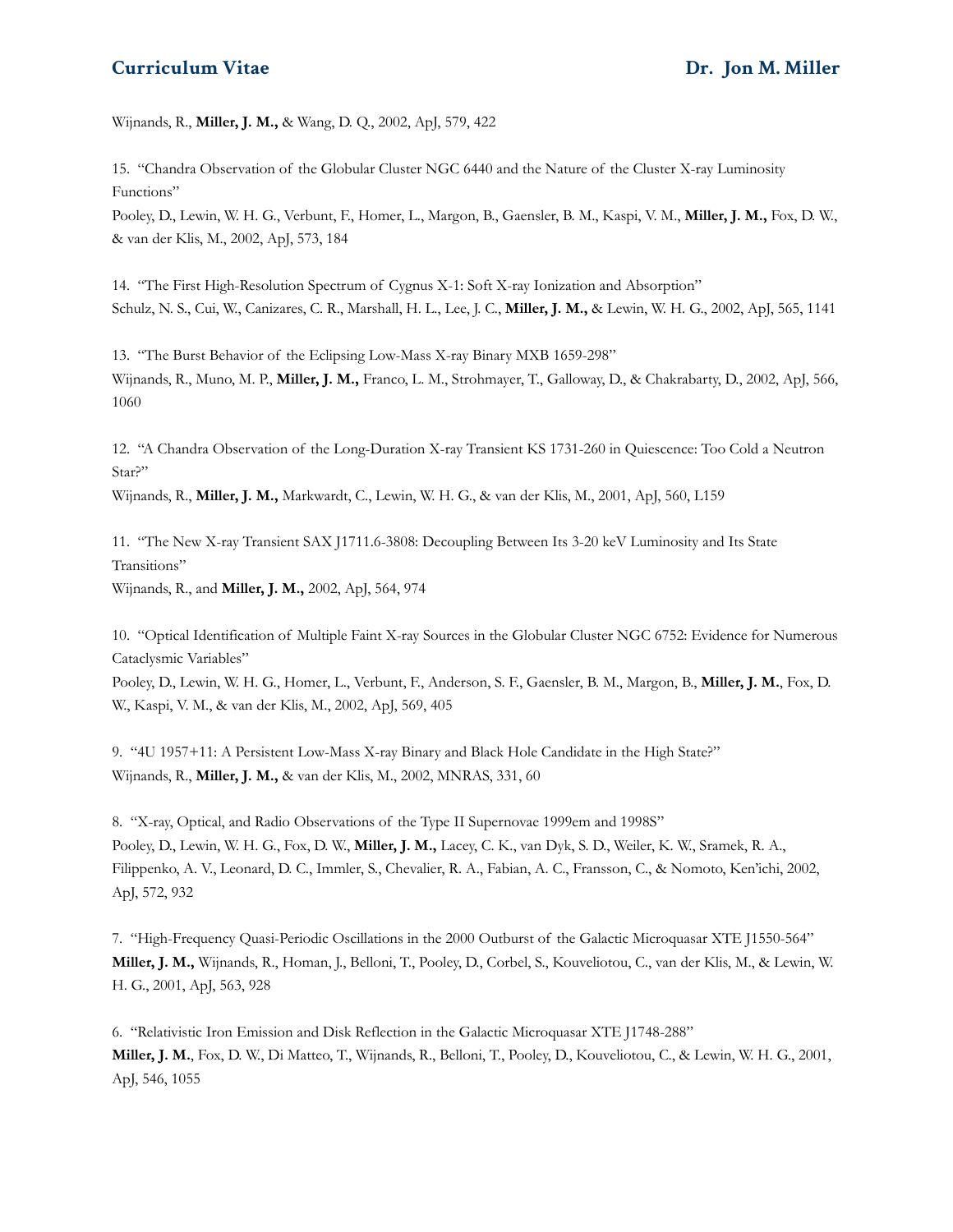5. "A Detailed Study of the 5 Hz Quasi-Periodic Oscillations in the Bright X-ray Transient and Black Hole Candidate GRS 1739-278" Wijnands, R., Mendez, M., **Miller, J. M.,** & Homan, J., 2001, MNRAS, 328, 451

4. "X-ray Spectrum of the Rapid Burster Using the Chandra HETGS" Marshall, H. L., Rutledge, R., Fox, D. W., **Miller, J. M.,** Guerriero, R., Morgan, E., van der Klis, M., Bildsten, L., Dotani, T., & Lewin, W. H. G., 2001, AJ, 122, 21

3. "Complete and Simultaneous Spectral Observations of the Black Hole X-ray Nova XTE J1118+480" McClintock, J. E., Haswell, C. A., Garcia, M. R., Drake, J. J., Hynes, R. I , Marshall, H. L., Muno, M. P., Chaty, S., Garnavich, P. M., Groot, P. J., Lewin, W. H. G., Mauche, C. W., **Miller, J. M.,** Pooley, G. G., Shrader, C. R., & Vrtilek, S. D., 2001, ApJ, 555, 477

2. "X-ray States and Radio Emission in the Black Hole Candidate XTE J1550-564" Corbel, S., Kaaret, P., Jain, R. K., Bailyn, C. D., Fender, R. P., Tomsick, J. A., Kalemci, E. H., McIntyre, V., Campbell-Wilson, D., **Miller, J. M.,** and McCollough, M. L., 2001, ApJ, 554, 43

1. "Photon Emission from 511 keV Gamma Rays Incident on Barium Fluoride and Lanthanum Fluoride Neodymium Crystals Using a Cesium Iodide Photocathode Detector" Kononenko, W., Heinrich, J., Lockyer, N., **Miller, J. M.,** Woody, C., & Kwan, S., 1997, NIM A, 396, 172

#### **Conference Proceedings and Other Papers**

28. "Laboratory Astrophysics Needs for X-ray Calorimeter Observations" Kallman, T., et al., incl. Miller, J. M., 2019, BAAS, 51, 156

27. "Astro2020 Science White Paper: Using X-ray Polarimetry to Probe the Physics of Black Holes and Neutron Stars" Krawczynski, H., et al., incl. Miller, J. M., 2019, BAAS, 51, 150

26. "Accretion in Stellar-Mass Black Holes at High X-ray Spectral Resolution" Miller, J. M., et al., 2019, BAAS, 51, 102

25. "NuSTAR Observations of X-ray Binaries" Tomsick, J., et al., incl. **Miller, J. M.,** 2015, Proc. 10 th Integral Workshop, arxiv:1501.03534

24. "Astro-H White Paper: Low-mass X-ray Binaries" Done, C., et al., including **Miller, J. M**., 2014, arxiv:1412.1164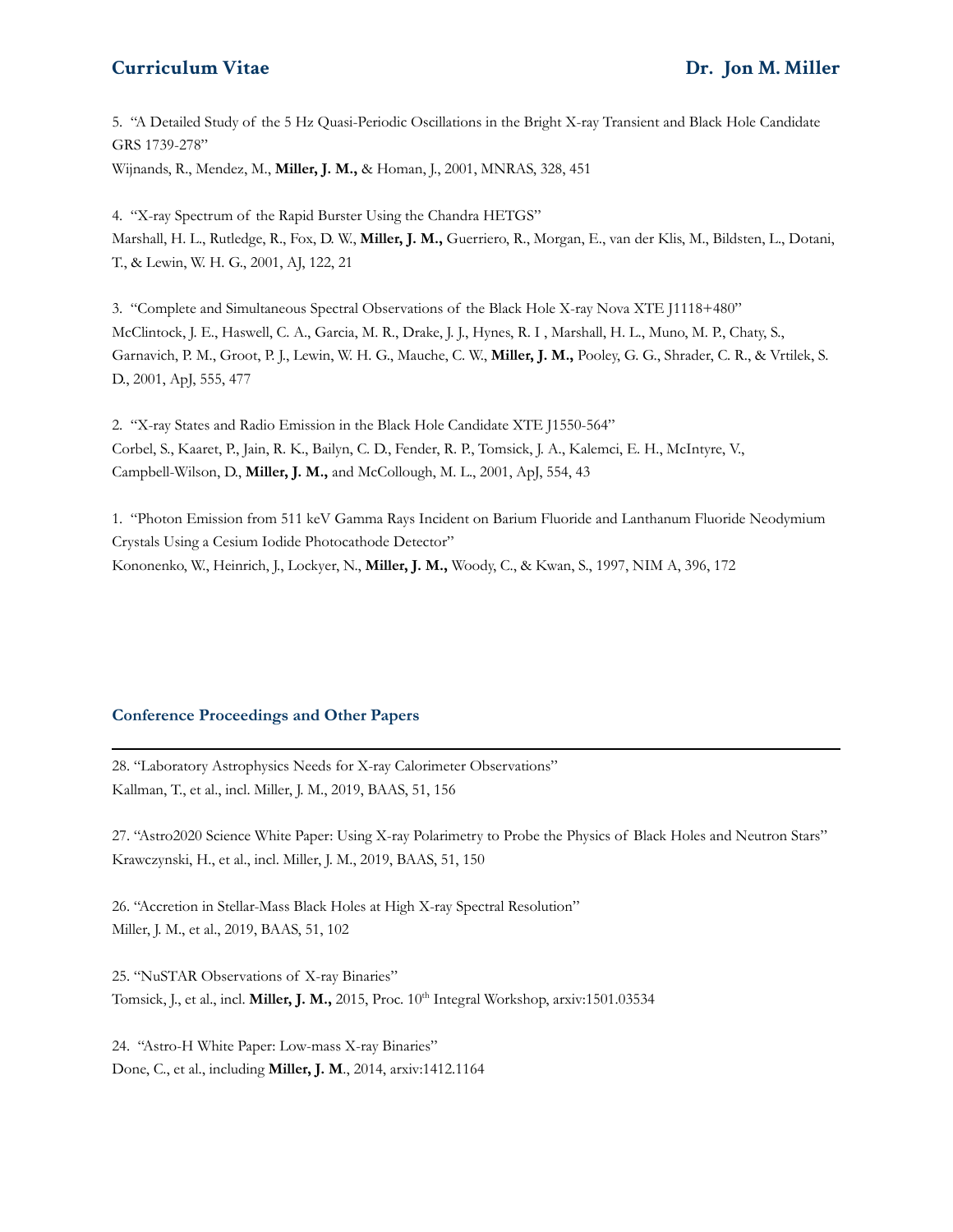23. "Astro-H White Paper: AGN Winds" Kaastra, J. S., et al., including **Miller, J. M.,** 2014, arxiv:1412.1171

22. "Astro-H White Paper: Stellar-mass Black Holes" **Miller, J. M**., and the Astro-H Black Holes Team, 2014, arxiv:1412.1173

21. "The Hot and Energetic Universe: A White Paper Presenting the Science Themes Motivating the Athena+ Mission" Nandra, K., and the Athena+ team including **Miller, J. M.,** 2013, arxiv: 1306.2307

20. "The Hot and Energetic Universe: The Close Environments of Supermassive Black Holes" Dovciak, M., and the Athena+ team including **Miller, J. M.,** 2013, arxiv: 1306.2331

19. "The Hot and Energetic Universe: End Points of Stellar Evolution" Motch, C., and the Athena+ team including **Miller, J. M**., 2013, arxiv: 1306.2334

18. "Probing Relativistic Astrophysics Around SMBHs: The Suzaku AGN Spin Survey"| Reynolds, C. S., Brenneman, L. W., Lohfink, A. M., Trippe, M. L., Miller, J. M., Reis, R. C., Nowak, M. A., Fabian, A. C., 2012, in "Suzaku 2011, Exploring the X-ray Universe: Suzaku and Beyond"

17. "The Extreme Physics Explorer"

Garcia, M., and a long list of authors including**Miller, J. M**., 2011, submitted in response to the NASA 2011 RFI NNH11ZDA018L "Concepts for the Next NASA X-ray Astornomy Mission", arxiv:1112.1327

16. "Probing Relativistic Astrophysics Around SMBHs: The Suzaku AGN Spin Survey" Reynolds, C. S., Brenneman, L. W., Lohfink, A. M., Trippe, M. L., Miller, J. M., Reis, R. C., Nowak, M. A., Fabian, A.C., 2011, to appear in "Suzaku 2011: Exploring the X-ray Universe", Stanford, arxiv:1112.0036

15. "Jets at the Lowest Mass Accretion Rates" *Maitra, D*., Cantrell, A., Markoff, S., Falcke, H., **Miller, J. M**., Bailyn, C., 2010, Proceedings of IAUSymposium 275, "Jets on all Scales", 13-17 September 2010, Buenos Aires, arxiv:1010.4296

14. "The High Energy Emission from GX 339-4 as seen with INTEGRAL and XMM-Newton" Caballero-Garcia, M. D., Miller, J. M., Fabian, A. C., 2009, Proceedings of Science, arxiv:0812.1346

13. "The High Energy Emission from Black Holes" Caballero-Garcia, M. D., **Miller, J. M**., & Kuulkers, E., 2007, arxiv:0711.0844, an MPE report from "X-rays from Nearby Galaxies", ESAC, Madrid, September 2007

12. "TOO Observations of GRO J1655-40 in Outburst with INTEGRAL" Caballero-Garcia, M. D., Kuulkers, E., Kretschmar, P., Domingo, A., **Miller, J. M.,** & Mas-Hesse, J. M., 2006, ESA SP-622

11. "Relativistic Iron Lines in Stellar Mass Black Holes"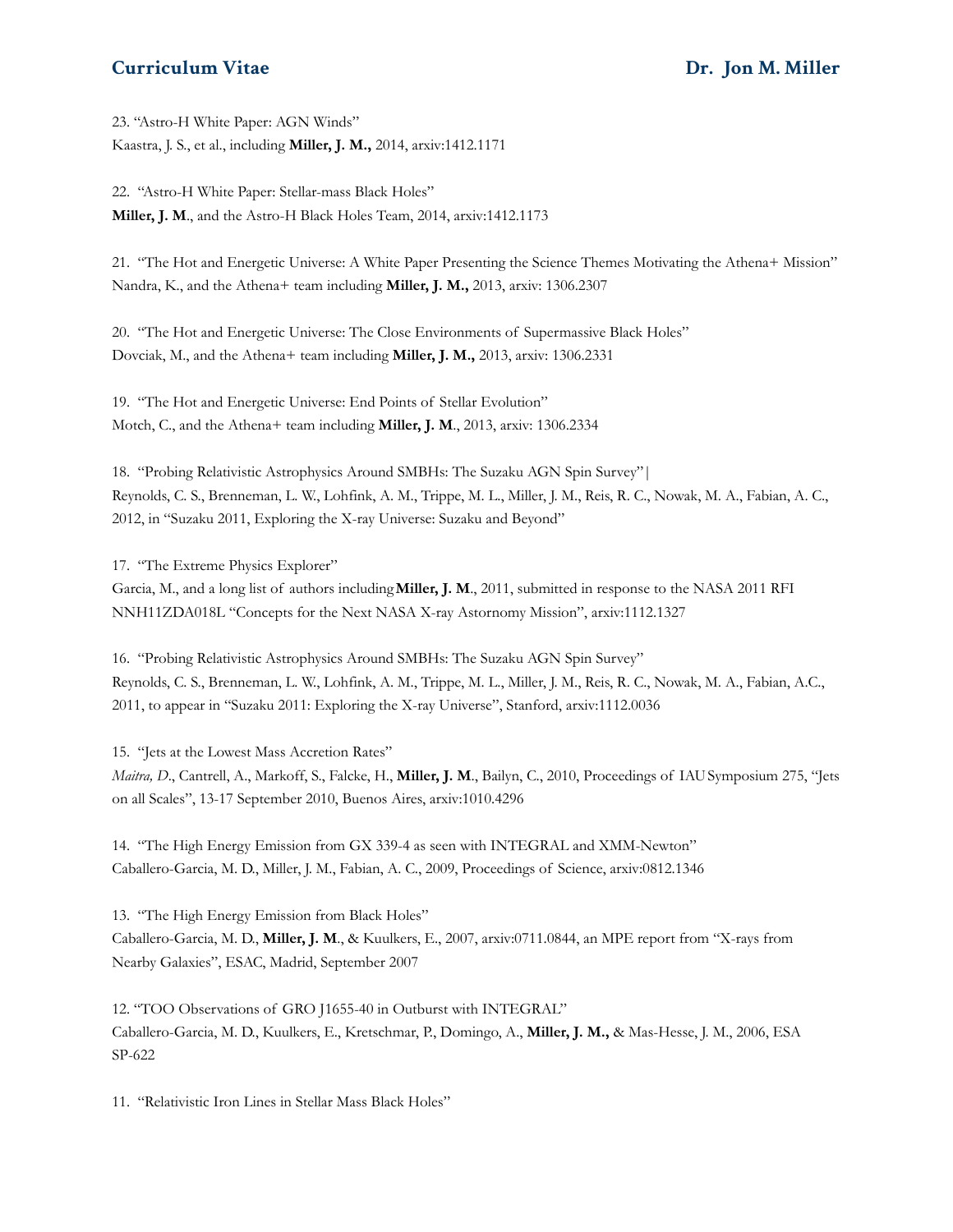**Miller, J. M.,** 2006, Astron. Nachr., 327, 997, in the proceedings of "Variable and Broad Iron Lines around Black Holes", San Lorenzo de El Escorial, Spain, June 2006, e.ds. A. Fabian and N. Schartel

10. "A Look at Disk-Jet Connections in Stellar-Mass Black Holes"

**Miller, J. M.,** 2006, AIP Conf. Proc., in the proceedings of "Relativistic Jets: The Common Physics of AGN, Microquasars, and Gamma-Ray Bursts", Ann Arbor, December 2005, ed. P. Hughes and J. Bregman

9. "Intermediate Mass Black Hole Candidate ULXs"

**Miller, J. M.,** 2006, ASP Conf. Proc., Bash Symposium, Austin TX, October 2005, eds. S. Kannappan, S. Redfield, N. Drory, J. Kessler-Silacci, M. Landriau

8. "Present Evidence for Intermediate Mass Black Holes in ULXs and Future Prospects" **Miller, J. M.,** 2005, Ap&SS, 300, 227

7. "Relativistic Iron Lines in Galactic Black Holes: Recent Results and Lines in the ASCA Archive" Miller, J. M., Fabian, A. C., Nowak, M. A., & Lewin, W. H. G., 2004, to appear on the Proc. of the 10<sup>th</sup> Annual Marcel Grossmann Meeting on General Relativity

6. "Spectroscopy of Ultra-Luminous X-ray Sources"

**Miller, J. M.,** 2003, in the Proceedings of "Stellar-mass,Intermediate-Mass, and Supermassive Black Holes", eds. K. Makishima et al., October 2003, Kyoto, Japan

5. "Broad Iron Lines in Galactic Black Holes" **Miller, J. M.,** 2003, in the Proceedings of "4 Yearsof Science with Chandra: A Tribute to Riccardo Giacconi", September 2003, Hunstville, Alabama, published electronically on-line

4. "State Transitions in the 2001/2002 Outburst of XTE J1650-500"

Rossi, S., Homan, J., **Miller, J. M.,** & Belloni, T., 2003, to appear in the Proc. of the BeppoSAX Meeting: "The Restless High-Energy Universe", eds. E. J. van den Heuvel, J. J. M in 't Zand, and R. A. M. J. Wijers, astro-ph/0309129

3. "Large-Scale X-ray Jets from Galactic Black Holes"

Kaaret, P., Corbel, S., Tomsick, J. A., Butt, Y., Fender, R. P., Lazendzic, J., **Miller, J. M.,** Orosz, J., Tzioumis, T., & Wijnands, R., 2003, to appear in the Proc. of the BeppoSAX Meeting: "The Restless High-Energy Universe", eds. E. J. van den Heuvel, J. J. M in 't Zand, and R. A. M. J. Wijers, astro-ph/0309129

2. "Revealing Relativity in Galactic Black Holes"

Miller, J. M., in the Proceedings of "X-Ray Binaries in the Chandra and XMM-Newton Era: A Chandra Workshop", eds. M. R. Garcia and **J. M. Miller**, Nov. 2002, Cambridge, Massachusetts, published electronically on-line

1. "Highly Ionized Absorption in the X-ray Spectrum of Cygnus X-1"

Marshall, H. L., Schulz, N. S., Fang, T., Cui, W., Canizares, C. R., **Miller, J. M.,** & Lewin, W. H. G., 2001, Proceedings of "X-ray Emission from Accretion onto Black Holes", Baltimore, MD, 20-23 June 2001, astro-ph/0111464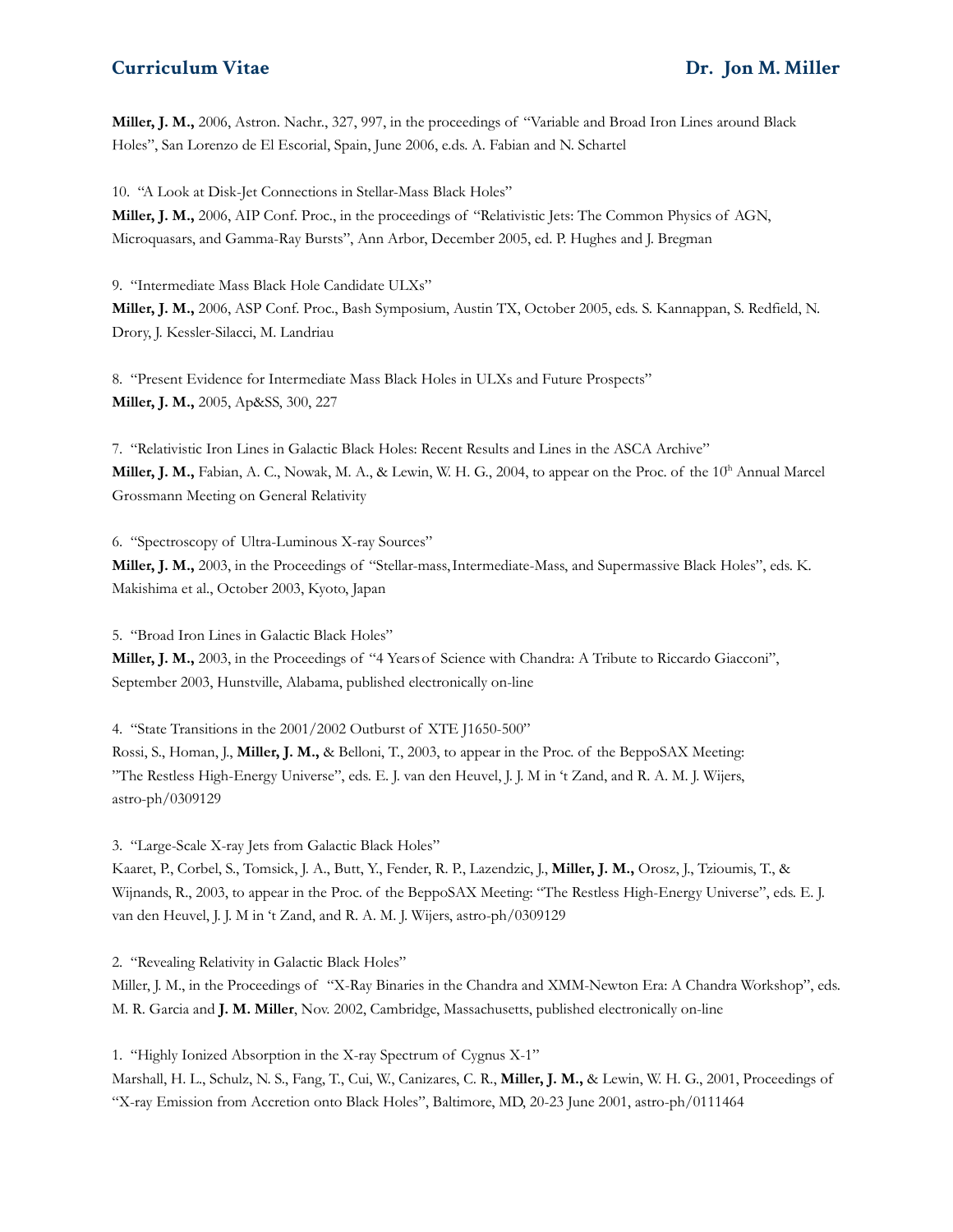#### **International Astronomical Union Circulars and Astronomer's Telegrams**

177. "The Seyfert 1.2 Mrk 817 is in a Very Heavily Obscured State" **Miller, J. M.**, *Zak, M. K., Draghis, P.*, Reynolds, M., Zoghbi, A., Kammoun, E., 2022, ATEL 15323

176. "Recent Swift Monitoring of Mrk 817 Reveals an Extremely Low Flux State" *Zak, M. K.,* **Miller, J. M**., Reynolds, M. T., *Han, C., Gediman, B., Hemrattaphan, Y.,* 2022, ATEL 15316

175. "NICER Has Started to Observe Exotic Variability Pattern of IGR J17091-3624" Wang, J., Kara, E., Altamirano, D., **Miller, J. M**., Wang, Y., STeiner, J., *Draghis, P.*, et al., 2022, ATEL 15304

174. "NICER Observations of Rapid State Transition of IGR J17091-3624" Wang, J., Kara, E., **Miller, J. M.**, *Draghis, P.*, et al., 2022, ATEL 15287

173. "NICER and Swift Detect the Black Hole Candidate IGR J17091-3624 in Outburst" **Miller, J. M.,** *Draghis, P.*, Gendreau, K., Arzoumanian, Z., 2022, ATEL 15282

172. "Swift GC Monitoring Program Detection of a New Outburst from the Faint X-ray Transient CXOGC J174538.0-290022" Reynolds, M., Wijnands, R., Degenaar, N., **Miller, J. M.**, et al., 2022, ATEL 15238

171. "XMM-Newton Observations of the TDE AT2021ehb" **Miller, J. M.**, Reynolds, M. T., Zoghbi, A., et al., 2022, ATEL 15205

170. "Chandra Spectroscopy of the TDE AT2021ehb: Evidence of a Relativistic Outflow" **Miller, J. M.**, Reynolds, M., Y*un, S. B,* et al., 2022, ATEL 15179

169. "X-ray Brightening and Softening of RS Ophiuchi Monitored with NICER" Enoto, T., Orio, M., Fabian, A., Parker, M., **Miller, J. M.**, et al., 2021, ATEL 14864

168. "Swift/XRT Detects a New Accretion Outburst from the Galactic Center Transient AX J1745.6-2901" Degenaar, N., Wijnands, R., Reynolds, M., **Miller, J. M.**, et al., 2021, ATEL 14788

167. "Swift UVOT Detection of the Black Hole Transient 4U 1543-475" Raman, G., Kennea, J., **Miller, J. M.,** 2021, ATEL 14715

166. "NICER Detection of X-ray Pulsations in the Bursting Pulsar GRO J1744-28" Ng, M., Bult, P., Sanna, A., Altamirano, D., Albayati, A., **Miller, J. M**., et al., 2021, ATEL 14695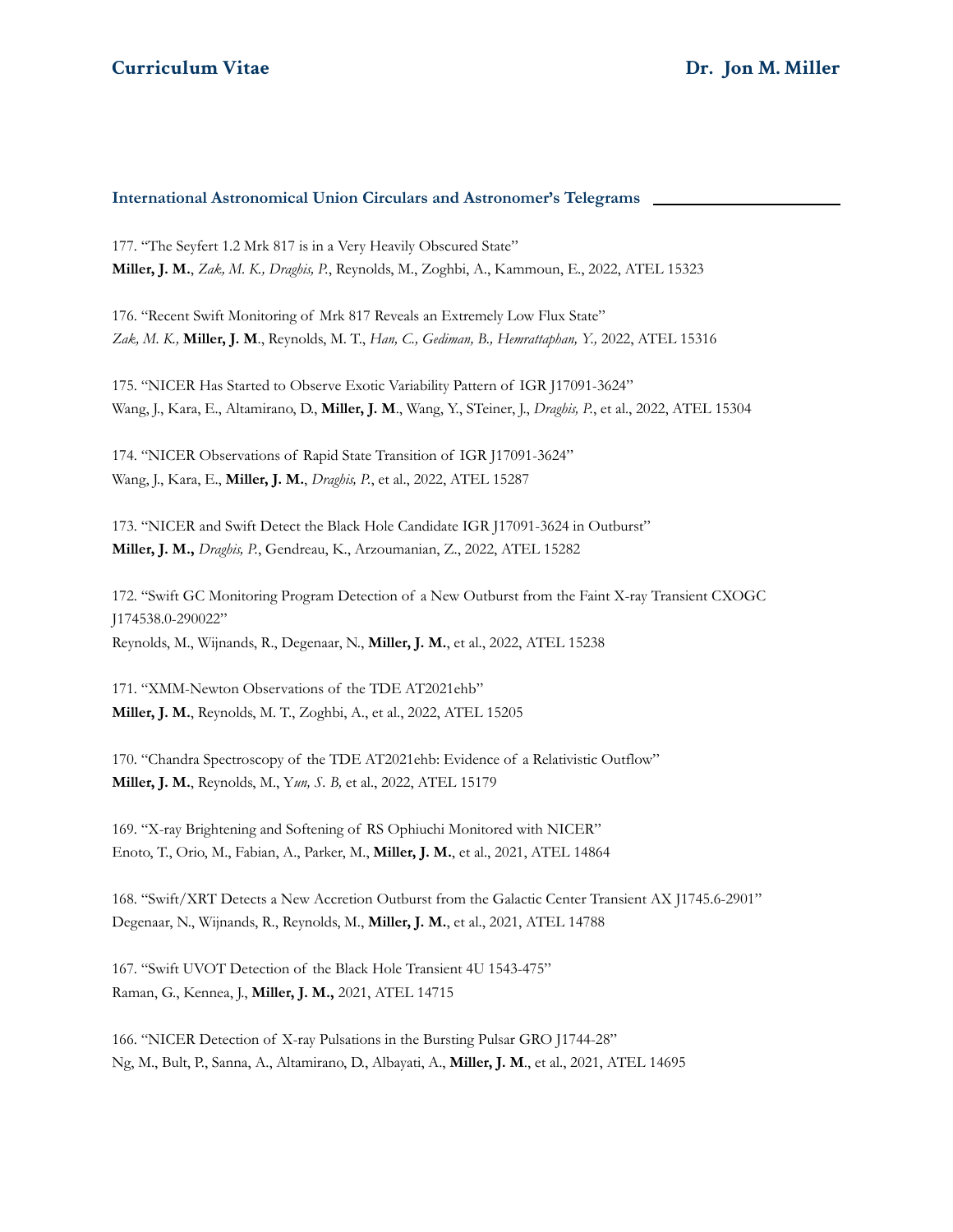165. "A Disk Wind in the Black Hole Candidate MAXI J1803-298" **Miller, J. M.**, Reynolds, M. T., 2021, ATEL 14650

164. "A NuSTAR Observation of the Black Hole Candidate XTE J1859+226 at a Low Eddington Fraction" *Draghis, P*., **Miller, J. M.**, *Balakrishnan, M*., Reynolds, M., *Stevens, A., Tetarenko, B*., 2021, ATEL 14512

163. "NICER Spectroscopy of MAXI J1848-015 in the Stellar Cluster GLIMPSE-C01" **Miller, J. M.**, Sanna, A., Burderi, L., et al., 2021, ATEL 14429

162. "Swift Resumes X-ray Monitoring Observations of the Galactic Center after Sun Constraints" Degenaar, N., Wijnands, R., Reynolds, M., **Miller, J. M.**, et al., 2021, ATEL 14378

161. "Swift/XRT Detects Resuscitation of GRS 1915+105" Reynolds, M., **Miller, J. M**., *Balakrishnan, M*., 2020, ATEL 13974

160. "Recent Swift X-ray Observations of the TDE Candidate AT2020ocn" **Miller, J. M**., Reynolds, M. T., 2020, ATEL 13863

159. "Renewed Activity of the Galactic Center Transient Swift J174535.5-285921 Seen with Swift/XRT" Degenaar, N., Wijnands, R., Reynolds M., **Miller J. M.**, et al., 2020, ATEL 13839

158. "NICER Observations of GRO J1008-57" Reynolds, M., Wolff, M., **Miller, J. M.**, et al., 2020, ATEL 13749

157. "Swift/XRT Detects a New Outburst of the Galactic Center Transient GRS 1741.9-2853" Degenaar, N., Wijnands, R., Reynolds, M., **Miller, J. M**., et al., 2020, ATEL 13683 156"A NuSTAR Observation of the Black Hole Candidate 4U 1755-338" *Draghis, P*., **Miller, J. M.**, et al., 2020, ATEL 13665

155. "Swift/XRT Detects Continued Activity of the Galactic Center Transient AX J1745.6-2901" Degenaar, N., Wijnands, R., Reynolds, M., **Miller, J. M**., et al., 2020, ATEL 13453

154. "Swift Monitoring of the Black Hole Candidate EXO 1846-031" *Kim, S., Tetarenko, B*., **Miller, J. M.**, 2019, ATEL 13344

153. "Recent Swift Observations of the Ultraluminous X-ray Pulsar NGC 7793 P13" *Monroe, E., Tetarenko, B.,* **Miller, J. M.**, 2019, ATEL 13343

152. "Recent Swift Spectroscopy of Cygnus X-3" *Zhang, Y., Tetarenko, B.*, **Miller, J. M.**, 2019, ATEL 13342

151. "Early Chandra X-ray Spectroscopy of the Nuclear Transient AT2019pev" **Miller J. M**., et al., 2019, ATEL 13163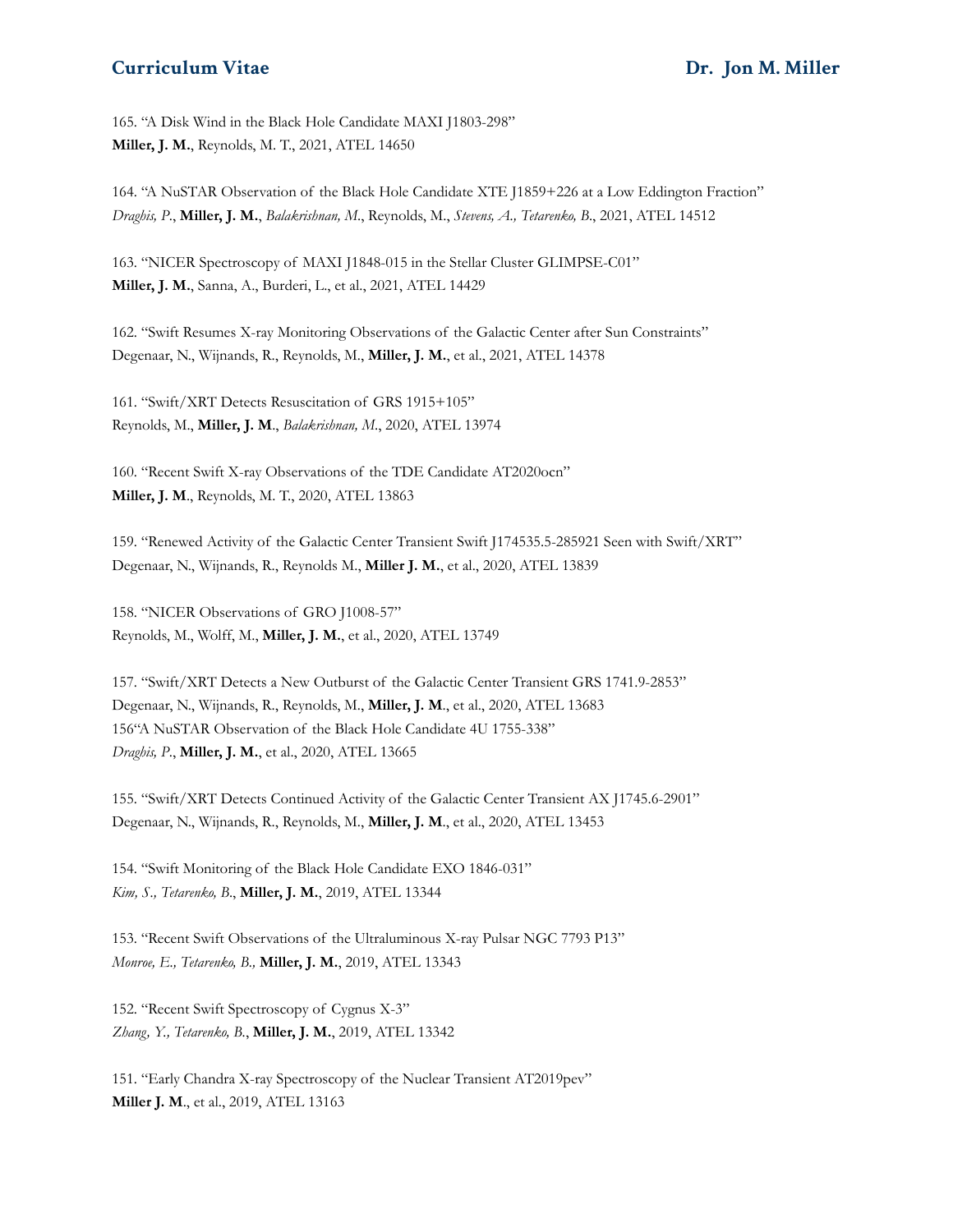150. "Swift/XRT Detects a New Outburst of the Galactic Center Transient AX J1745.6-2901" Degenaar, N., Wijnands, R., Reynolds, M., **Miller, J. M.**, et al., 2019, ATEL 13150

149. "Disk Reflection and Winds in a NuSTAR Observation of the Black Hole Candidate EXO 1846-031" **Miller, J. M.**, et al, 2019, ATEL 13012

148. "A Further X-ray Flare from Sgr A\* Detected by Swift" Reynolds, M., Degenaar, N., Wijnands, R., **Miller, J. M.**, et al., 2019, ATEL 13007

147. "New Galactic Center X-ray Transient Outburst Detected by Swift: Swift J174448.4-290729" Reynolds, M., Degenaar, N., Wijnands, R., Miller, J. M., et al., 2019, ATEL 12927

146. "Continued Swift XRT Monitoring of GRS 1915+105" B*alakrishnan, M., Tetarenko, B.,* Corrales, L., Reynolds, M., **Miller, J. M.**, 2019, ATEL 12848

145. "NICER X-ray Observations of the Young Tidal Disruption Flare Candidate AT2019dsg" Pasham, D., et al., incl. **Miller, J. M**., 2019, ATEL 12825

144. "X-ray Activity of Swift J1357.2-0933 Detected by NICER" Gandhi, P., et al., incl. **Miller, J. M.**, 2019, ATEL 12801

143. "A NuSTAR Observation of GRS 1915+105 in its Unusual Low State" **Miller, J. M**., et al., 2019, ATEL 12788

142. "GRS 1915+105: A Changing-Look Microquasar?" Miller, J. M., et al., 2019, ATEL 12771

141. "Evidence of a Dust Scattering Halo/Ring in Swift Images of GRS 1915+105" Corrales, L, *Balakrishnan, M*., Reynolds M., **Miller, J M**., 2019, ATEL 12770

140. "Swift/XRT Detects a Bright X-ray Flare from Sgr A\*" Degenaar, N., Reynolds, M., Wijnands, R., **Miller, J. M.**, et al., 2019, ATEL 12768

139. "Swift and Chandra Observations of GRS 1915+105 in an Unusual, Very Low Flux State" Miller, J. M., et al., 2019, ATEL 12743

138. "Recent Swift Observations of the Blazar TXS 1515-273" *Kebede, N., Balakrishnan, M., Chen*, J., **Miller, J. M**, et al., 2019, ATEL 12691

137. "Recent Swift Monitoring of the Black Hole Candidate GX 339-4" *Chen, J., Ali, S., Balakrishnan, M, Kebede, N.*, **Miller, J. M**., et al., 2019, ATEL 12680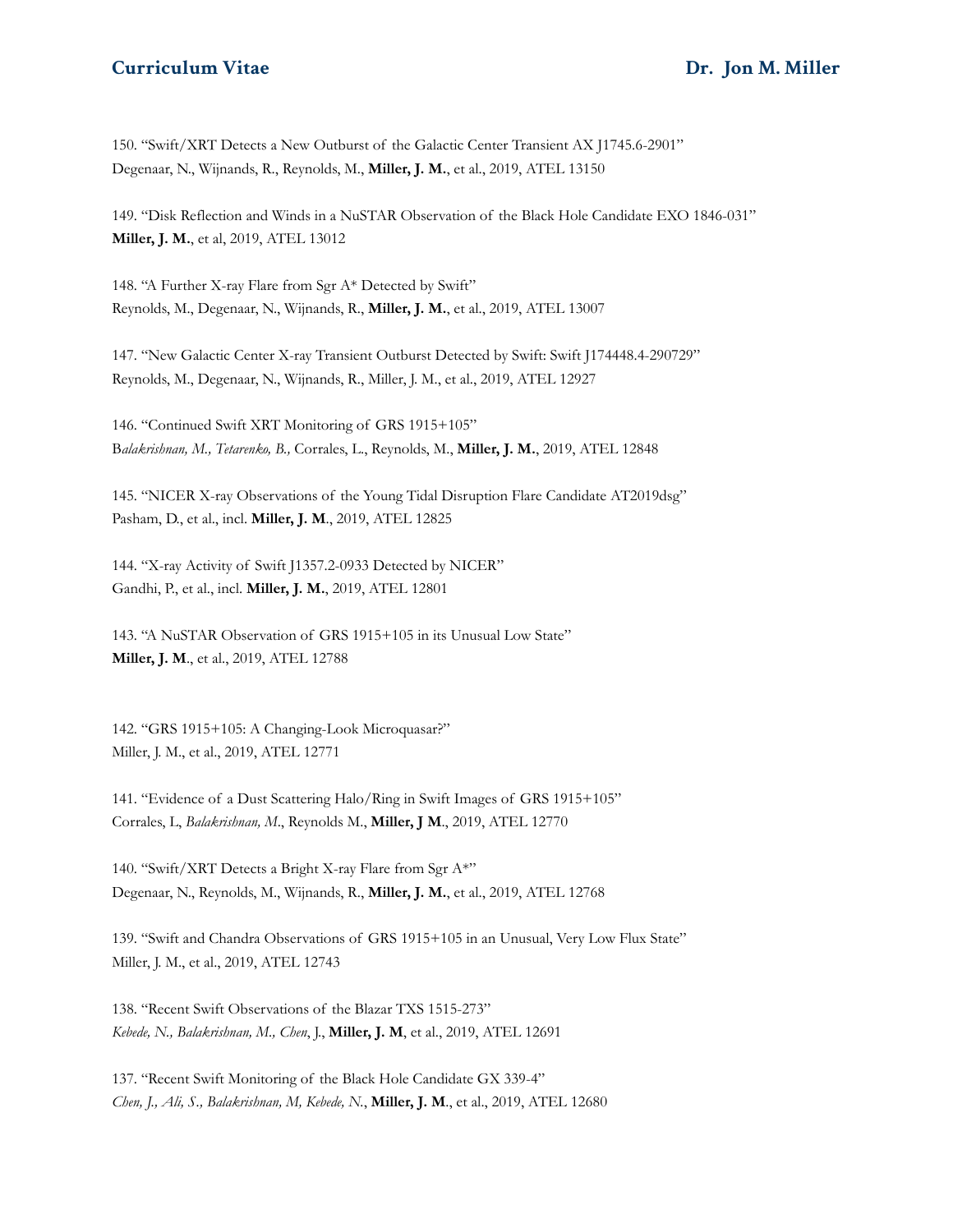136. "Recent Swift X-ray Monitoring of the Magnetar XTE J1810-197" *Balakrishnan, M., Ali, S., Chen, J., Kebede, N,* **Miller, J. M.**, 2019, ATEL 12689

135. "Continued Swift Monitoring of the Galactic Black Hole X-ray Binary MAXI J1820+070" *Vozza, D., Ali, S., Balakrishnan, M., Chen, J., Kebede, N.*, **Miller, J. M.**, et al., 2019, ATEL 12688

134. "Soft X-rays from the Direction of the Type Ia SN AT2019daj Are Not Associated with the Supernova but from Foreground Diffuse Emission within our own Galaxy" Pasham, D., et al., incl. **Miller, J. M.,** 2019, ATEL 12686

133. "NICER Detects X-rays from the Direction of the Type Ia Supernova AT2019daj" Pasham, D., et al., incl. **Miller, J. M.**, 2019, ATEL 12672

132. "A Neil Gehrels Swift Observatory Snapshot of the Black Hole Candidate XTE J1908+094" **Miller, J. M**., et al., 2019, ATEL 12632

131. "Significant Intrinsic Absorption in Swift J1858.6-0814" Reynolds, M., **Miller, J. M.**, et al., 2019, ATEL 12220

130. "Initial NICER Observation of the New X-ray Transient Swift J1858.6-0814" Ludlam, R., **Miller, J. M.**, et al., 2019, ATEL 12158

129. "MAXI J1727-203 Transition to the Hard State" Tomsick, J., Shaw, A., Garcia, J., Walton, D., Fuerst, F., **Miller, J. M.**, Parker, M., Xu, Y., 2018, ATEL 11881

128. "Swift Non-detection of TDE Candidate AT2018dyb in X-rays" **Miller, J. M**., & Cenko, B., 2018, ATEL 11876

127. "An Initial NICER Observation of AT2018cow = ATLAS18qqn" **Miller, J. M**., *Ludlam, R., Reynolds, M*., et al., 2018, ATEL 11773

126. "X-ray Flare from the Galactic Center Detected by Swift" Reynolds, M., Kennea, J., **Miller, J. M.**, Degenaar, N., Wijnands, R., 2018, ATEL 11313

125. "The Stellar-mass Black Hole IGR J17091-3624 is in an Active State" **Miller, J. M.**, Reynolds, M., Cenko, B., Kennea, J., 2018, ATEL 11277

124. "Swift Resumes X-ray Monitoring Observations of the Galactic Center in 2018" Degenaar, N., Wijnands, R., Reynolds, M., **Miller, J. M**., Kennea, J., 2018, ATEL 11263

123. "Swift/XRT Detects Activity of a Very Faint X-ray Transient, Likely the Neutron Star X-ray Binary AX J1745.6-2901, Near Sgr. A\*"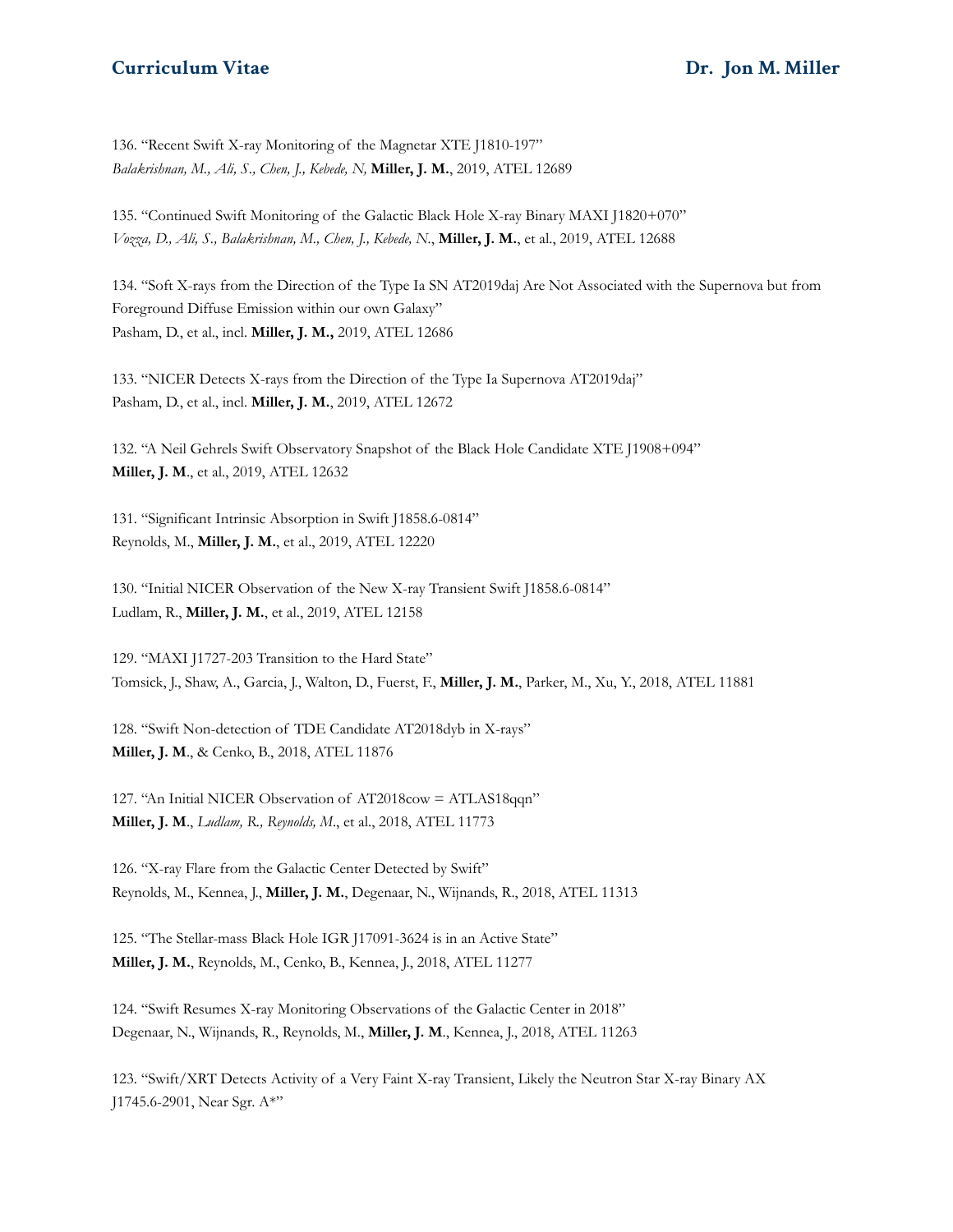Degenaar, N., Wijnands, R., *Reynolds, M.*, **Miller, J. M.**, Kennea, J., 2017, ATEL 10900

122. "Swift/XRT Detects a New Accretion Outburst of the Galactic Center Neutron Star Transient GRS 1741-2853" Degenaar, N., Wijnands, R., *Reynolds, M*., **Miller, J. M**., Kennea, J., 2017, ATEL 10859

121. "INTEGRAL Observations of the Ultra-compact X-ray Binary 4U 1543-624 in Outburst" **Miller, J. M**., *Ludlam, R., Reynolds, M.*, Kuulkers, E., Ferrigo, C., Bozzo, E., 2017, ATEL 10719

120. "Swift/BAT Detects Increase in Hard X-ray Emission from the Ultra-Compact X-ray Binary 4U 1543-624" *Ludlam, R*., **Miller, J. M**., Miller-Jones, J., Reynolds, M., 2017, ATEL 10690

119. "Swift/XRT Detects Renewed Activity of the Galactic Center Transient AX J1745.6-2901" Degenaar, N., Reynolds, M., Wijnands, R., **Miller, J. M**., Kennea, J., 2017, ATEL 10323

118. "Chandra Spectroscopy of the Black Hole GRS 1716-249 (Nova Ophiuchi 1993) **Miller, J. M.,** Fabian, A., Kaastra, J., Kallman, T., King, A. L., Nowak, M. A., Proga, D., Raymond, J., 2017, ATEL 10296

117. "Swift/XRT Detects Renewed Activity of the Galactic Center Transient CXOGC J174540.0-290005" Degenaar, N., Reynolds, M., **Miller, J. M**., Wijnands, R., Kennea, J., ATEL 10175

116. "Swift Resumes X-ray Monitoring Observations of the Galactic Center in 2017" Degenaar, N., Wijnands, R., Reynolds, M., **Miller, J. M**., Kennea, J., ATEL 10089

115. "GRS 1758-258: Into the Thermal Dominant State with Swift/XRT" Hirsch, M., on behalf of a collaboration including**Miller, J. M.,** 2016, ATEL 9890

114. "GRS 1758-258 Not Detected at Hard X-rays" Pottschmidt, K., on behalf of a collaboration including**Miller, J. M**., 2016, ATEL 9625

113. "Swift/XRT detects renewed activity of the Galactic center transient XMM J174457-2850.3" Degenaar, N., Wijnands, R., Reynolds, M., **Miller, J. M**., et al., 2016, ATEL 9551

112. "Swift/XRT detects renewed activity of the Galactic center X-ray transient Swift J17453.5-285921" Degenaar, N., Wijnands, R., Reynolds, M., **Miller, J. M**., et al., 2016, ATEL 9236

111. "Continued Swift/XRT Observations of the New Galactic Center Transients Swift J174540.2-290037 and Swift J174540.7-290015" Degenaar, N., Reynolds, M., Wijnands, R., **Miller, J. M**., et al., 2016, ATEL 9196

110. "Swift/XRT Detection of Another Active Transient Near to Sgr A\*" Degenaar, N., Reynolds, M., Wijnands, R., **Miller, J. M**., et al., 2016, ATEL 9109

109. "Heartbeat Oscillations Detected in IGR J17091-3624"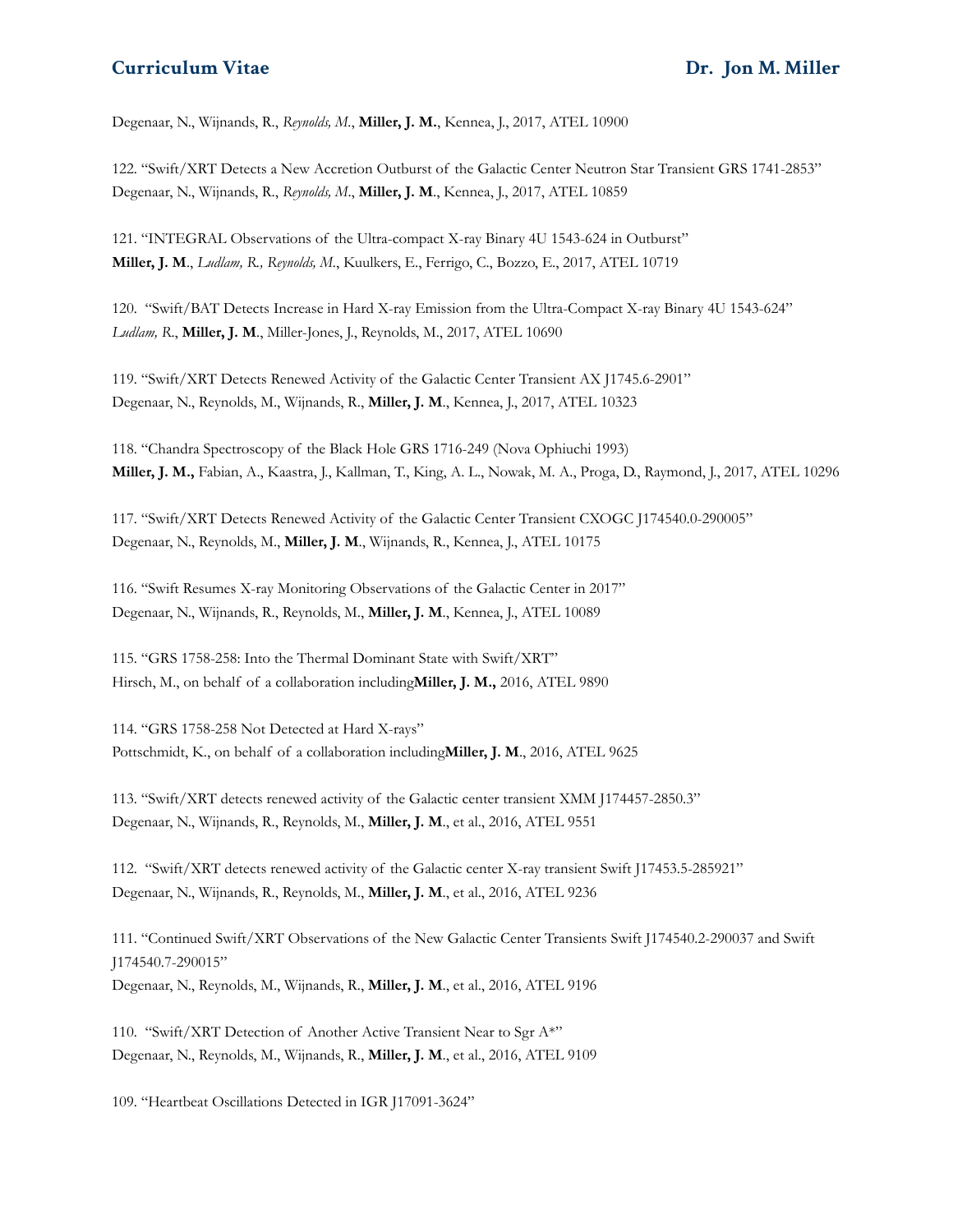Reynolds, M., **Miller, J. M**., et al., 2016, ATEL 8948

108. "Swift/XRT Detects Renewed Activity of the Galactic Center Transient GRS 1741-2853" Degenaar, N., Wijnands, R., Reynolds, M., **Miller, J. M**., et al., 2016, ATEL 8881

107. "Renewed Activity in the Galactic Black Hole IGR J17091-3624" **Miller, J. M**., et al., 2016, ATEL 8742

106. "New Galactic Center X-ray Transient Detected by Swift: Swift J174540.7-290015" Reynolds, M., Kennea, J., Degenaar, N., Wijnands, R., **Miller, J. M**., 2016, ATEL 8649

105. "Chandra Spectroscopy of V404 Cyg in Outburst" King, A. L., **Miller, J. M**., Morningstar, W., 2015, ATEL 7745

104. "Swift Spectroscopy of the Black Hole GS 1354-645 in Outburst" **Miller, J. M.**, Reynolds, M., Kennea, J., 2015, ATEL 7614

103. "Swift Detection of the Black Hole GS 1354-645 in Outburst" **Miller, J. M**., Reynolds, M., Kennea, J., 2015, ATEL 7612

102. "Swift Resumes X-ray Monitoring Observations of the Galactic Center" Degenaar, N., Wijnands, M., Reynolds, M., **Miller, J. M**., et al., 2015, ATEL 7023

101. "X-ray Astrometric Confirmation of the Association of the Candidate Tidal Disruption Event ASASSN-14li with its Host Nucleus" Maksym, W., **Miller, J. M**., et al., 2014, ATEL 6834

100. "X-ray Absorption Lines in the Candidate Tidal Disruption Event ASASSN-14li" **Miller, J. M**., Drake, J. J., Kaastra, J. S., et al., 2014, ATEL 6825

99. "Chandra LETG Spectroscopy of the Tidal Disruption Candidate ASASSN-14li" **Miller, J. M.,** et al., 2014, ATEL 6800

98. "No Sustained Enhancement of the X-ray Emission at the Galactic Center" *Degenaar, N., Reynolds, M*., **Miller, J. M**., Kennea, J., Wijnands, R., Haggard, D., 2014, ATEL 6458

97. "X-ray Flare from the Galactic Center Detected by Swift" *Reynolds, M., Degenaar*, D., **Miller, J. M**., Kennea, J., Wijnands, R., et al., 2014, ATEL 6456

96. "Continued Swift/XRT Monitoring Observations of the Galactic Center" *Degenaar, N.,* Wijnands, R., *Reynolds, M. T*., **Miller, J. M**., ATEL 5861

95. "Swift/XRT Observations of the Galactic Center Have Resumed"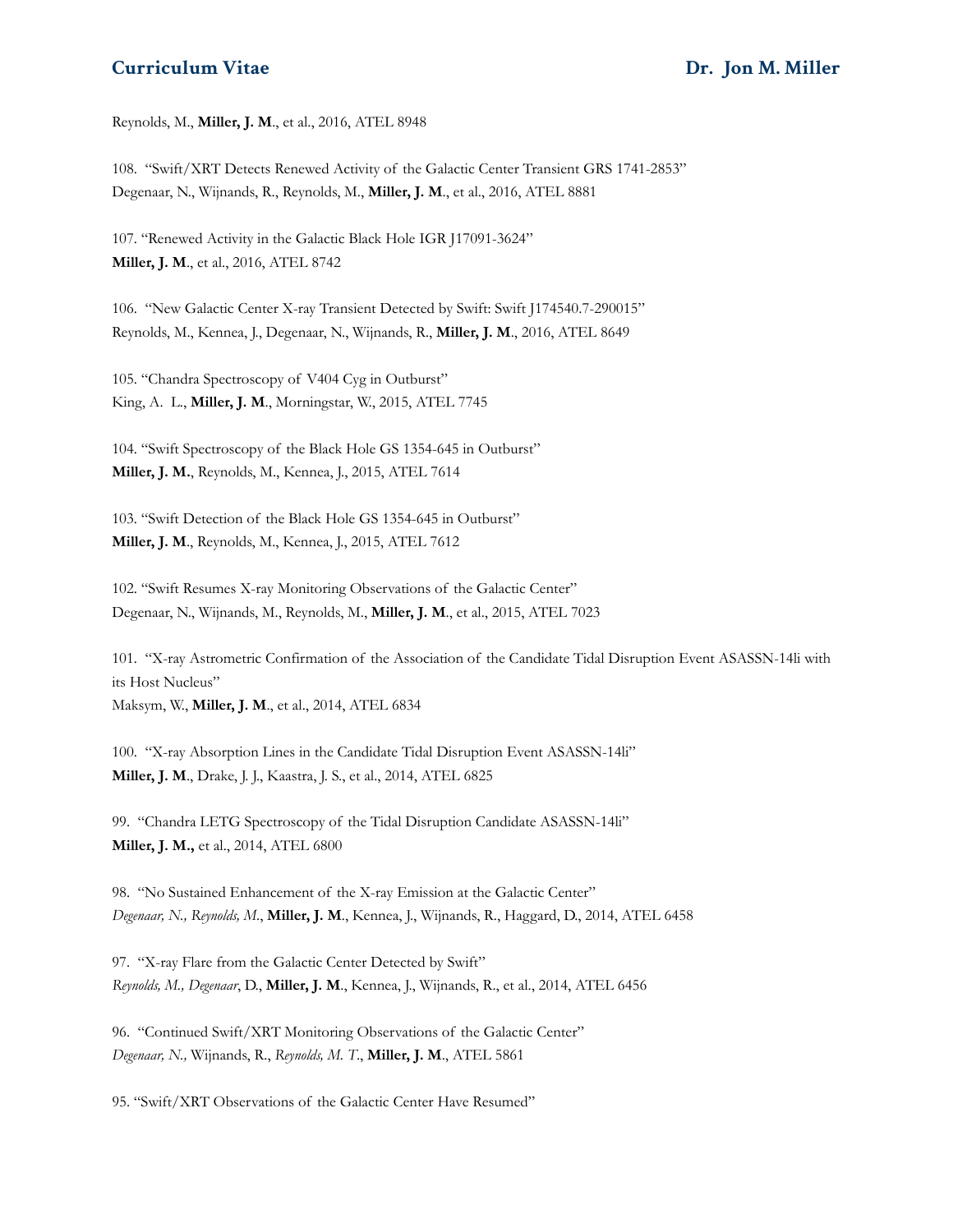*Degenaar, N*., Wijnands, R., *Reynolds, M. T*., **Miller, J. M**., ATEL 5847

94. "Swift/XRT Detects Activity of The Galactic Center Transient GRS 1741-2853" *Degenaar, N*., *Reynolds, M. T*., **Miller, J. M.,** et al., 2013, ATEL 5246

93. "Swift/XRT Observations Confirm that the Active Galactic Center Transient is AX J1745.6-2901" *Degenaar, N*., Kennea, J. A., Wijnands, R., *Reynolds, M. T*., **Miller, J. M**., et al., 2013, ATEL 5226

92. "Swift/XRT Monitoring Observations Detect an Active X-ray Transient Near the Galactic Center" *Degenaar, N*., Wijnands, R., *Reynolds, M. T*., **Miller, J. M**., et al., 2013, ATEL 5222

91. "Swift Galactic Plane Survey: Sourcelist v3.0" *Reynolds, M. T*., **Miller, J. M**., *Maitra, D*., Gultekin, K., et al., 2013, ATEL 5200

90. "Swift/XRT Detection of An Active X-ray Transient Near the Galactic Center" *Degenaar, N*., Wijnands, R., *Reynolds, M.,* **Miller, J. M.,** Kennea, J., 2013, ATEL 5074

89. "Continue Swift Monitoring of the Galactic Center Flare" *Reynolds, M., Degenaar, N*., **Miller, J. M**. Kennea, J., Wijnands, R., 2013, ATEL 5016

88. "Large Flare from Sgr A\* Detected by Swift" *Degenaar, N., Reynolds, M*., **Miller, J. M**., Kennea, J., Wijnands, R., 2013, ATEL 5006

87. "IGR J17091-3624 Might Harbor a Rapidly Rotating Black Hole as Well as a Persistent Ultra-Fast Outflow" *Reis, R. C.,* **Miller, J. M**., *King, A. L., Reynolds, M. T*., et al., 2012, ATEL 4382

86. "Swift Observation of LSQ12dxw" *Reis, R. C., Reynolds, M. T.,* **Miller, J. M.,** Miller, B. P., 2012, ATEL 4346

85. "The Swift Galactic Plane Survey: Source List 2.0" *Reynolds, M. T*., **Miller, J. M.,** et al., 2012, ATEL 4318

84. "The Galactic Center Transient XMM J174457-2850.3 is a Neutron Star Low-Mass X-ray Binary" *Degenaar, N*., Wijnands, R., Kennea, J., **Miller, J. M**., et al., 2012, ATEL 4308

83. "Renewed Activity of the Galactic Center Transient XMM J174457-2850.3 Detected with Swift/XRT" *Degenaar, N*., Wijnands, R., Kennea, J., **Miller, J. M**., et al., 2012, ATEL 4305

82. "New Radio Detection of MAXI J1910-057 in Hard State Transition" *King, A. L.,* **Miller, J. M**., et al., 2012, ATEL 4295

81. "Chandra Spectroscopy of MAXI J1305-704" **Miller, J. M.**, et al., 2012, ATEL 4191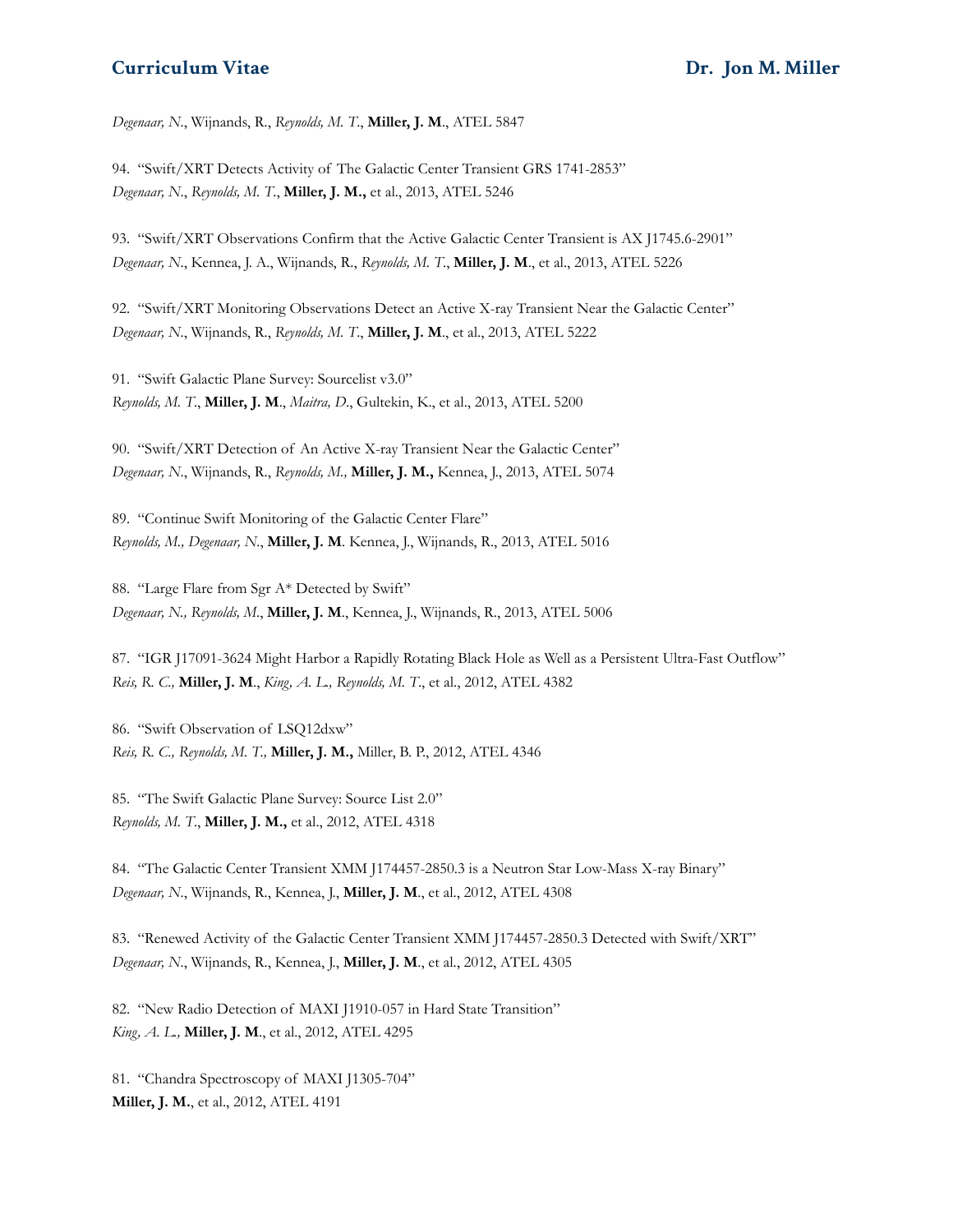80. "Swift/XRT Observations of IGR J17091-3624: Continued Activity" *King, A. L*., **Miller, J. M**., et al., 2012, ATEL 4173

79. "MAXI J1305-704 may be an eclipsing source" Kennea, J., **Miller, J. M**., Beardmore, A., *Degenaar, N., Reynolds, M. T*., 2012, ATEL 4071

78. "Swift Detection of Ionized X-ray Absorption in MAXI J1305-704" **Miller, J. M**., Beardmore, A., Kennea, J., *Reynolds, M. T., King, A. L.,* Fabian, A. C., Reynolds, C. S., Raymond, J., 2012, ATEL 4070

77. "A Candidate SNR Discovered in the Swift Galactic Plane Survey" *Reynolds, M. T***., Miller, J. M**., *Maitra, D*., Gultekin, K., Gehrels, N., Kennea, J., Siegel, M., Gelbord, J., Kuin, P., 2012, ATEL 3963

76. "The Swift Galactic Plane Survey: Sourcelist v1.0" *Reynolds, M. T***., Miller, J. M**., *Maitra, D*., Gultekin, K., Gehrels, N., Kennea, J., Siegel, M., Gelbord, J., Kuin, P., 2012, ATEL 3951

75. "Early Timing and Spectroscopy of Swift J164449.3+573451 with XMM-Newton" J. M. Miller, T. E. Strohmayer, 2011, ATEL 3447

74. "Discovery of a New Supernova Remnant in the Swift Galactic Plane Survey" Miller, J. M., Reynolds, M. R., Maitra, D., Gultekin, K., Gehrels, N., Kennea, J., Siegel, M., Gelbord, J., Kuin, P., 2011, ATEL 3415

73. "Swift Confirms the X-ray Outburst of GT Mus / 4U 1137-65" Kennea, J., Torres, M., Steeghs, D., Homan, J., **Miller, J. M**., 2010, ATEL 3025

72. "X-ray, UV, Optical, and NIR Observations of Aql X-1" Maitra, D., Reynolds, M., **Miller, J. M**., Gultekin, K., 2010, ATEL 2744

71. "New X-ray Activity from Aql X-1" Gultekin, K., Maitra, D., **Miller, J. M.**, Reynolds, M. T., 2010, ATEL 2742

70. "Swift XRT Observation of 1A 0535+262" *Reynolds, M*., **Miller, J. M**., 2009, ATEL 2343

69. "Updated Position, Flux, and Spectrum of XTE J1652-453" Markwardt, C. B., Beardmore, A. P., **Miller, J. M.,** et al., 2009, ATEL 2120

68. "A Swift Observation of PKS 0250-225" *Blum, J.,* **Miller, J. M.,** 2009, ATEL 2039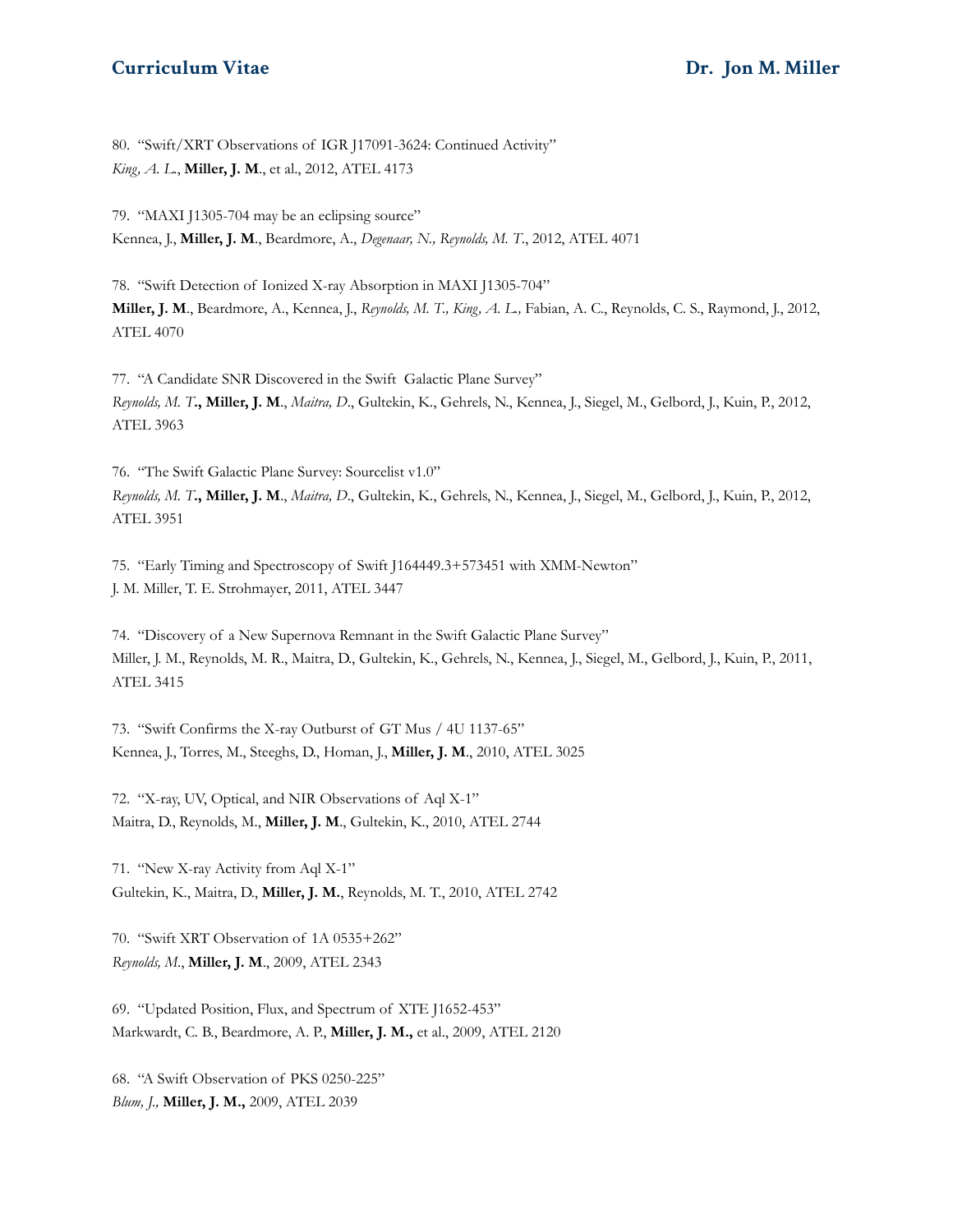67. "On Disk Reflection and Cross-Calibration" **Miller, J. M.**, 2009, ATEL 1966

66. "Broad Relativistic Iron Line Observed in SAX J1808.4-3658 by Suzaku" *Cackett, E.,* Altimirano, D., **Miller, J. M**., *Reynolds, M., Blum, J.,* Linares, M., Patruno, A., Wijnands, R., 2008, ATEL 1846

65. "Suzaku Observations of H 1743-322: Implications for Disk Winds" Blum, J., **Miller, J. M.,** Cackett, E., Yamaoka, K., Takahashi, H., Raymond, J., Fabian, A., Reynolds, C., 2008, ATEL 1841

64. "Transition of H 1743-322 to the HIMS/SIMS Confirmed and Preliminary Spectral Fit Results" Caballero-Garcia, M., **Miller, J. M**., Ferrigno, C., Beckmann, V., 2008, ATEL 1813

63. "Decrease in the Flux of H 1743-322 and Preliminary Spectral Fit Results" Caballero-Garcia, M., **Miller, J. M**., Beckmann, V., Soldi, S., 2008, ATEL 1798

62. "XTE J1701-407 INTEGRAL and Swift Observations"

Soldi, S., Beckmann, V., Eckert, D., Ferrigno, C., Belanger, G., Kulkers, E., Caballero-Garcia, M., Chevenez, J., Falanga, M., Prat, L., Leyder, J-C., **Miller, J. M.,** Piraino, S., Pottschmidt, K., Sidoli, L., Bazzano, A., Natalucci, L., Ubertini, P., Watanabe, K., 2008, ATEL 1791

61. "IGR J17375-3022: A New Hard X-ray Transient Detected by INTEGRAL" Ricci, C., Soldi, S., Beckmann, V., **Miller, J. M**., Caballero-Garcia, M., Kuulkers, E., 2008, ATEL 1781

60. "H 1743-322 in a Stable Outburst Phase" Ricci, C., Caballero-Garcia, M., Beckmann, V., **Miller, J. M.**, Kuulkers, E., 2008, ATEL 1779

59. "Swift Observations of the X-ray Dipper XB 1254-690" *Moore, S., Perry, K. J*., **Miller, J. M.,** 2008, ATEL 1712

58. "Swift/XRT Imaging of XTE J1812-182" Torres, M. A. P., Steeghs, D., Kennea, J., Homan, J., **Miller, J. M.**, 2008, ATEL 1696

57 "Swift XRT Observations of Circinus X-1" *Perry, K. J*., **Miller, J. M.,** 2008, ATEL 1656

56. "Swift XRT Observations of Cygnus X-3" *Moore, S.,* **Miller, J. M.,** 2008, ATEL 1655

55. "Swift Observations of the Ultra-Compact Binary 4U 1850-087" *Perry, K. J.,* **Miller, J. M.,** 2008, ATEL 1551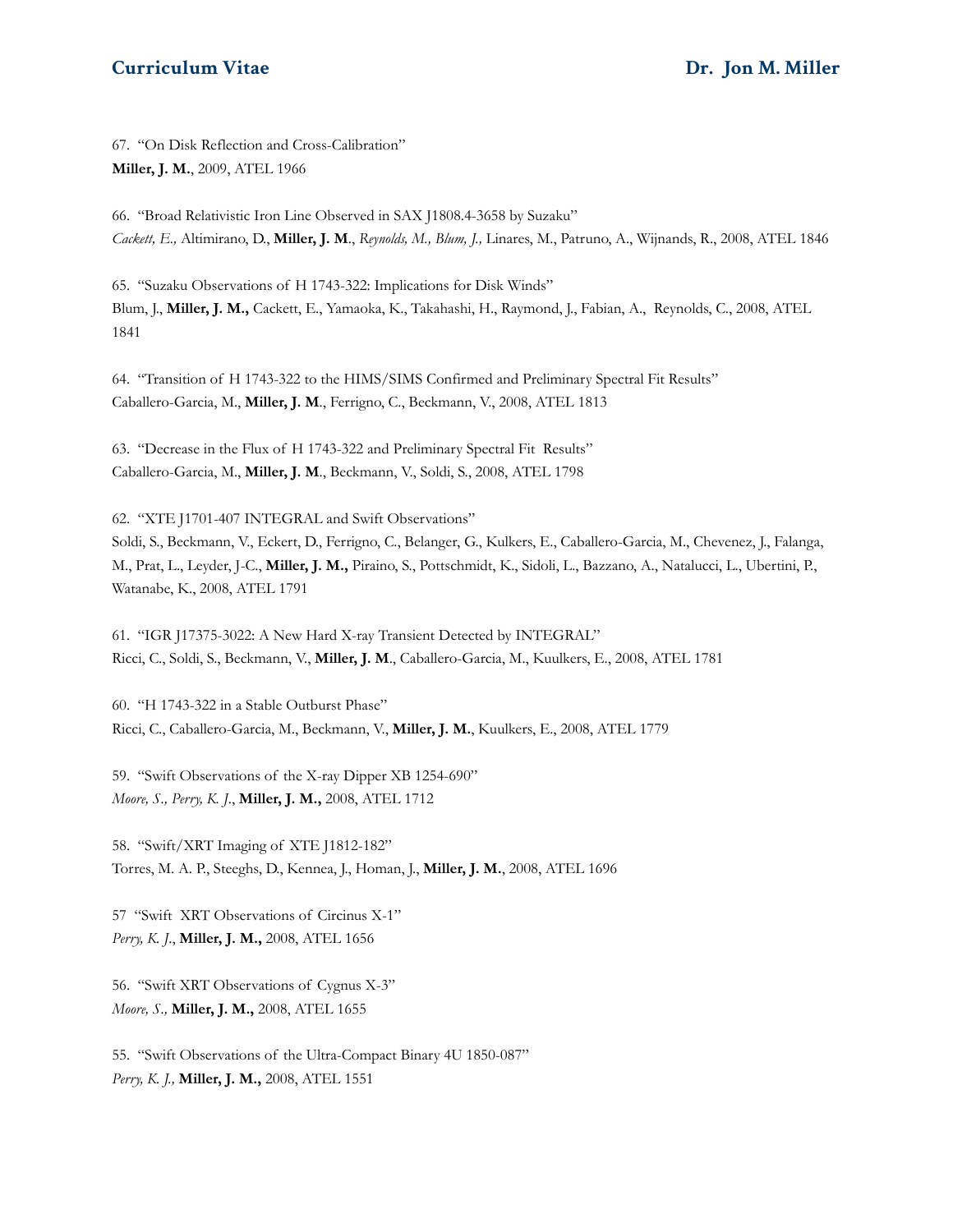54. "Swift Observations of NGC 1313" *Perry, K. J.,* **Miller, J. M**., 2008, ATEL 1530

53. "Swift Observations of the ULX NGC 5408 X-1" *Moore, S. B.,* **Miller, J. M**., 2008, ATEL 1511

52. "Swift/XRT Observations of the ULX M81 X-9" *Moore, S. B*., **Miller, J. M**., 2008, ATEL 1505

51. "NIR Counterparts in the Swift Error Circles of the Active Transients SAX J1750.8-2900 and XTE J1810-189" Torres, M., Steeghs, D., Kennea, J., Roelofs, G., Jonker, P., Homan, J., & **Miller, J. M**., 2008, ATEL 1446

50. "Swift Localization of SAX J1750.8-2900" Steeghs, D., Kennea, J., Torres, M., Roelofs, G., Jonker, P., Homan, J, & **Miller, J. M**., 2008, ATEL 1431

49. "A Swift Observation of the Neutron Star GX 13+1" **Miller, J. M.,** & Perry, K. J., 2007, ATEL 1258

48. "Swift/XRT Localization of SLX 1746-331" Kennea, J. A., Steeghs, D., Torres, M. A. P., Homan, J., **Miller, J. M.,** 2007, ATEL 1237

47. "Swift XRT Observation of SAX J1747.0-2853" *Cackett, E*., **Miller, J. M.,** 2007, ATEL 1233

46. "A Second Example of a Ia Supernova Associated with a super-Chandrasekhar mass white dwarf " Yuan, F., Akerlof, C., **Miller, J. M.,** Quimby, R., et al., 2007, ATEL 1212

45. "Rapid X-ray Flux Variations in V4641 Sgr" *Cackett, E.,* & **Miller, J. M**., 2007, ATEL 1135

44. "Increased flux of HETE J1900.1-2455 detected with both Swift/XRT and RXTE/PCA" Degenaar, N., Campana, S., Galloway, D., Lewin, W., Homan, D., Chakrabarty, D., Morgan, E., Jonker, P., *Cackett, E*., **Miller, J**., & Wijnands, R., 2007, ATEL 1106

43. "Swift/XRT non-detection of HETE J1900.1-2455" Degenaar, N., Campana, S., Galloway, D., Lewin, W., Homan, D., Chakrabarty, D., Morgan, E., Jonker, P., *Cackett, E.,* **Miller, J**., & Wijnands, R., 2007, ATEL 1098

42. "A Cooling Accretion Disk in the Black Hole Candidate SWIFT J1753.5-0127" **Miller, J. M**., & Rykoff, E., 2007, ATEL 1066

41. "IGR J17394-4638 is actually 4U 1735-44" **Miller, J. M**., Caballero-Garcia, M. D., Kuulkers, E., Diaz Trigo, M., et al., 2007, ATEL 1052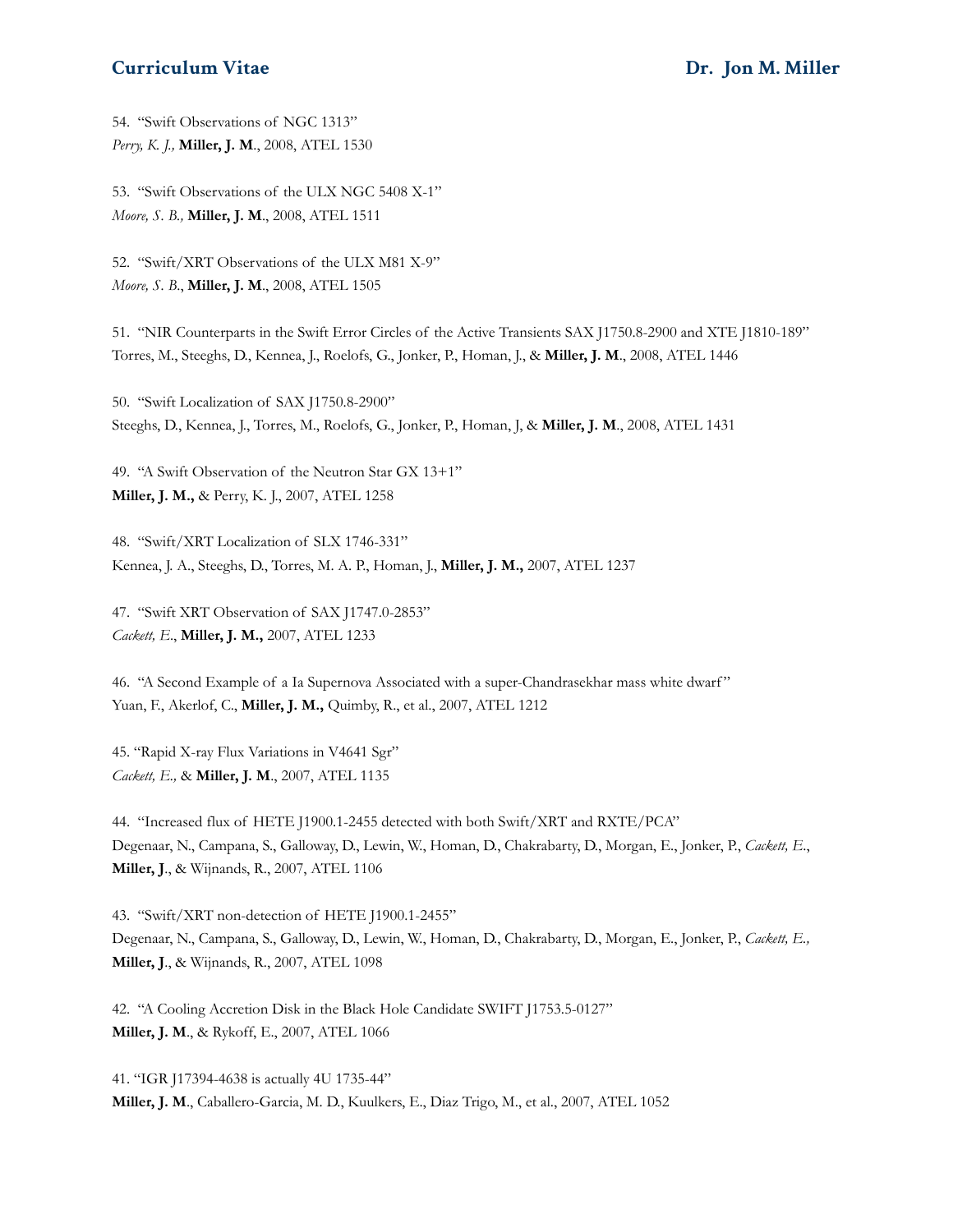40. "Swift Observations of IGR J17394-4638" **Miller, J. M.,** Kuulkers, E., Caballero-Garcia, M. D., Diaz Trigo, M., et al., 2007, ATEL 1049

39. "IGR J17394-4638: A New X-ray Transient Detected by INTEGRAL" Caballero-Garcia, M. D., **Miller, J., M**., Kuulkers, E., Diaz Trigo, M., et al., 2007, ATEL 1048

38. "Suzaku Observations of XTE J1856+053" *Cackett, E*., **Miller, J. M.**, Dotani, T., Fukuzawa, Y., Gallo, L., Kubota, A., Miniutti, G., Naik, S., Nakamura, S., Tamagawa, T., Ueda, Y., Yamaoka, K., and the Suzaku Team, 2007, ATEL 1042

37. "Third Set of INTEGRAL Observations of GX 339-4: Preliminary Spectral Fit Results" Caballero-Garcia, M. D., **Miller, J. M.,** Kuulkers, E., Diaz Trigo, M., et al., 2007, ATEL 1029

36. "Swift/XRT Localization of XTE J1856+053" Steeghs, D., Kennea, J., Torres, M. A. P., **Miller, J. M.,** Homan, J., Grenier, J., & Sala, G., 2007, ATEL 1026

35. "Second Set of INTEGRAL Observations of GX 339-4: Preliminary Spectral Fit Results" Caballero-Garcia, M. D., **Miller, J. M**., Kuulkers, E., Diaz Trigo, M., et al., 2007, ATEL 1012

34. "INTEGRAL Observations of GX 339-4: Preliminary Spectral Fit Results" Caballero-Garcia, M. D., **Miller, J., M**., Kuulkers, E., Diaz Trigo, M., et al., 2007, ATEL 1000

33. "IGR J16558-4150: A New Hard X-ray Transient Detected by INTEGRAL" Soldi, S., Shaw, S., **Miller, J. M.**, Kuulkers, E., Caballero-Garcia, M. D., Diaz Trigo, M., 2007, ATEL 987

32. "INTEGRAL TOO Observations of GX 339-4" Soldi, S., **Miller, J. M.,** Kuulkers, E., Caballer-Garcia, M. D., Diaz Trigo, M., 2007, ATEL 986

31. "INTEGRAL Campaign on GX 339-4" **Miller, J. M.,** Kuulkers, E., Caballero-Garcia, M. D., Diaz Trigo, M., 2007, ATEL 980

30. "SWIFT Observation of HE 0532-4503" *Cackett, E.,* & **Miller, J. M.,** 2006, ATEL 937

29. "SWIFT XRT Observations of 4U 1608-522 in Outburst" *Greco, M. V.,* **Miller, J. M.,** & Steeghs, D., 2006, ATEL 858

28. "Rapid Evolution of the Variability Properties in XTE J1817-330" Homan, J., **Miller, J. M.**, Winjands, R., et al., 2006, ATEL 752

27. "Chandra Constraints on the Column Density to XTE J1817-330" **Miller, J. M.,** et al., 2006, ATEL 746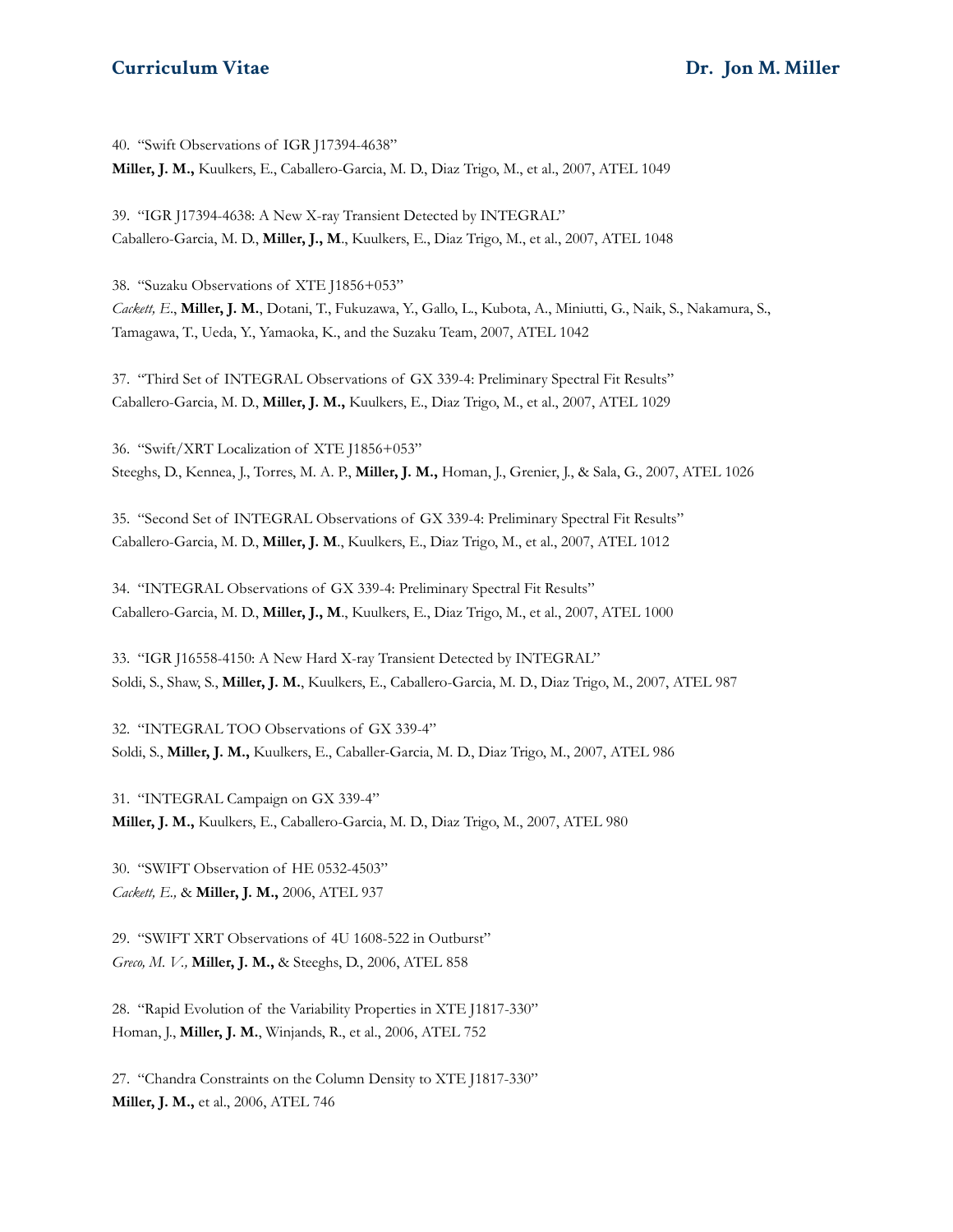26. "A Pointed RXTE Observation of XTE J1817-330" **Miller, J. M.,** et al., 2006, ATEL 743

25. "SWIFT/UVOT Detection of XTE J1817-330 in the UV" Steeghs, D., Torres, M., **Miller, J. M.,** Jonker, P., et al., 2006, ATEL 740

24. "RXTE/PCA and SWIFT/XRT observations of GRO J1655-40 During Outburst Decay" Homan, J., Kong, A., Tomsick, J., **Miller, J. M.,** Campana, S., et al., 2005, ATEL 644

23. "GRO J1655-40 Returning to the Hard State" Homan, J., **Miller, J. M.,** Wijnands, R., Lewin, W., et al., 2005, ATEL 607

22. "IGR J17418-12122 – USNO 0778-0495294 is an AGN" Torres, M. A. P., Garcia, M. R., McClintock, J. E., Steeghs, D., & **Miller, J. M.,** 2004, ATEL 264

21. "New X-ray Outburst of 4U 1608-52" Remillard, R. A. & **Miller, J. M.,** 2004, ATEL 254

20. "Variability in the Warm Absorber in GX 339-4" **Miller, J. M.,** Raymond, J., Fabian, A. C., Wijnands, R., van der Klis, M., Lewin, W. H. G., 2004, ATEL 221

19. "The XMM-Newton Spectrum of 4U 1543-475 in the Low/Hard State and a Comment on Accretion Flows in this Regime" **Miller, J. M.,** Fabian, A. C., & Lewin, W. H. G., 2003, ATEL 212

18. "High Frequency Quasi-Periodic Oscillations in the X-ray Flux of the Black Hole Candidate H1743-322 = IGR/XTE J1746(4)-3213" Homan, J., **Miller, J. M.,** Steeghs, D., Belloni, T., van der Klis, M., & Lewin, W. H. G., 2003, ATEL 162

17. "Initial RXTE Observations of the 2003 Outburst of XTE J1550-564" **Miller, J. M.,** and Homan, J., 2003, ATEL 135

16. "A New Outburst of 4U 1608-52" **Miller, J. M.,** Swank, J., Smith, E., & Markwardt, C., 2003, ATEL 126

15. "4U 1543-475" **Miller, J. M.,** & Remillard, R. A., 2002, IAU Circ. 7290

14. "Bright X-ray Outburst of the Black Hole Candidate 4U 1543-475" **Miller, J. M.,** & Remillard, R. A., 2002, ATEL 98

13. "The XMM-Newton/RGS Spectra of the Millisecond X-ray Pulsar XTE J1751-305 in Outburst"